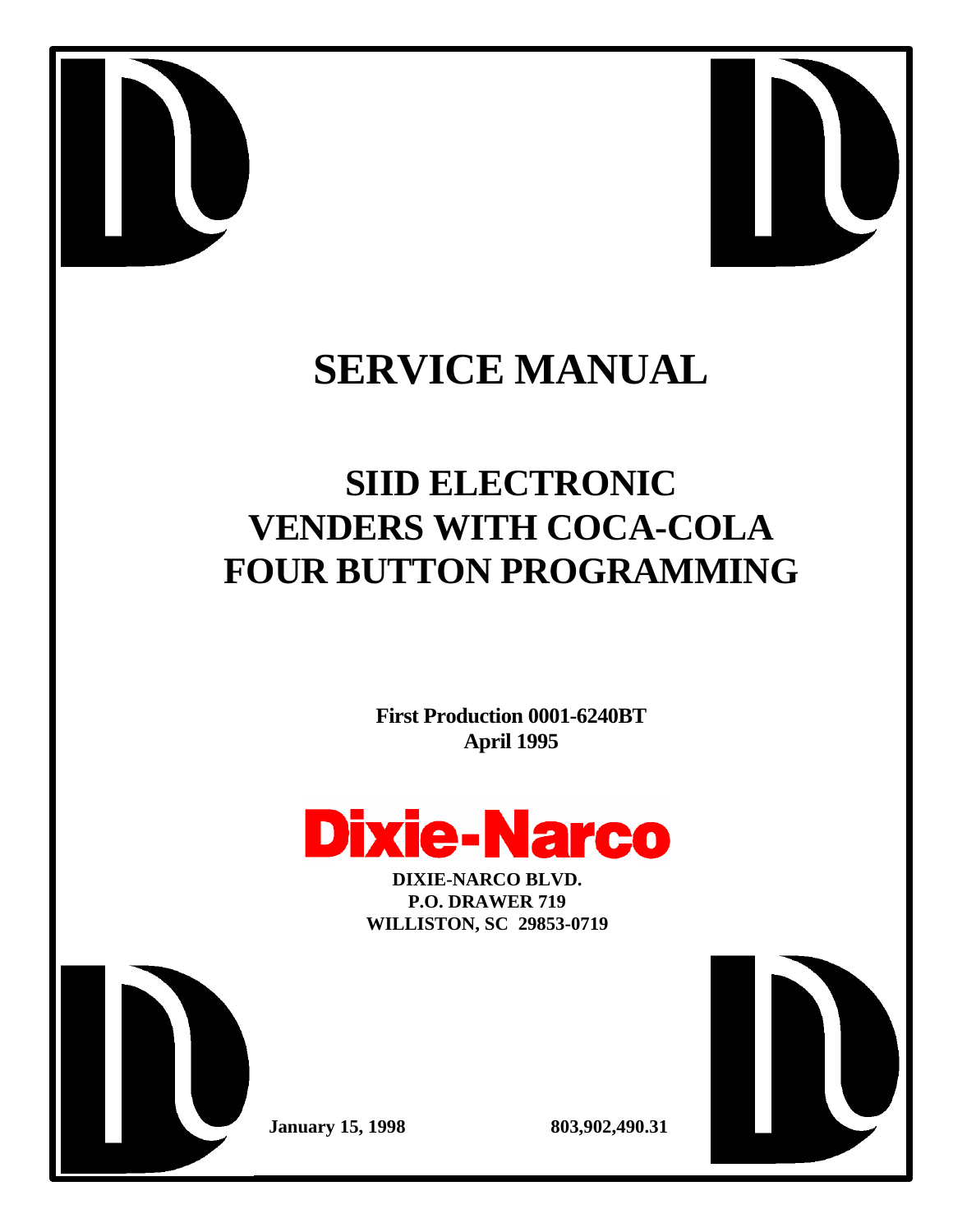# **INDEX**

| Product Cold But Not Cold Enough - Compressor runs but won't cool product  Page 74 |  |
|------------------------------------------------------------------------------------|--|
|                                                                                    |  |
|                                                                                    |  |
|                                                                                    |  |
|                                                                                    |  |
|                                                                                    |  |

# **WILLISTON, SC**

| Phone: | $(800)$ 688-9090 |
|--------|------------------|
| Phone: | $(803)$ 266-5000 |
| FAX:   | $(803)$ 266-5150 |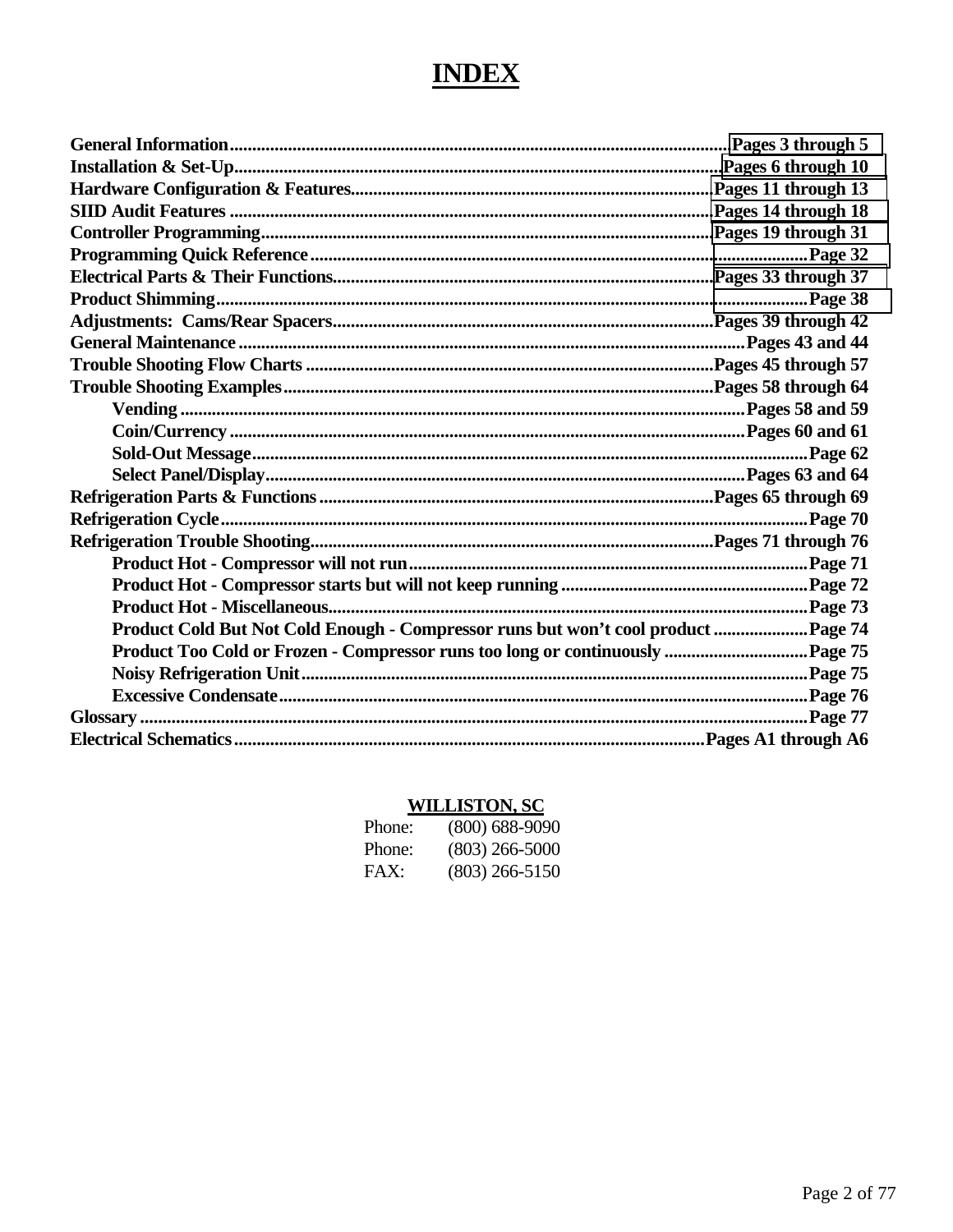# <span id="page-2-0"></span>**GENERAL INFORMATION**

### **VENDER SAFETY PRECAUTIONS**

**Please read this manual in its entirety. This service information is intended to be used by a qualified service technician, who is familiar with proper and safe procedures to be followed when repairing, replacing or adjusting any Dixie-Narco vender components. All repairs should be performed by a qualified service technician who is equipped with the proper tools and replacement components, using genuine Dixie-Narco factory parts.**

**Repairs and/or servicing attempted by uninformed persons can result in hazards developing due to improper assembly or adjustments while performing such repairs. Persons not having the proper background may subject themselves to the risk of injury or electrical shock which can be serious or even fatal.**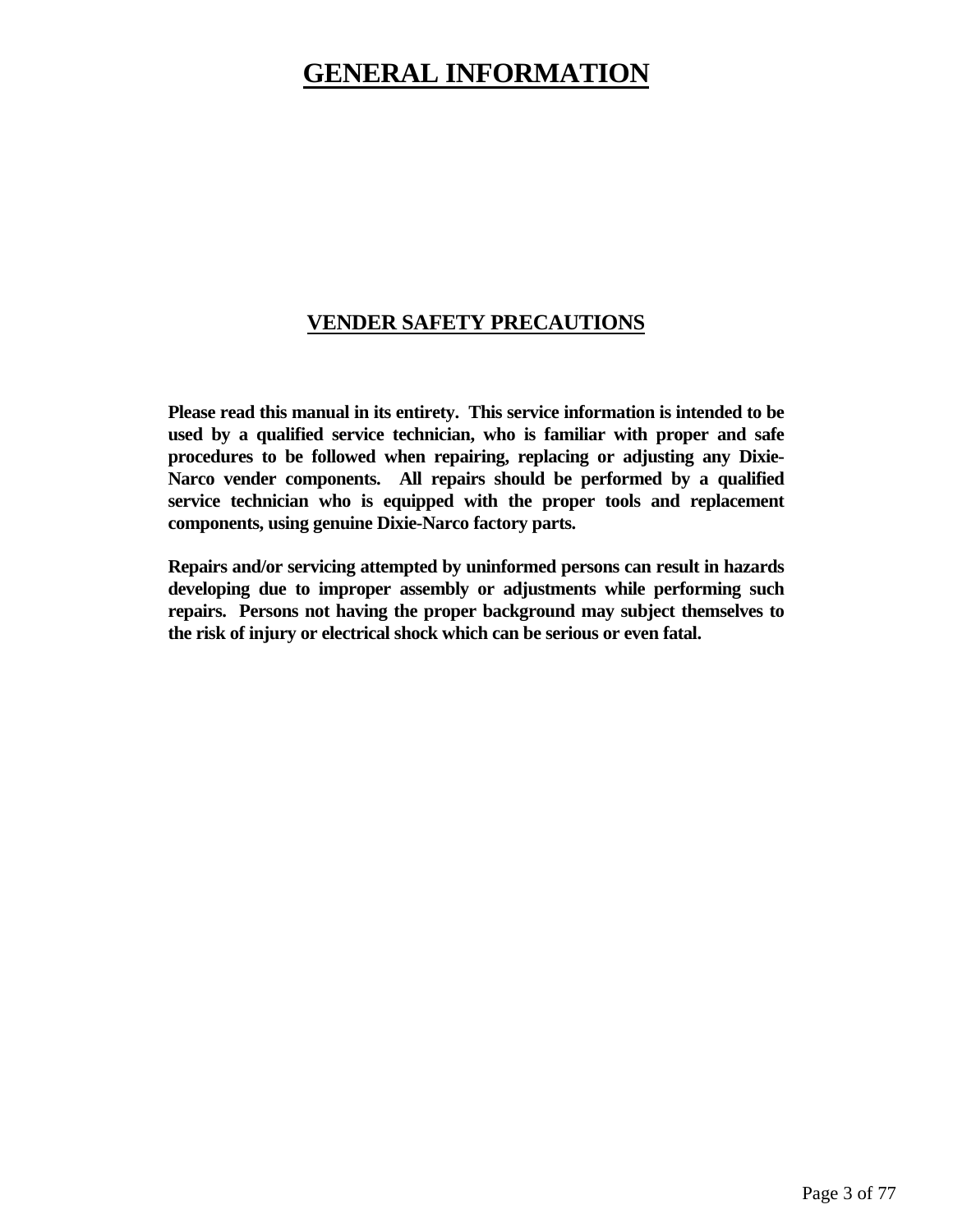### **MODELS AND DETAILS**

#### **DNCB 168**

| Height:  | 1439mm (56 11/16")         |
|----------|----------------------------|
| Width:   | $711mm$ $(28\frac{5}{16})$ |
| Depth:   | 737mm (30 1/2")            |
| Shipping |                            |
| Wt:      | 211 (464 lbs)              |

### **DNCB 180**

Height: 1439mm (56 11/16") Width: 711mm (28 5/16") Depth: 737mm (30 1/2") Shipping Wt: 211 (464 lbs)

### **DNCB 276**

Height: 1829mm (72") Width: 711mm (28 5/16") Depth: 737mm (30 1/2") Shipping Wt: 260 (574 lbs)

#### **DNCB 300**

| Height:  | 1829mm (72")     |
|----------|------------------|
| Width:   | 711mm (28 5/16") |
| Depth:   | 737mm (30 1/2")  |
| Shipping |                  |
| Wt:      | 260 (574 lbs)    |

#### **DNCB 348**

| Height:  | 1829mm (72")     |
|----------|------------------|
| Width:   | 940mm (37 1/16") |
| Depth;   | 737mm (30 1/2")  |
| Shipping |                  |
| Wt:      | 330 (728 lbs)    |

#### **DNCB 360**

| Height:          | 1829mm (72")     |
|------------------|------------------|
| Width:           | 940mm (37 1/16") |
| Depth:           | 737mm (30 1/2")  |
| Shipping         |                  |
| W <sub>t</sub> : | 288 (634 lbs)    |

#### **DNCB 368**

| Height:  | 1829mm (72")     |
|----------|------------------|
| Width:   | 940mm (37 1/16") |
| Depth:   | 737mm (30 1/2")  |
| Shipping |                  |
| Wt:      | 312 (688 lbs)    |
|          |                  |

#### **DNCB 414**

Height: 2007mm (79 1/2") Width: 940mm (37 1/16") Depth: 737mm (30 1/2") Shipping Wt: 358 (790 lbs)

#### **DNCB 440**

Height: 2007mm (79 1/2") Width: 940mm (37 1/16") Depth: 737mm (30 1/2") Shipping Wt: 331 (730 lbs)

#### **DNCB 501T**

Height: 1829mm (72") Width: 940mm (37 1/16") Depth: 813mm (32") Shipping Wt: 344 (758 lbs)

#### **DNCB 522T**

Height: 1829mm (72") Width: 940mm (37 1/16") Depth: 813mm (32") Shipping Wt: 305 (672 lbs)

#### **DNCB 600T**

Height: 2007mm (79 1/2") Width: 940mm (37 1/16") Depth: 813mm (32") Shipping Wt: 381 (840 lbs)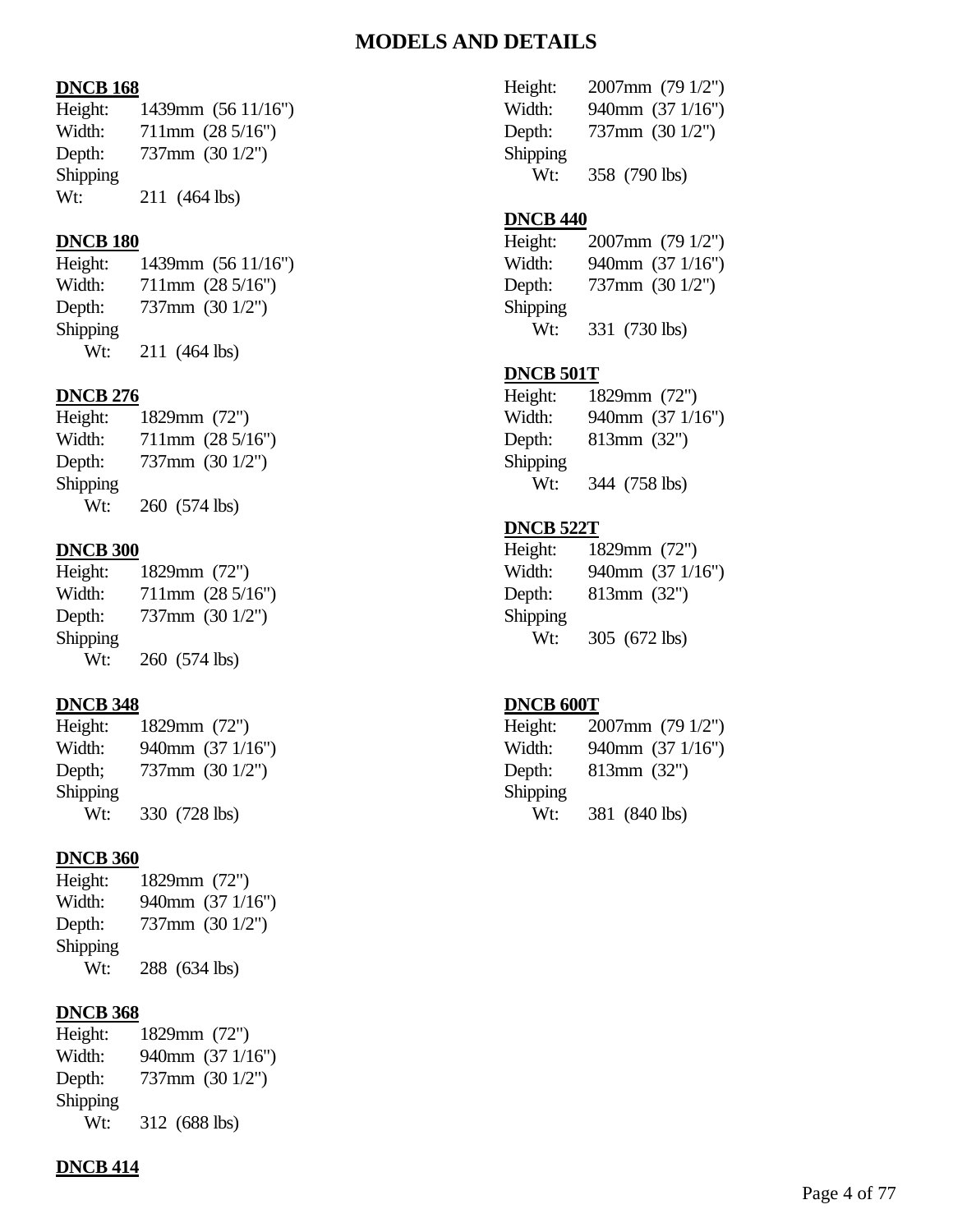### **PRODUCT IDENTIFICATION**

The age of Dixie-Narco products is determined by the date code incorporated in the serial number.

The vender serial number takes the form xxxx-yyyyzz. The first 4 digits (xxxx) identify the specific vender. The next 4 digits (yyyy) identify the manufacturing run that the vender was built in. The last two alpha characters (zz) identify the quarter and the year the vender was built. The first alpha character identifies the quarter:

 $A = 1$ st quarter  $B = 2nd$  quarter  $C = 3rd$  quarter  $D = 4$ th quarter

The second alpha-character identifies the year:

 $T = 1995$  $U = 1996$  $V = 1997$  $W = 1998$  $X = 1999$  $Y = 2000$  $Z = 2001$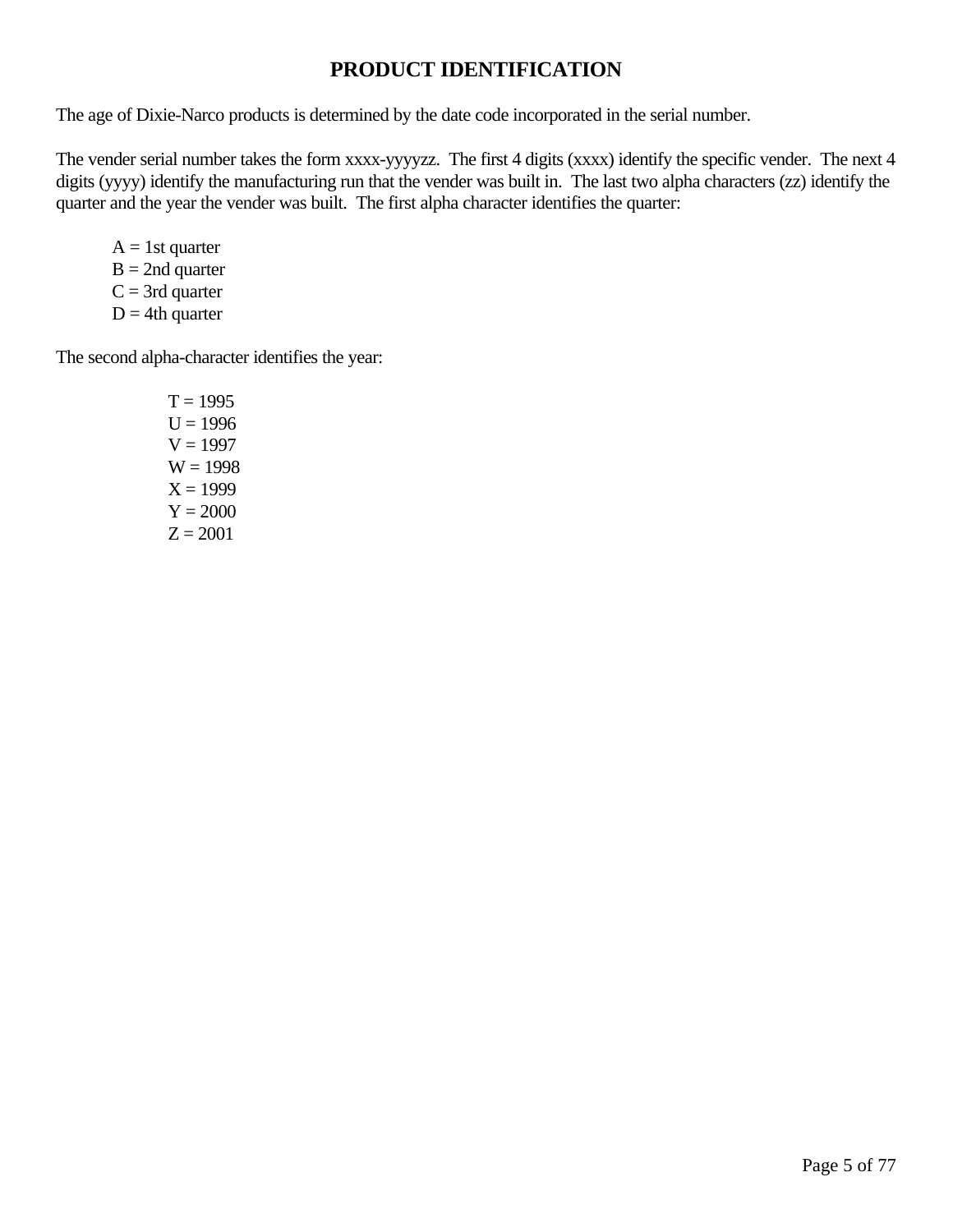# **SIID CAN & BOTTLE VENDER INSTALLATION & SET-UP**

<span id="page-5-0"></span>The Dixie-Narco SIID can and bottle vender is designed utilizing the latest technology featuring a highly sophisticated, micro-computer based control system. The SIID Electronic Vender is designed to meet the growing need for accountability, multi-pricing, programmability, and system diagnostics in can vending equipment. Along with these functions, DEX/UCS-communications to a hand-held computer is available to provide the ability to measure each vending location for product performance, vender performance, and accessing accounting data. This data can be used to maximize the efficiency of routes for servicing venders. DEX communications also provides the bottler security for the integrity of the "cash in" versus the "product sold". The vender design provides the flexibility required for the changing beverage industry as well as dependable performance for many years. This manual is prepared to assist the proper installation and set-up of the vender. Please read this manual carefully and become familiar with the SIID Vender before placing the vender on location.

### **RECEIVING INSPECTION**

Upon receipt, inspect the vender for any shipping damage. If there is any damage have the driver note the damage on the bill of lading and notify Dixie-Narco. Although I.C.C. regulations require that the consignee originate shipping damage claims, Dixie-Narco will gladly help if you must file a claim.

### **UNPACKING THE VENDERS**

Remove the stretch wrap and top cover from the vender. If flavor labels were shipped with your vender they will be affixed to the back of a vender in the shipment or in the cash box.

**NOTE:** DO NOT STORE THE VENDER OUTSIDE WITH THE STRETCH WRAP ON. THIS COULD CAUSE THE STRETCH WRAP TO BOND TO THE VENDER'S SURFACE, WHICH COULD DAMAGE THE FINISH.

Remove the shipping boards from the bottom of the vender. The shipping boards are attached by the leveling legs. Remove the shipping boards by **unscrewing** the leveling legs. A 1½ inch "socket type" wrench should be used on the bottom of the leveling legs. Be sure to replace the legs after removing the shipping boards.

To open the vender, locate the door lock keys which are secured inside the coin return cup. After unlocking the door, rotate the "T"-handle counter-clockwise until the door can be opened. Once inside, check the coin box on the door for any additional parts, pricing labels, or information concerning factory equipped accessories. Check the "T"-handle for proper alignment and locking functions. Check the lamps for proper installation.



**WARNING: Ensure that power is disconnected from the vender or that the power interrupt switch (if provided) is not defeated before inspecting or replacing the lamps. Failure to comply with these instructions may subject the user to the risk of injury or electrical shock, which can be serious or fatal.**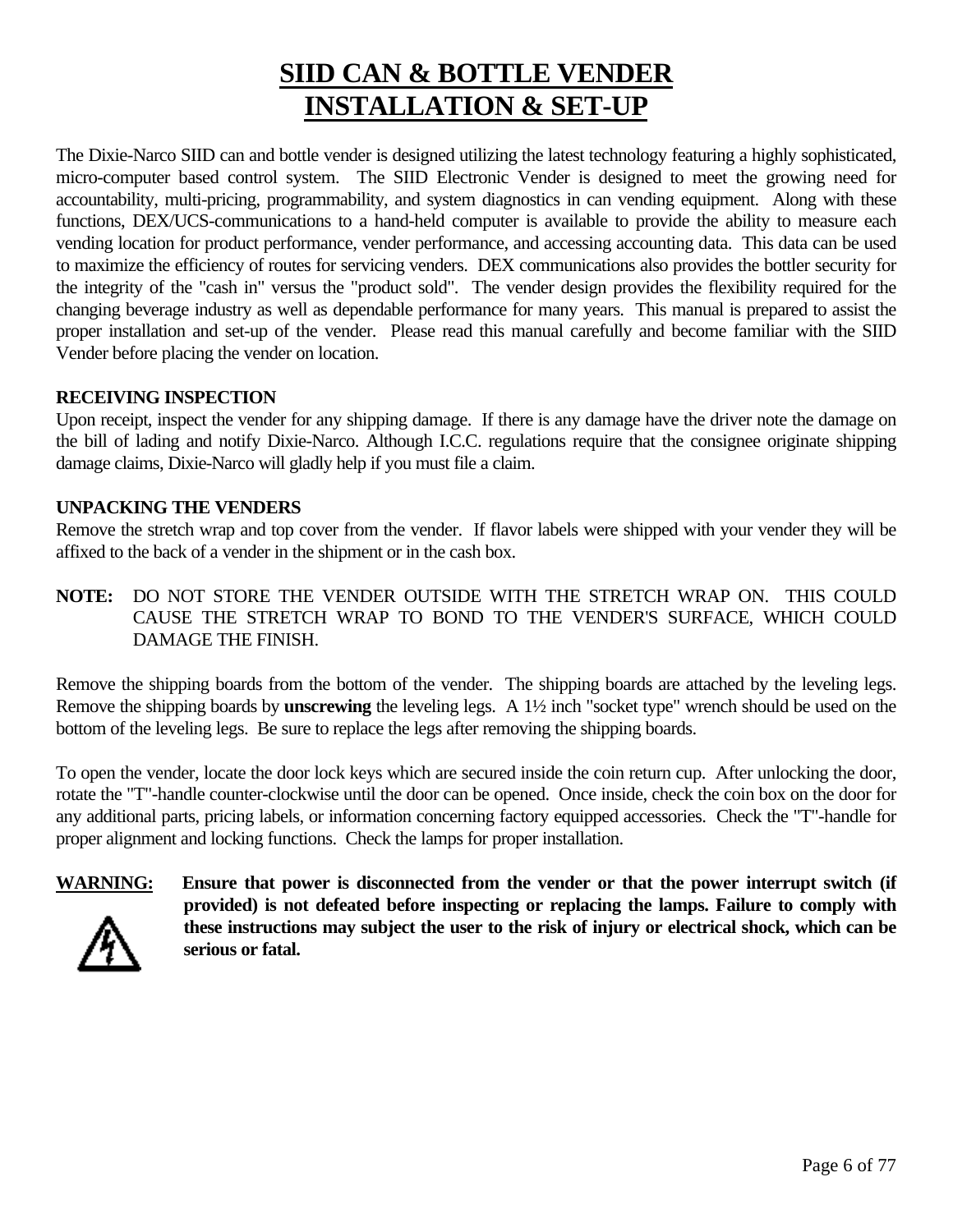#### **ELECTRIC POWER NEEDED**

Refer to the cabinet serial number plate to determine the proper voltage and frequency the machine requires (domestically this requirement is 115 Volts, 60 Hertz). Domestic venders will operate properly at +/- 10% of the specified voltage. For domestic models this is between 103 volts and 127 volts. The cabinet serial plate also indicates the amperage of the vender. Single phase, alternating current is required. The vender must be plugged in its own properly rated circuit with its own circuit protection (fuse/circuit breaker).

#### **DO NOT USE AN EXTENSION CORD.**

#### **GROUND THE VENDER**

The vender is equipped with a three wire power supply cord and MUST be plugged in a properly grounded outlet.

### **DO NOT REMOVE THE GROUND PIN OR IN ANY WAY BYPASS THE GROUNDING OF THE VENDER.**

If the outlet will not accept the power cord plug, contact an electrician to install a proper AC outlet.



**WARNING: Failure to comply with these instructions may subject the user to the risk of injury or electrical shock which can be serious or fatal.**

#### **COIN CHANGERS AND OTHER ACCESSORIES**

The SIID vender must have a coin changer installed and can have a bill acceptor installed. If the coin changer and other accessories are not factory installed refer to the instructions received from the manufacturer of the coin changer and other accessories for proper set-up and installation.

The SIID vender will support the following coin changers:

Multi-Drop Coin Mech (Domestic) Coinco 9302GX Mars TRC6510

#### **BILL ACCEPTORS**

If a bill acceptor is not factory installed, a bill acceptor interface harness must be ordered from Dixie-Narco. See the chart below:

|              | DIII Acceptor Internace Harnesses |
|--------------|-----------------------------------|
| Acceptor     | <b>Coca-Cola Venders</b>          |
| Coinco BA-30 | *Multidrop Bus                    |

### **Bill Acceptor Interface Harnesses**

#### **\* Also requires parts from acceptor manufacturer.**

Note: Bill acceptors will be inhibited anytime the door interlock switch is in the center position (service mode enable) even if service mode time out has occurred restoring the vender to normal operation.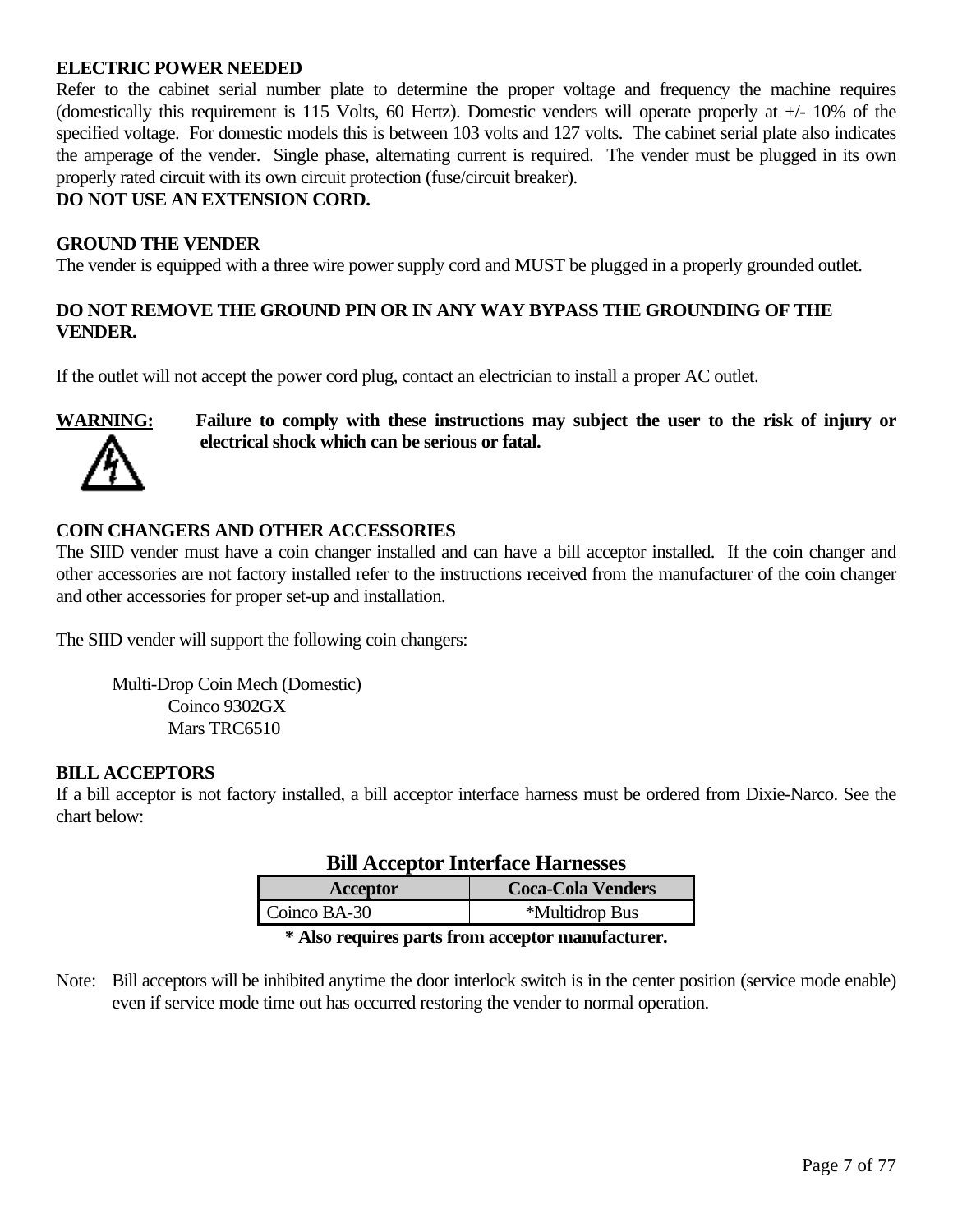### **OTHER ACCESSORIES**

The SIID Vender is capable of interfacing to Debit Card and Data Recording systems. At this time only a few such accessories have been tested by Dixie-Narco. If such accessories are to be used check with either Dixie-Narco or the accessory manufacturer about physical and electrical compatibility before attempting to interface such accessories to the SIID Vender.

#### **INSTALLING A COIN CHANGER**

Hang the coin changer on its mounting plate and secure it by tightening the three securing screws. Plug the coin changer into the 6 pin socket for MDB changers, in the vender.

**CAUTION:** The coin changer must be plugged in with the power removed from the door or the coin changer may not power on properly.

After restoring power, manually load the coin changer coin tubes with at least 10 coins each. Following the program instructions for the SIID Vender, program each selection for its own vend price. A price of \$0.00 is free vend. After the pricing is set return the vender to its operate mode either by closing the door or pulling the door closed switch out. "Prime" the coin changer by making a correct change transaction.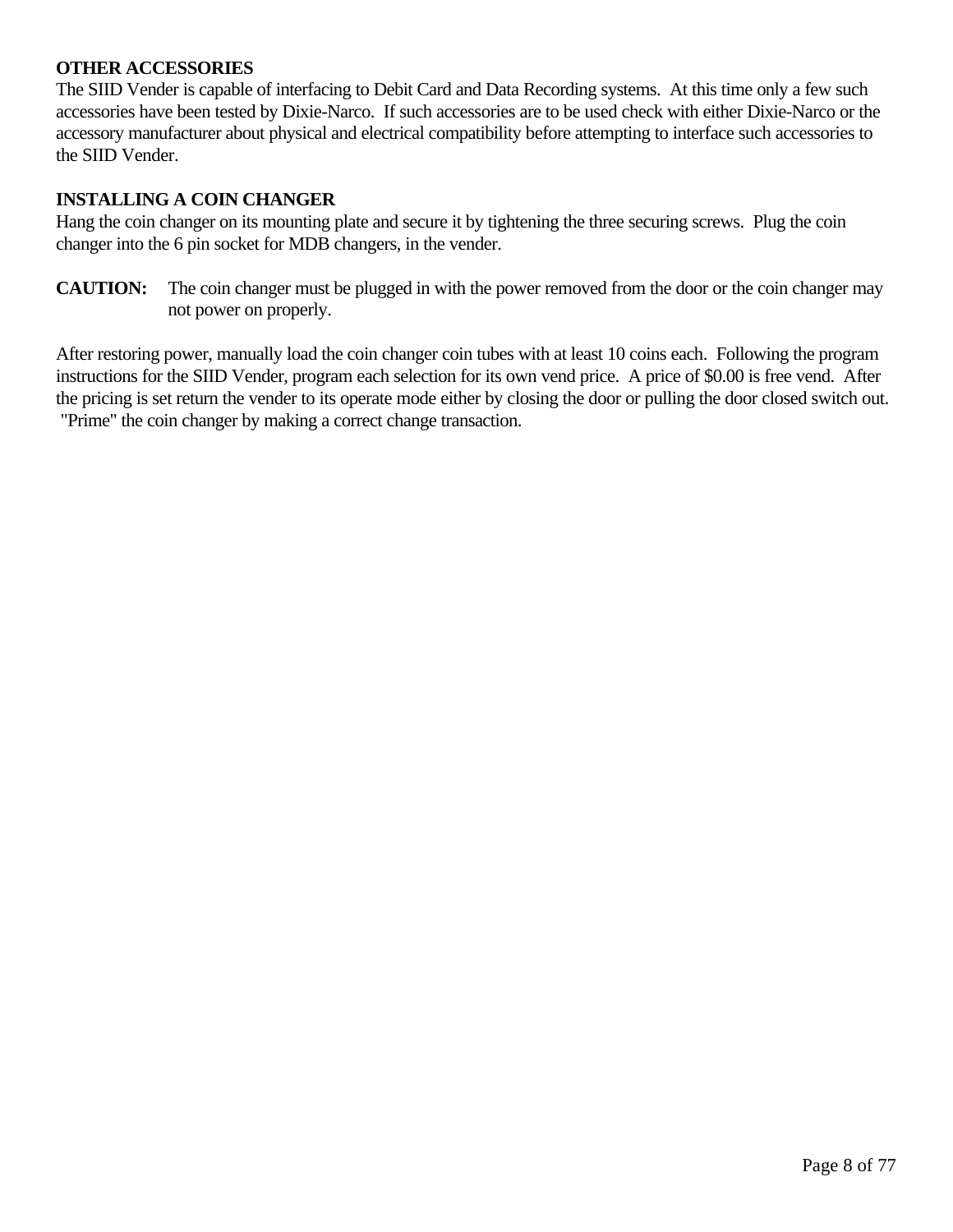### **PLACING THE VENDER ON LOCATION**

### **CAUTION: DO NOT TRANSPORT THE VENDER TO OR FROM THE LOCATION LOADED WITH PRODUCT OR DAMAGE TO THE VENDER MAY RESULT.**

The vender must be located on a solid, flat, and level surface. The vender must be positioned close enough to an electrical outlet that an extension cord is not required. If securing the vender to the floor or wall is required, call the Dixie-Narco Factory Service Department or your Dixie-Narco Representative for suggestions.

### **LEVEL THE VENDER**

Level the vender. When the vender is level the door can be opened to any position and it will not move by itself. Open the door to several different positions before deciding the vender is level.

Make sure that all of the leveling legs are touching the floor. If you cannot level the vender, select another location. Do not place any objects under the machine.

### **DANGER: The vender must be properly located and leveled to minimize the risk of injury or death from tipping in the event of user misuse or vandalism.**

### **SPACE THE VENDER**

Do not block the rear of the vender. Keep the vender 4 inches (10 cm) from the wall to insure adequate airflow to the condenser and compressor. At the front of the vender, make sure that nothing obstructs the air intake at the bottom of the main door. At the rear of the vender, make sure nothing obstructs the air exhaust at the bottom of the cabinet.

#### **LOADING THE VENDER**

All SIID Venders are shipped ready to vend 12 oz. cans unless another package was specified at the time the vender was ordered from the factory. If a package other than a 12 oz. can is to be vended contact a Dixie-Narco Factory Service Representative, or refer to the proper technical bulletin for spacer settings and shims.

### **INITIAL LOADING**

Oscillators must be in the extreme left or right position to insure proper loading. When loading wide columns, the first row of cans should be loaded on the bottom bar of the oscillator. The second row of cans must be loaded on the top bar of the oscillator. Always load complete rows, do not load only to the back or only to the front of the column. Rotors must be in the "cup" position to receive the first cans. When loading narrow columns lay the rows in the column until the column is full.

Do not fill the columns to the top of the cabinet. Allow about 3 inches at the top of the column because the can stack will move up and down in the column during the vend cycle. Correct loading will prevent service calls and insure proper vending.

After loading a vender for the first time, test vend each selection with money until the first can is delivered. This will ensure that the vender is loaded and working properly.

### **NOTE: TO INSURE PROPER AIR FLOW THROUGH THE EVAPORATOR, DO NOT PLACE CANS (OR OTHER FOREIGN OBJECTS) IN THE BOTTOM OF THE TANK.**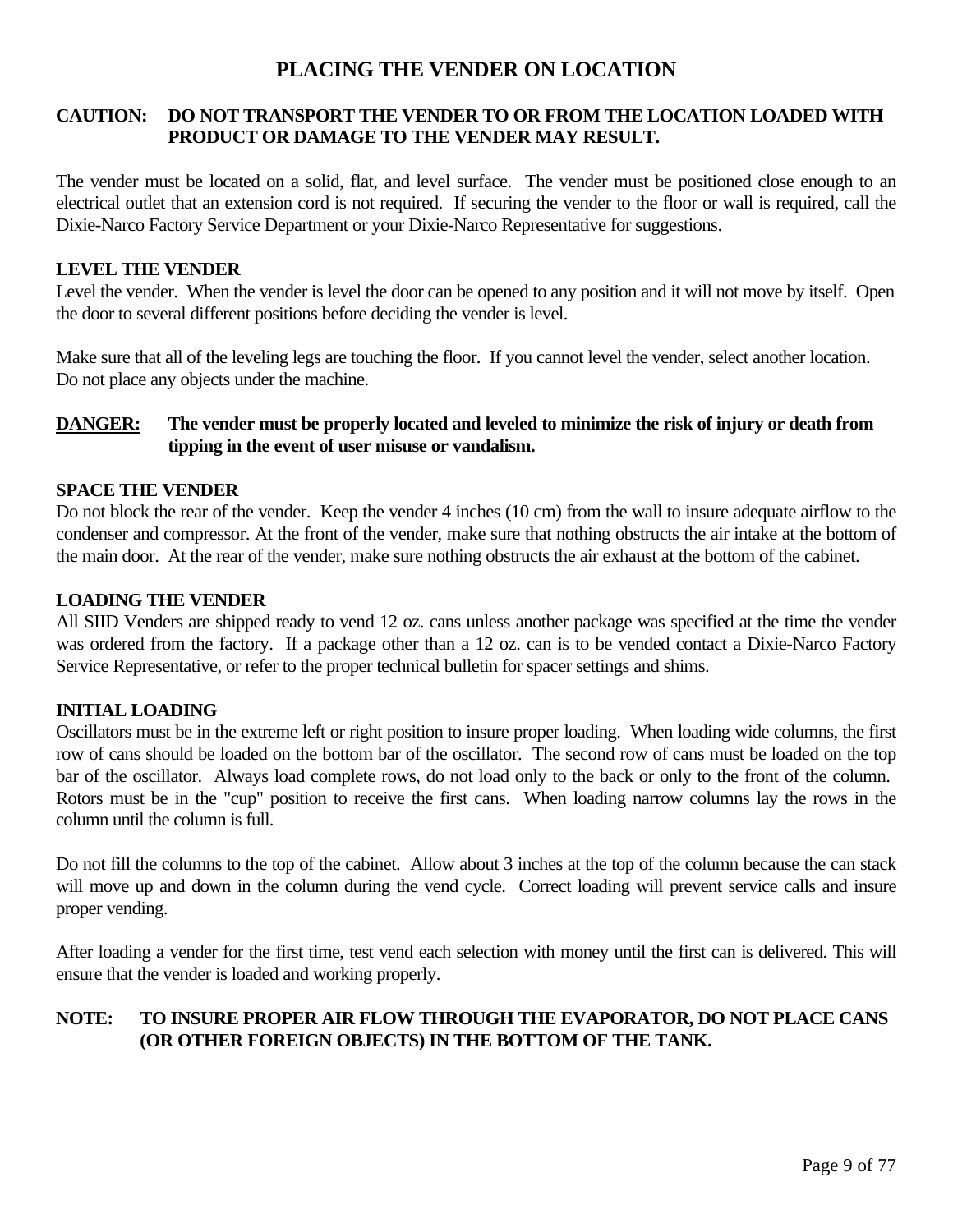### **INSTALLING FLAVOR CARDS**

The flavor cards may be inserted one of two ways: 1.) in the select buttons, or 2.) in the flavor card carrier.

#### 1.) IN THE SELECT BUTTONS:

Swing the coin changer mounting plate away from the outer door, exposing the back of the select buttons. The flavor cards are inserted in the back of the select buttons from either side.

### 2.) IN THE FLAVOR CARD CARRIER:

Swing the coin changer mounting plate away from the outer door, exposing the back of the select panel. Remove the flavor card carrier. Ensure the flavor cards are placed in the select button flavor card carrier position that corresponds to the column in which the product is loaded.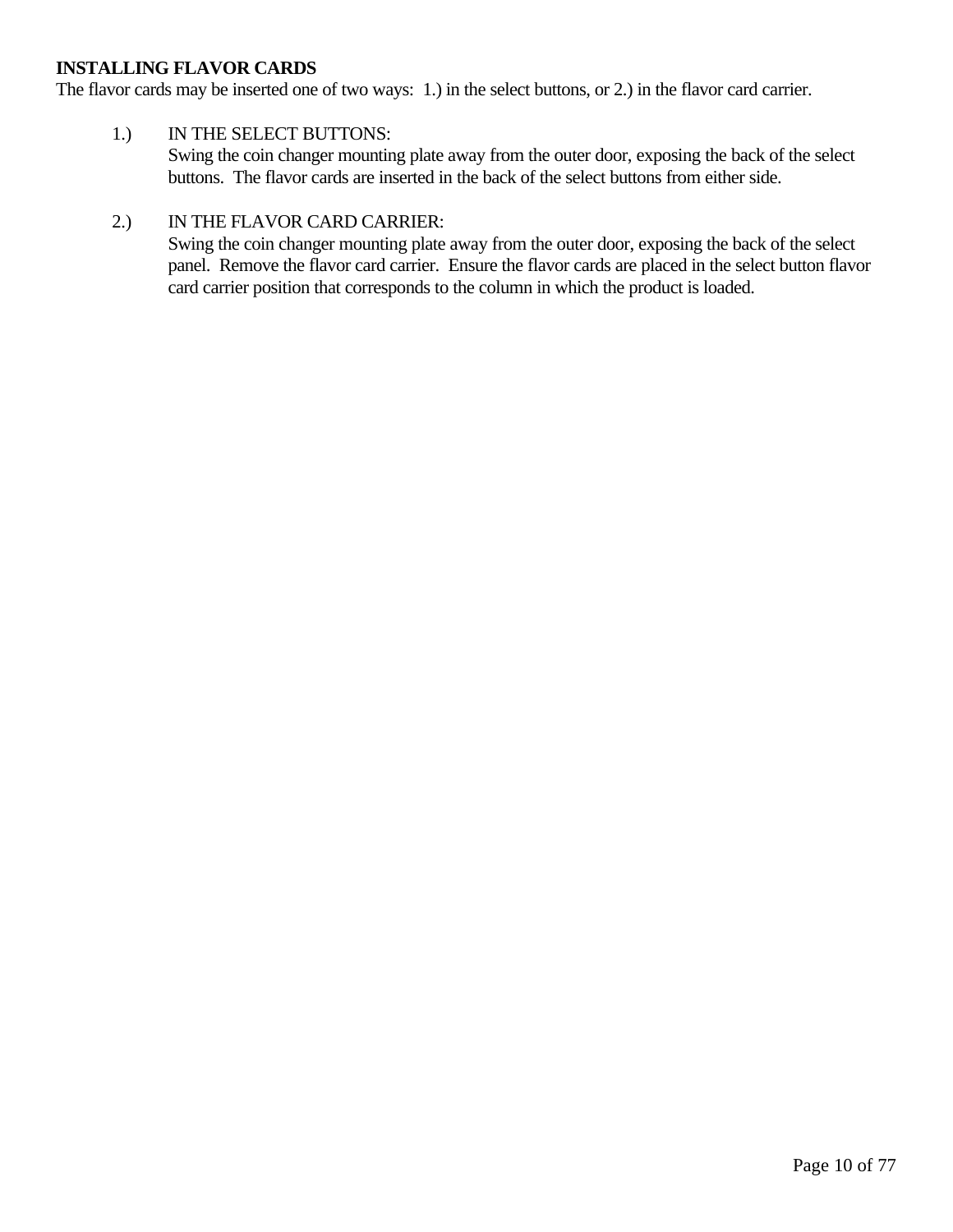### **SIID HARDWARE CONFIGURATION**

<span id="page-10-0"></span>The hardware configuration for the SIID Controller consists of a main control board and a display board. The select panel consists of low voltage switches. Sold-out indicators are eliminated in the SIID. The select switches interface directly to the main controller.

The motors used on the stack continue to be 115 VAC. The vend switches and sold-out switches are low voltage. There is only one vend switch per motor and one sold-out switch per column. The motors, vend switches, and soldout switches directly interface to the main controller board. Each motor is independently controlled to provide the maximum flexibility for space to sales. The Main Controller supports up to 10 motors and 10 selections.

The Main Controller consists of one board. It consists of all the intelligence, memory, switch interfaces, stack interface (motors, vend switches, and sold-out switches), and peripheral interfaces which include coin changers, dollar bill validators, DEX interface and debit systems.

The DEX interface supports both an internal connection as well as an external connection. The interconnect is a 1/4" phono jack as specified and approved by NAMA. All electrical specifications, protocols, and baud rates are identified in the specification.

The door switch is included to determine door accesses. A service switch is located on the main controller board to access accounting data, programming features, and access diagnostic features through the front select panel.

A real time clock (RTC) with battery backed memory is provided so memory can be maintained during power failures. The life expectancy is 5 years shelf life and 10 years operational. The real time clock is displayed in military time (24 hour clock). The RTC is used for time stamping door closures, power outages, limited access, and selective discount pricing.

The intelligence of the Main Controller is an Intel 80C32 microprocessor. A minimum of 128k of EPROM and 8k of RAM (battery backed) is provided.

Early Display Boards will consist of four 7 segment LEDs to provide alpha-numeric characters. Future Display Boards will consist of four, fourteen segment LEDs to provide clearer alph-numeric characters. Also, the exact change indicator consists of an LED.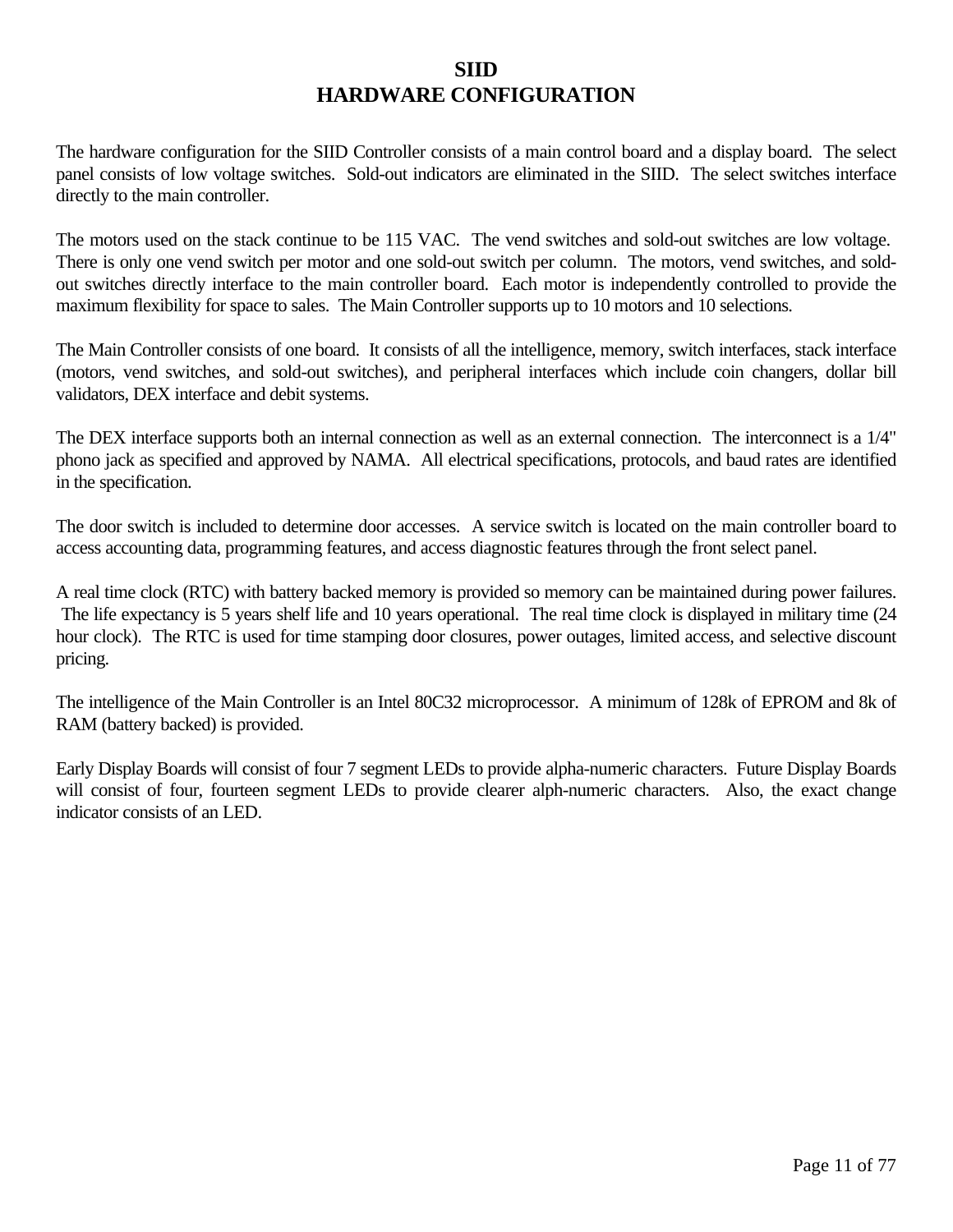### **FEATURES**

The following is a description of all the features of the SIID.

#### **- DEX Compatible Hand-held Interface -**

The vending industry (NAMA) has established an audit data protocol which is defined by DEX (Direct Exchange Of Data) and UCS (Uniform Communications Standards). This interface is a direct connect as defined by the specification. The SIID has provisions for an internal and external connection. The external connection provides a limited amount of information.

The internal connection provides the full capability of DEX/UCS. These capabilities include full audit of interval and historical data, system programming, diagnostics, and limited access.

#### **- 10 Column Stack Compatible -**

The SIID Controller is capable of driving up to 10 stack motors independently. The motors will be 110 VAC. The vend switches and sold-out switches are low voltage, gold cross-point switches. The interface for the cam position and empty detection is located on the controller board.

#### **- Low Voltage Select Panel -**

The select panel consists of gold cross-point switches. The interface circuitry is located on the controller board. The controller board supports up to 10 selections.

### **- Programmable Space To Sales -**

Programmable space to sales is a feature which allows columns to be assigned to select buttons. Columns are dispensed evenly when more than one column is assigned to a select button or group of select buttons.

#### **- Select Panel Controller Programming -**

#### **or**

#### **- Hand-held Controller Programming -**

The SIID vender has the capability to be programmed through the select panel. The SIID vender can also be programmed through the DEX port with the same hand-held used to access the accounting data.

### **- LED Display (Light Emitting Diodes) -**

### **Optional LCD Display (Liquid Crystal Diodes)**

Early displays consist of 4 characters utilizing 7 segment LEDs for each character to provide a true alpha-numeric display. Future display boards will consist of four, fourteen segment LEDs to provide clearer alpha-numeric characters. The display is implemented on it's own printed circuit board.

#### **- Sold Out Message/Selection -**

Each selection is supported by a sold-out message. When a given selection is sold-out and that selection is pressed, "SOLd Out" will scroll across the display.

#### **- Price Displayed when Selection is pressed -**

The operation of the vender in the ready mode provides the customer the price of any selection when that particular select button is pressed. If all selections are set at the same price in primary set price and the same price in secondary set price, the vend price is displayed at all times on the display.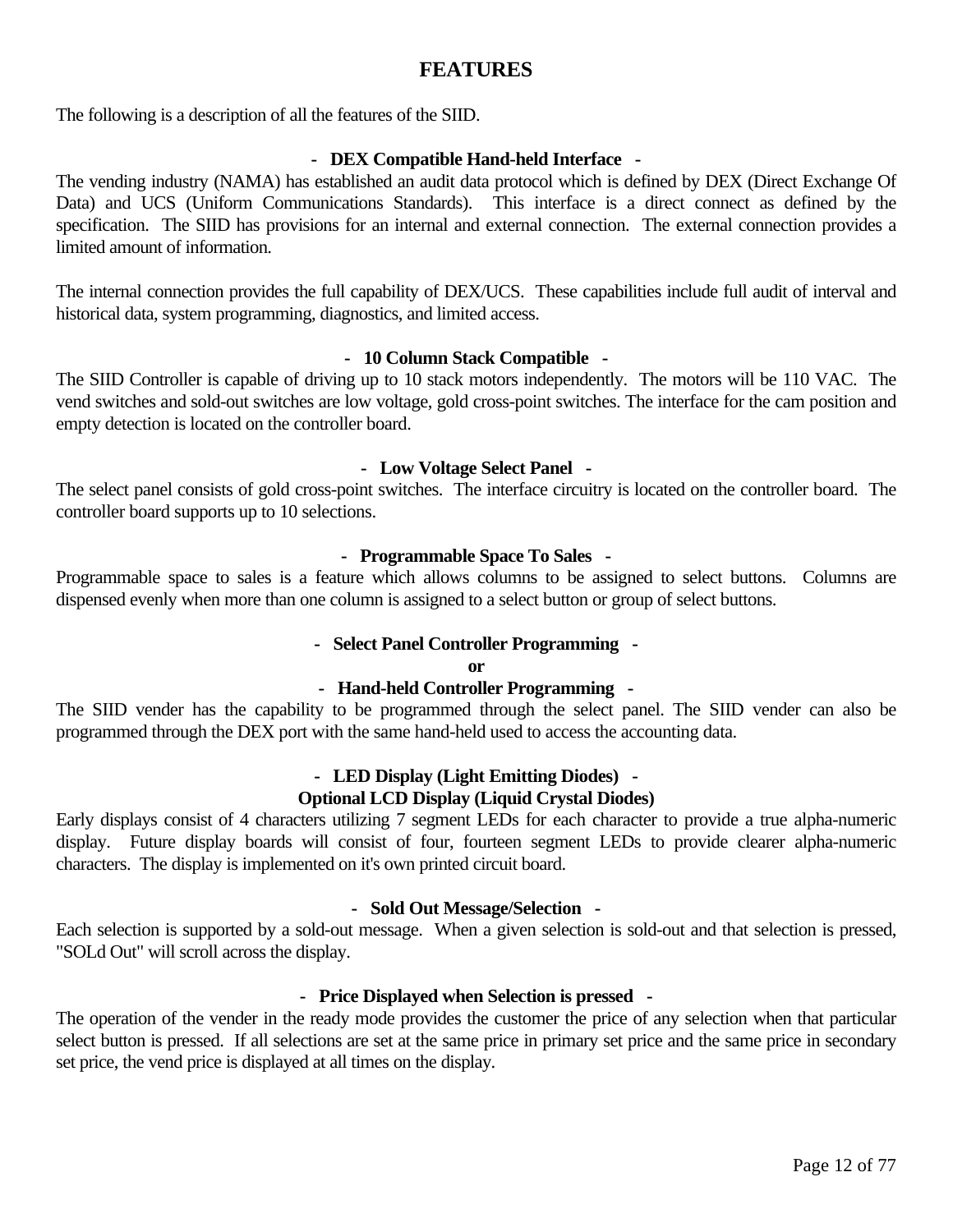### **- Single Price or Multi-Price via Select Panel or Hand-held -**

Prices for each selection are programmed either through the front select panel or through the DEX hand-held device. For single price configuration, each selection has to be programmed for the same price.

### **- Accounting Data Provided -**

The accounting features are accessed through the front select panel. These include (**CASH)** historical cash data, which is not resettable, (**CLN**) resettable cash data, (**SALE**) historical vend data, and (**SLN**) resettable vend data.

| (CASH) | <b>Historical Data:</b>                       |
|--------|-----------------------------------------------|
|        | The total cash collected by the vender        |
| (CLN)  | Resettable Data:                              |
|        | The total cash collected for each selection.  |
| (SALE) | Historical Data:                              |
|        | The total number of vends by the vender.      |
| (SLN)  | <b>Resettable Data:</b>                       |
|        | The total number of vends for each selection. |

The types of data that can be retrieved via the DEX interface to a hand-held device is addressed in the SIID Audit Features section.

### **- Limited Access on Selection (Time, Days, Price) -**

The limited access feature allows each selection to be inhibited with respect to time and selected days of the week. Also, prices of selections can be altered (Happy Hour) with respect to time and selected days of the week.

### **- Multiple Coin Changer Interfaces -**

The SIID Controller supports the following coin changer interfaces.

A) MDB Multi-Drop Specification (USA)

#### **- MDB Bill Validators -**

Coinco BA-30 Bill Validators interface to the SIID Controller. Also, validators which interface to the new MDB (Multi Drop Bus) specification should also be compatible, but have not been tested and approved as of this publication. If a bill acceptor is not factory installed, an interface harness will need to be ordered from Dixie-Narco, and/or the bill acceptor manufacturer.

#### **- Verifone/Debitek Card Compatible -**

The SIID is capable of interfacing to Debit Card and Data recording systems. At this time only a few such accessories have been tested by Dixie-Narco. If such accessories are to be used check with either Dixie-Narco or the accessory manufacturer about physical and electrical compatibility before attempting to interface such accessories to the SIID vender. The SIID supports any Debit Card/Data Recording manufacturer's systems that meet NAMA II protocol.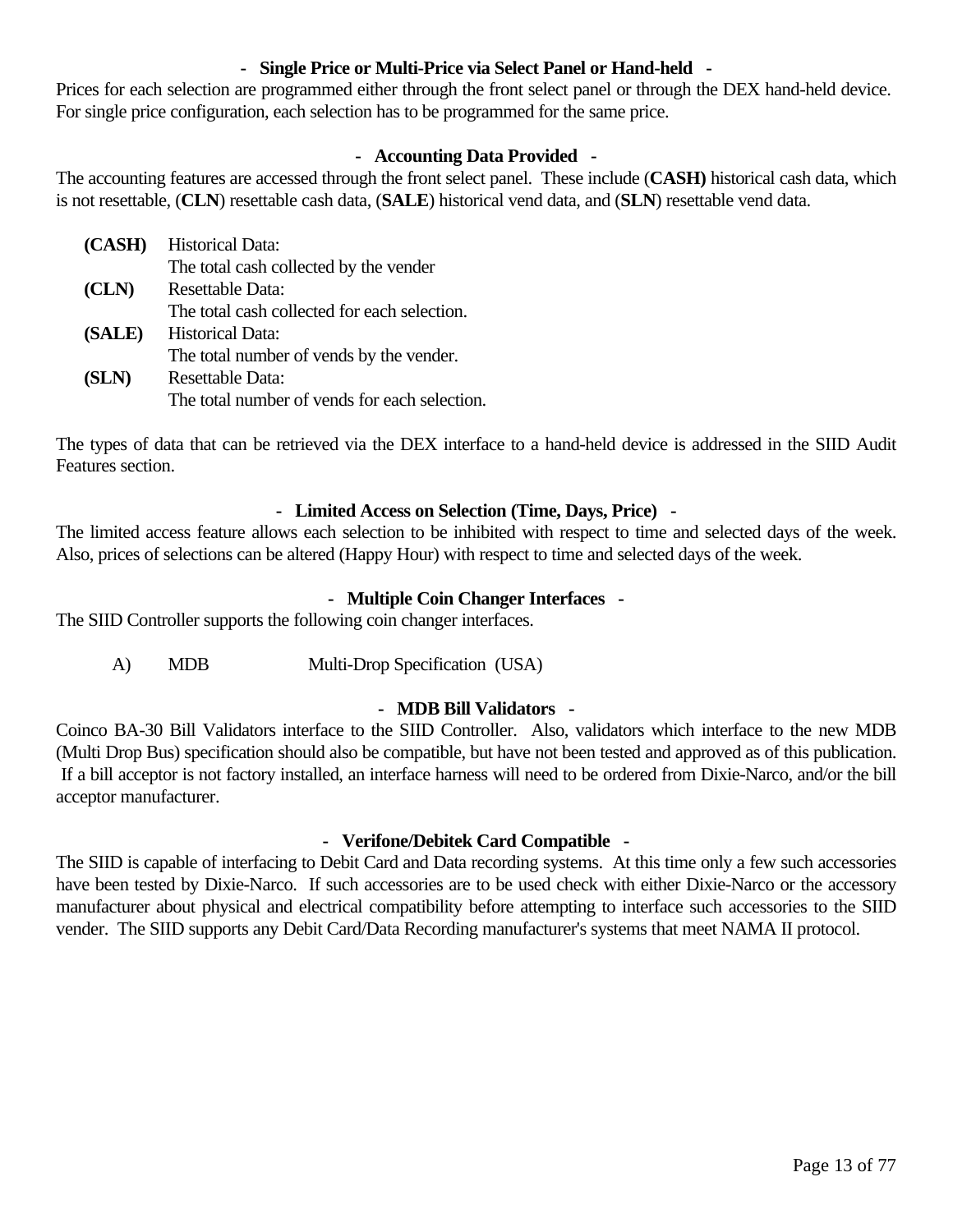### **SIID AUDIT FEATURES**

<span id="page-13-0"></span>The SIID provides two methods of accessing audit data. A limited amount of audit information is available in the system set-up/audit menu. More extensive audit information is accessible electronically.

#### **SYSTEM SET-UP/AUDIT MENU**

Four types of audit data are available in the system set-up/audit menu. "CASH", which is the historical total cash counted for the vender; "CLN", which is the resettable cash counted for each selection for the vender; "SALE", which is the historical total number of vends for the vender; "SLN", which is the resettable total number of vends for each selection for the vender.

The audit data is accessed by pressing select button 4 when "CASH" or "SALE" is on the display. With "CASH" on the display, press select button 2 to scroll into "CLN". With "SALE" on the display, press select button 2 to scroll into "SLN".

#### **ELECTRONIC ACCESS**

A much more extensive amount of audit information is accessible electronically. It is retrieved with a portable data collection device and typically loaded into a computer at a central location. The data can then be tracked with a data base, for preparing route stocking lists, tracking cash flow, doing inventory control and other tasks. Data collection devices are available from several sources including: Norand, Fujitsu, Panasonic, Telxon, Verifone and Mars. Dixie-Narco currently collects data with a PC program running on a portable notebook computer.

The SIID uses the DEX/UCS protocol as the method of exchanging data with the portable data collection device. DEX/UCS was formally adopted as the standard method of collecting audit data for the vending industry by the National Automatic Merchandising Association (NAMA) in April of 1991. DEX/UCS has been used in related industries since 1989. It was developed by the Arthur D. Little Company and is administered and maintained by the Uniform Code Council (UCC). The NAMA Vending Electronics Standardization Committee developed and published a comprehensive set of data records relevant to the vending industry. The SIID reports the portion of these related to this specific machine design. The current list of records and their usage by the SIID follows.

DEX stands for Direct EXchange of data, which means there is a hard-wired connection between the two systems exchanging data. This is done by inserting a  $\frac{1}{4}$  inch phone plug on the portable data collection device in a jack mounted on the SIID. Inserting the plug automatically initiates the exchange of data, which takes several seconds. No other machine functions are available while the exchange is taking place. The operator is told that the exchange is taking place by the display of the message "DEX IN PROGRESS". Most of the data records are reported in both an interval and historical format. The historical values represent a total of the values since the machine shipped from the factory. The interval values are the data collected since the last time it was collected electronically.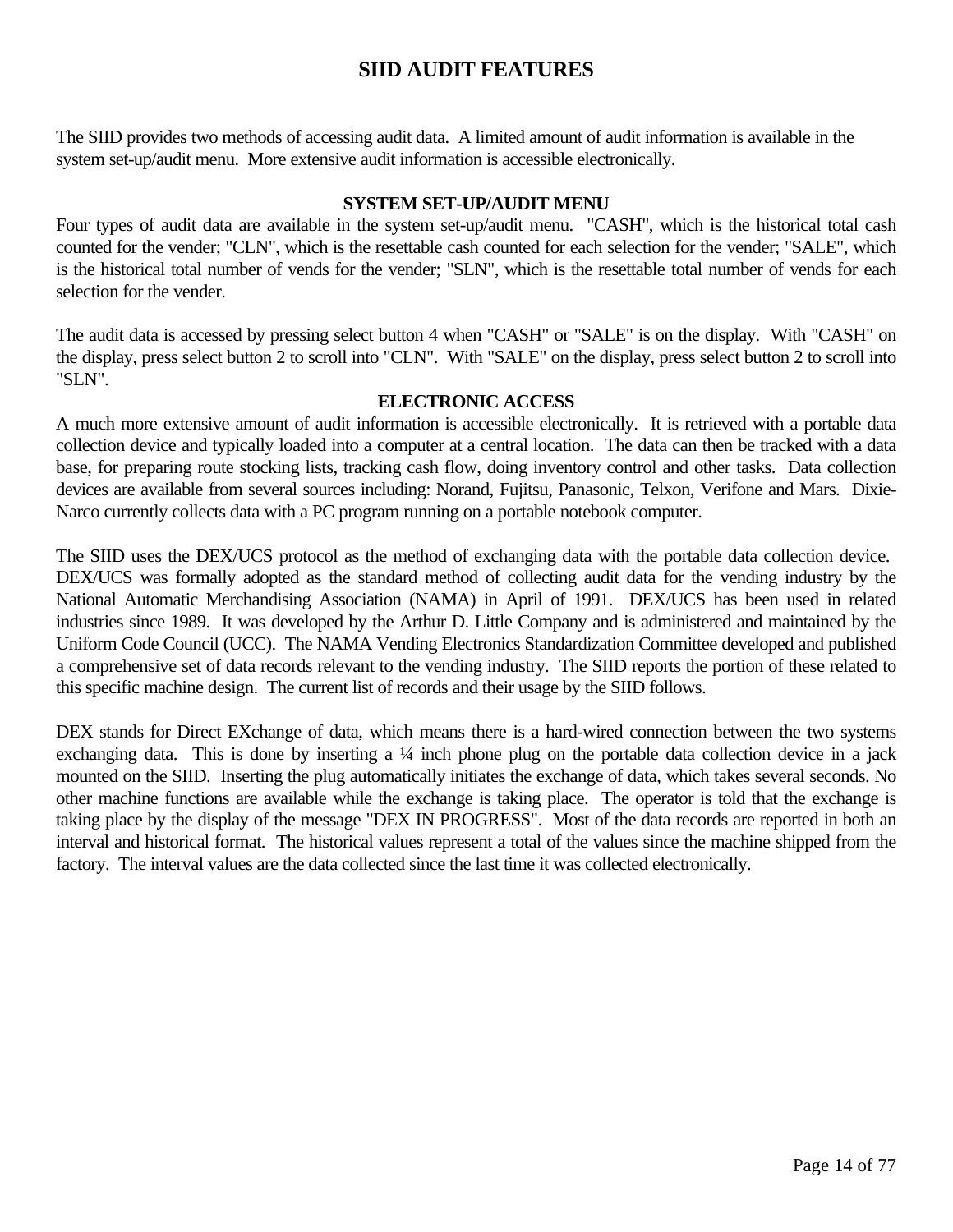The following types of audit data are accessible electronically:

Machine Identity Information Date and Time of Interrogation Cash Sales Summary Cash Input and Output Summary Product Sales Information Machine Configuration Events: Door Openings **Interrogations** Programmable Access Limits Time of Day Discounts

In addition to retrieving audit data, every machine configuration parameter that can be programmed in the service menu can be programmed electronically via the DEX port.

The following types of data can be configured electronically:

Machine Identity Date and Time Price and Product Information Space to Sales Limited Access Control Parameters Time of Day Discounts Control Parameters Escrow Mode \*

\* Escrow mode cannot be transferred with the Norand Device.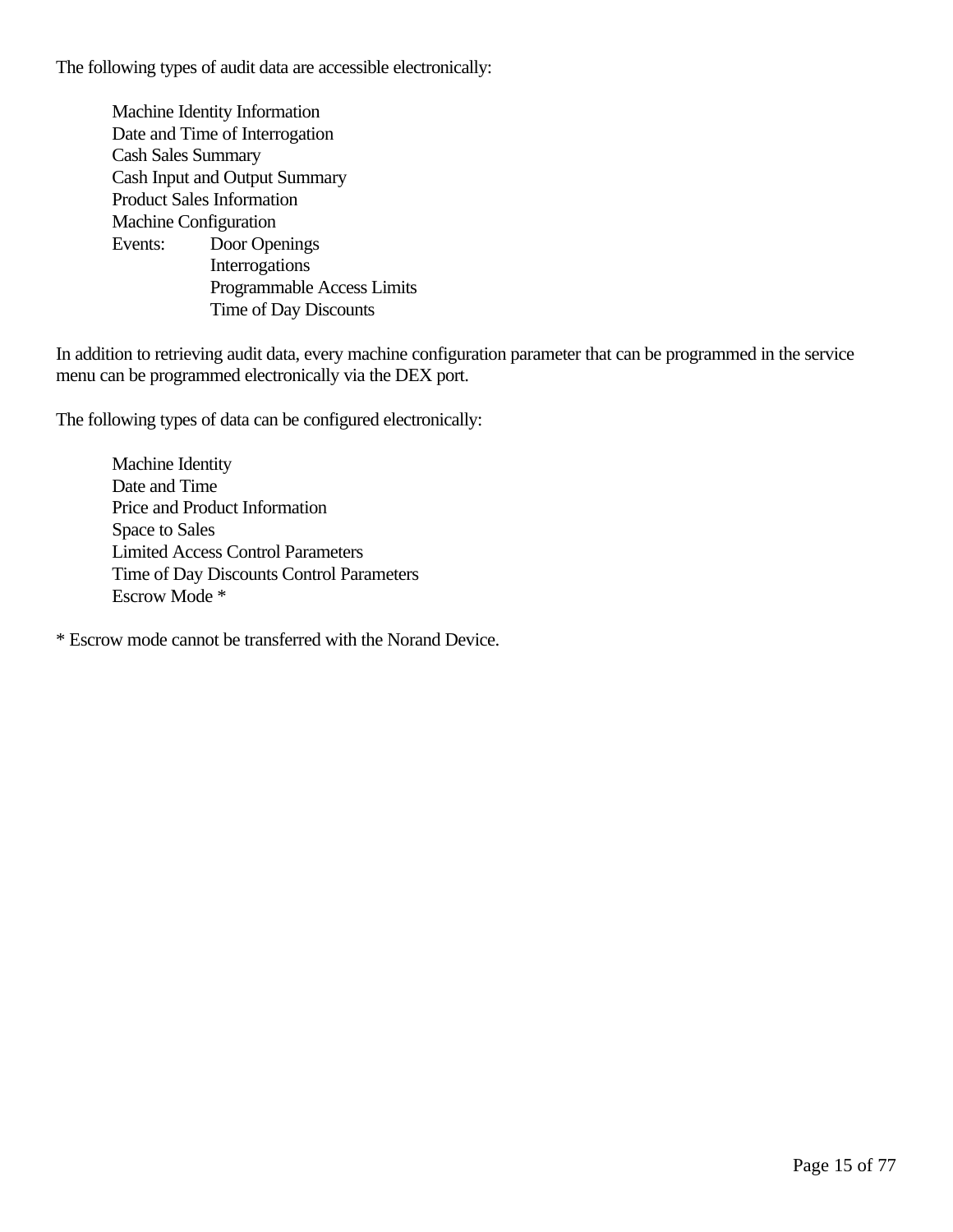### **SAMPLE**

### **SIID CONFIGURATION & ACCOUNTING REPORT**

### **Vender Identification:**

| Serial Number:                      | 1234-6132BR             |
|-------------------------------------|-------------------------|
| Model Number:                       | DNCB501T SIID           |
| Location:                           | NAMA SHOW - CHICAGO, IL |
| <b>Asset Number:</b>                | 362436                  |
| $#$ of Columns:<br># of Selections: | 8                       |

### **Significant Events:**

|                       | RECENT                | <b>HISTORICAL</b> |
|-----------------------|-----------------------|-------------------|
| Door Openings:        | $\mathcal{D}_{\cdot}$ | 12                |
| <b>Power Outages:</b> |                       | 2                 |
| <b>Total Vends:</b>   | 10                    | 213               |
| <b>Total Sales:</b>   | \$7.50                | \$159.75          |

### **Vender Configuration:**

| Coin Mechanism:     | <b>MICRO MECH</b>                     |
|---------------------|---------------------------------------|
| <b>Escrow Mode:</b> | ESCROW TO SELECT / dollar bill escrow |

| <b>SELECTION</b> | PRICE(\$) | <b>HHPRICE(\$)</b> | <b>DESCRIPTION</b> |  |
|------------------|-----------|--------------------|--------------------|--|
|                  | 0.75      | 0.50               | Cola               |  |
| $\overline{2}$   | 0.75      | 0.50               | Cola               |  |
| 3                | 0.75      | 0.50               | Cola               |  |
| $\overline{4}$   | 0.75      | 0.50               | Apple Juice        |  |
| 5                | 0.75      | 0.50               | Diet Cola          |  |
| 6                | 0.75      | 0.50               | Diet Cola          |  |
| 7                | 0.75      | 0.60               | Tea                |  |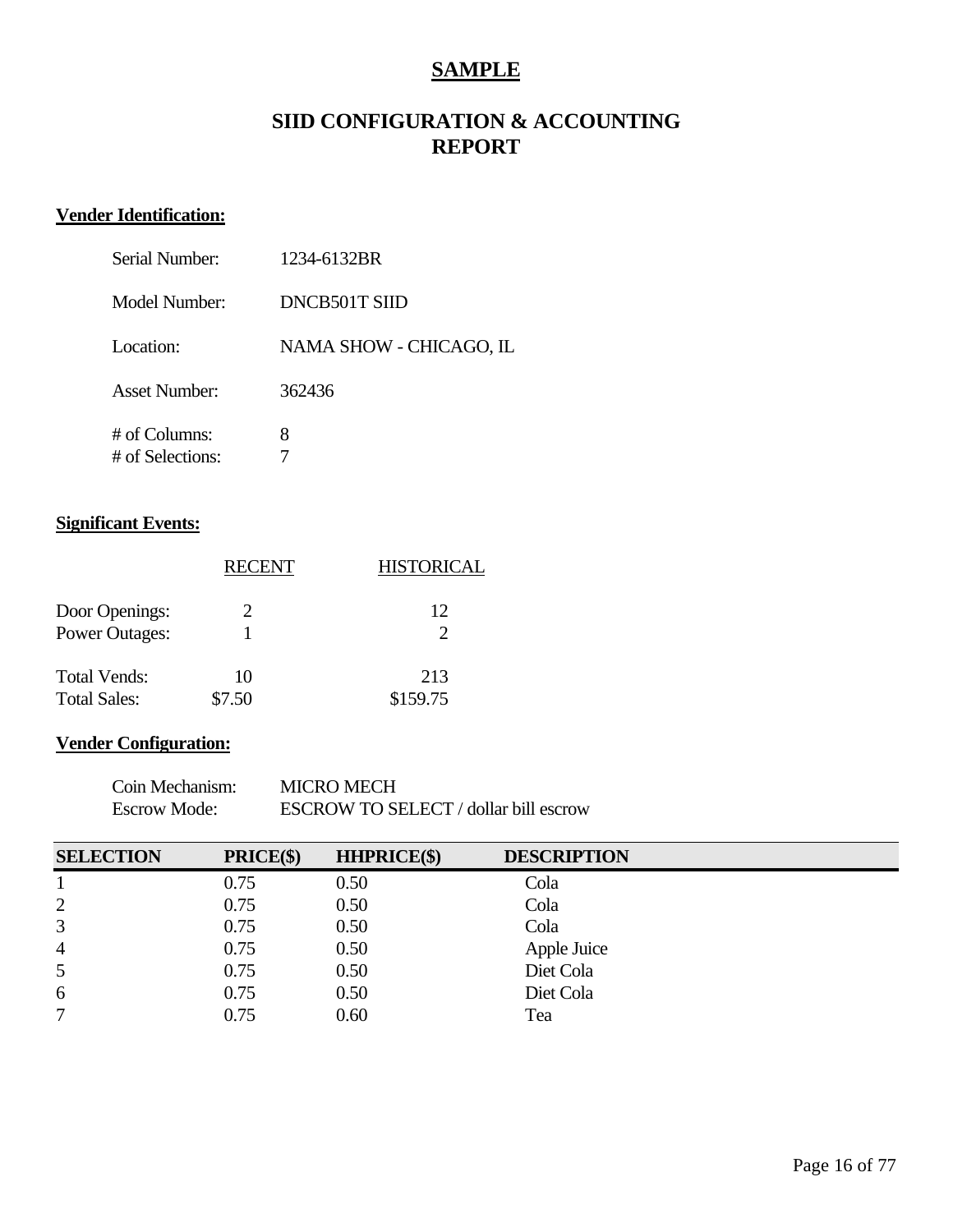### **Space to Sales Configuration:**

| <b>Selections:</b> |              |   | Columns |                |                |   |                |   |
|--------------------|--------------|---|---------|----------------|----------------|---|----------------|---|
|                    | $\mathbf{1}$ | 2 | 3       | $\overline{4}$ | 5 <sup>5</sup> | 6 | $\overline{7}$ | 8 |
| 1 Cola<br>2 Cola   | X            | X | X       |                |                |   |                |   |
| 3 Cola             |              |   |         | X              |                |   |                |   |
| 4 Apple Juice      |              |   |         |                | X              |   |                |   |
| 5 Diet Cola        |              |   |         |                |                | X |                |   |
| 6 Diet Cola        |              |   |         |                |                |   | X              |   |
| 7 Tea              |              |   |         |                |                |   |                | Χ |
|                    |              |   |         |                |                |   |                |   |

### **Limited Access:**

| Days: | $S$ M | T W Th F S                  |  |  |
|-------|-------|-----------------------------|--|--|
|       |       | $X \quad X \quad X \quad X$ |  |  |

Times: 11:00 to 12:00 and 13:00 to 14:00 Selections:

1 Cola 2 Cola 3 Cola 5 Diet Cola 6 Diet Cola

### **Happy Hour Times:**

| Days: S M T W TH F S |  |  |  |  |
|----------------------|--|--|--|--|
|                      |  |  |  |  |
|                      |  |  |  |  |

Time: 08:30 to 17:30

### **Vender Accounting Summary:**

| <b>Selection</b> | <b>Vends</b>     | $Sales(\$)$ | <b>His. Vends</b> | His. Sls.\$ |  |
|------------------|------------------|-------------|-------------------|-------------|--|
| 1 Cola           | $\boldsymbol{0}$ | 0.00        | 65                | 48.75       |  |
| 2 Cola           |                  | 3.75        | 43                | 32.25       |  |
| 3 Cola           | $\overline{0}$   | 0.00        | 7                 | 5.25        |  |
| 4 Apple Juice    | $\boldsymbol{0}$ | 0.00        | 18                | 13.50       |  |
| 5 Diet Cola      |                  | 0.75        | 20                | 15.00       |  |
| 6 Diet Cola      | 4                | 3.00        | 41                | 30.75       |  |
| 7 Tea            | $\overline{0}$   | 0.00        | <u>10</u>         | <u>7.50</u> |  |
| <b>TOTAL</b>     | 10               | 7.50        | 204               | 153.00      |  |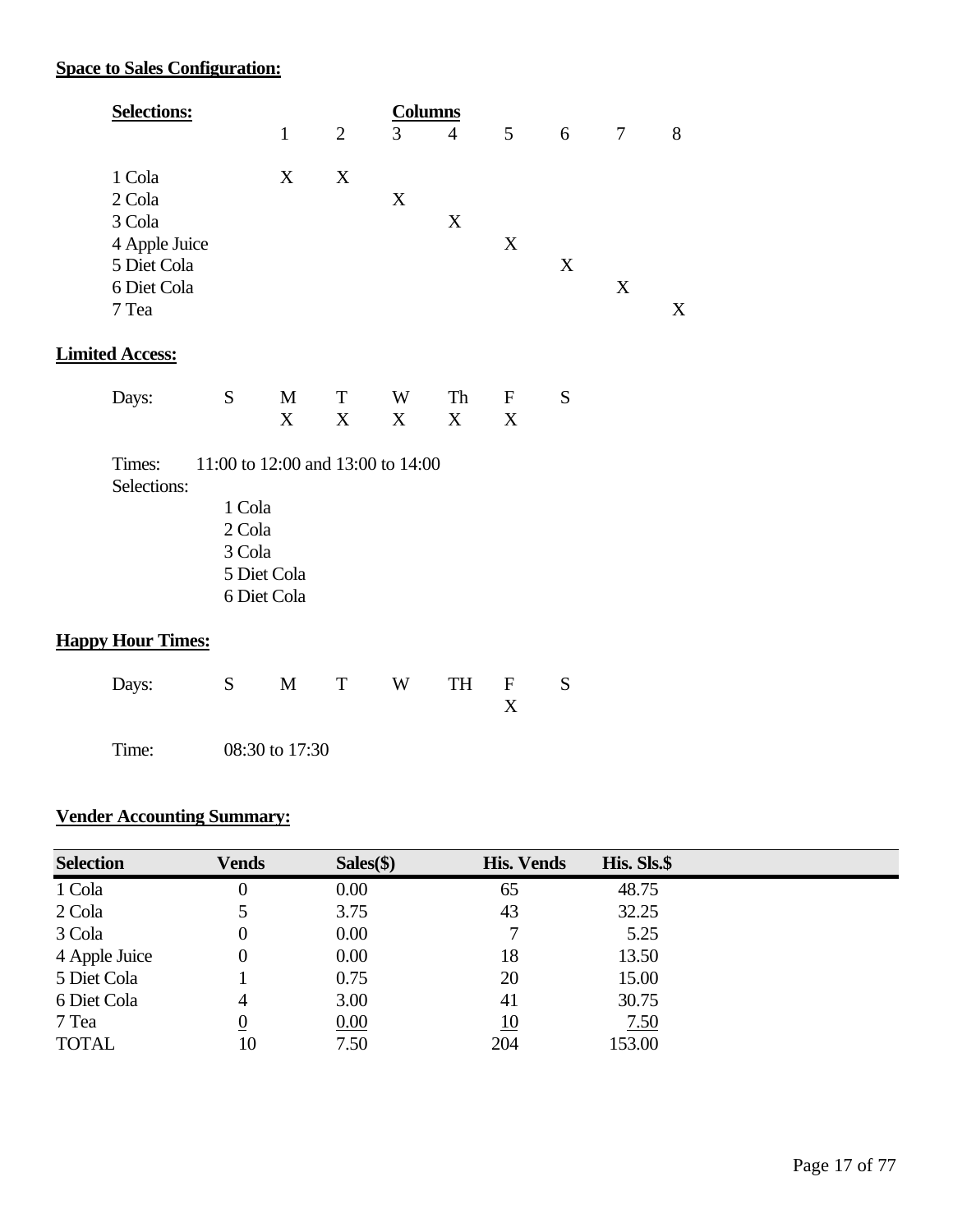### **HAPPY HOUR (hh) Accounting Summary:**

| <b>Selection</b> | hhven            | $hhsal(\$)$ | hishhven | hishhsls |
|------------------|------------------|-------------|----------|----------|
| 1 Cola           | 3                | 0.50        |          | 0.45     |
| 2 Cola           | $\boldsymbol{0}$ | 0.50        | 8        | 3.60     |
| 3 Cola           | 0                | 0.50        |          | 0.50     |
| 4 Apple Juice    | 0                | 0.50        | 0        | 0.00     |
| 5 Diet Cola      | 0                | 0.50        | 0        | 0.00     |
| 6 Diet Cola      | 0                | 0.50        |          | 2.50     |
| 7 Tea            | $\overline{0}$   | 0.50        | റ        | 1.20     |
| <b>TOTAL</b>     | 3                | 1.00        | 17       | 8.50     |

### **Vender Cash Accounting:**

| <b>BILLS &amp; COIN IN</b><br>Recent Hist.<br>7.50 159.75 | <b>COIN PAID OUT</b><br>Recent Hist.<br>3.50 19.50 | <b>CASH OUT MANUALLY</b><br>Recent Hist.<br>$0.00 -$<br>0.75 |
|-----------------------------------------------------------|----------------------------------------------------|--------------------------------------------------------------|
| <b>COIN TO BOX</b>                                        | <b>COIN TO TUBES</b>                               | <b>BILLS IN</b>                                              |
| 4.75                                                      | 8.25                                               | 108.00                                                       |
| 43.50                                                     | 75                                                 | 2.00                                                         |

## **Sold Out Activity:**

| <b>Selection</b> | <b>DATE</b>         | <b>TIME</b>         | <b>SELECTS ATTEMPTED</b>         |
|------------------|---------------------|---------------------|----------------------------------|
| 1 Cola           | $9 - 24 - 93$       | $1:32$ pm           | 13                               |
| 2 Cola           | $9 - 25 - 93$       | $1:23$ pm           | 12                               |
| 3 Cola           |                     | ________            | __________                       |
| 4 Apple Juice    | _______<br>________ | _______<br>________ | _____________<br>_______________ |
| 5 Diet Cola      |                     |                     | ___________                      |
| 6 Diet Cola      | $9 - 26 - 93$       | 11:30am             |                                  |
| 7 Tea            |                     | _______             | _____________<br>_________       |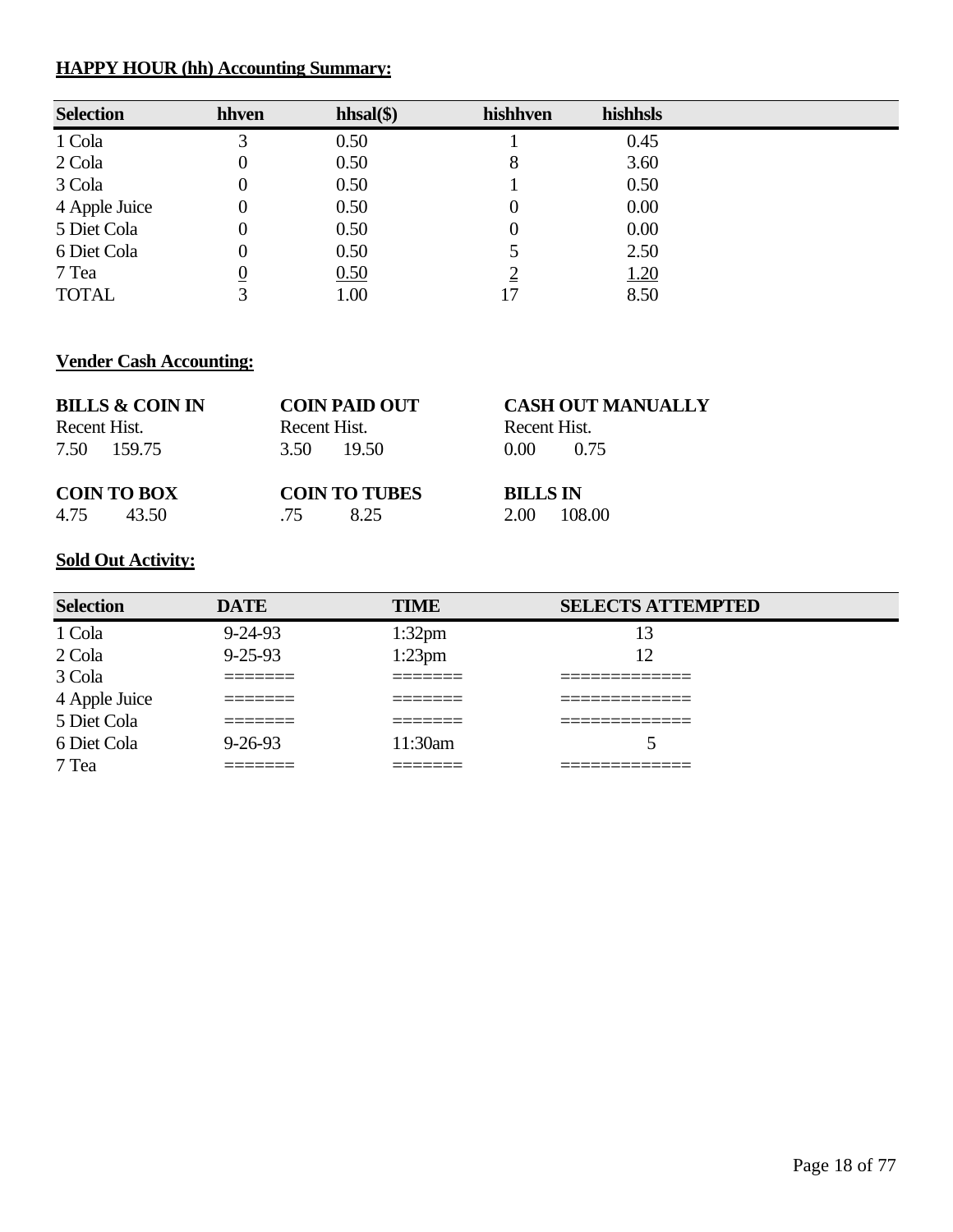### **PROGRAMMING THE SIID VENDER**

<span id="page-18-0"></span>To program the SIID Vender, it is necessary to enter the System Set-Up/Audit/Diagnostics Mode. Open the inner door and press the Service Switch on the control board. The display reads "ErOr". If the display reads 1.00 the door switch did not go to its center position or the switch is defective.

Note: The door switch has three positions. Fully in and fully out puts the vender in its normal mode. When the switch is in its center position the System Set-Up/Audit/Diagnostics Mode may be entered.

There is a time out for the service Mode. If no accounting or set-up functions are used for 2 minutes, the vender will return to its normal mode. After time out, the service switch on the control board has to be pressed to re-enter the System Set-Up/Audit Mode.

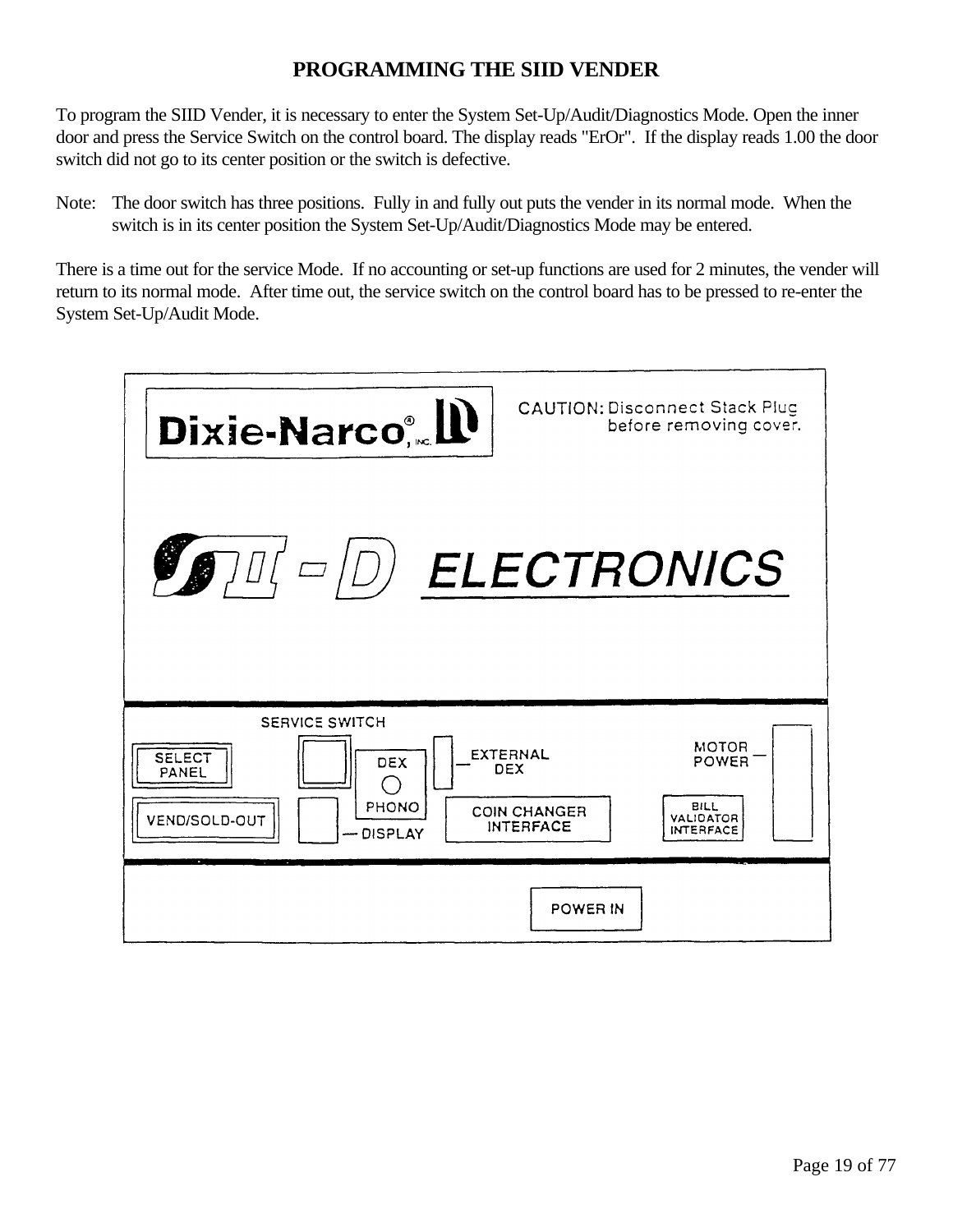### **COCA-COLA PROGRAMMING METHOD (SIID Controllers) Licensed under United States Patents 4,216,461 and 4,369,442**

The controller has two modes of operation: NORMAL and SERVICE.

#### **NORMAL MODE:**

In normal mode, the display will show a decimal point. If two decimal points are displayed, the far right decimal point indicates column(s) is(are) sold-out. When money is inserted, the display indicates the total amount of the deposit. The select buttons are used to select the product.

#### **SERVICE MODE:**

If configuration switch 4 is set to "C4 0", when the door is opened, "nOnE" or a list of Error codes will show on the display. If configuration switch 4 is set to "C4 1", when the door is opened, "CASh - ####-####", "SALE - ####-####", "ErrOr" will show on the display. The service mode is entered when the door is open and the service switch is pressed. The operator can now use the first four select switches to move through the main routine menu. The main routine menu is as follows:

ErOr - errors, CPO - coin payout mode, tuFL - tube fill mode, tESt - test mode, PASS - Password; the following will only be accessed after the password is entered: CASH - cash counters, SALE -vend counters, PrIC - price setting, StOS - space-to-sales setting routine, COn - machine configuration, and rtn - return to normal mode, door open state. The first four select button functions are as follows:





|                                 | Select Button 1: Home (Will return you to normal mode, door open)                                                                      |
|---------------------------------|----------------------------------------------------------------------------------------------------------------------------------------|
| Select Button 2: Scroll Forward |                                                                                                                                        |
|                                 | Select Button 3: Scroll Backward                                                                                                       |
|                                 | Select Button 4: Enter/Save/Clear (Allows you to enter a specific routine, save command programmed, and to clear the error<br>prompts) |
|                                 |                                                                                                                                        |

- *Important: Machine configuration functions and the routines they affect are shown in italics. See the machine configuration "COn" programming portion for detailed information.*
- Note: Routines with \* are the only programs accessible coming from the factory. If other programs are desired, they need to be turned on in the machine configuration code routine.

#### **PROGRAMMING MENU**

#### **\* "ErOr" - ERROR ROUTINE**

This function allows you to enter the error readout routine. If there have been no errors since the last reset, the display will read "nOnE". If one or more errors have occurred, the display will show the first error code that occurred.

The following are error codes that may be displayed and detailed information accessed: COLJ, uEnd, dOOr, SELS, CHAr, ACCE, StS, and bUAL.

Press select button 2 or 3 to scroll through any error codes that are present. Important: If there is only one problem, that will be the only error code shown when you enter the error code sub-menus.

Press select button 1 to return to normal mode, door open. With an error code showing on the display, press select button 4 to access detailed information.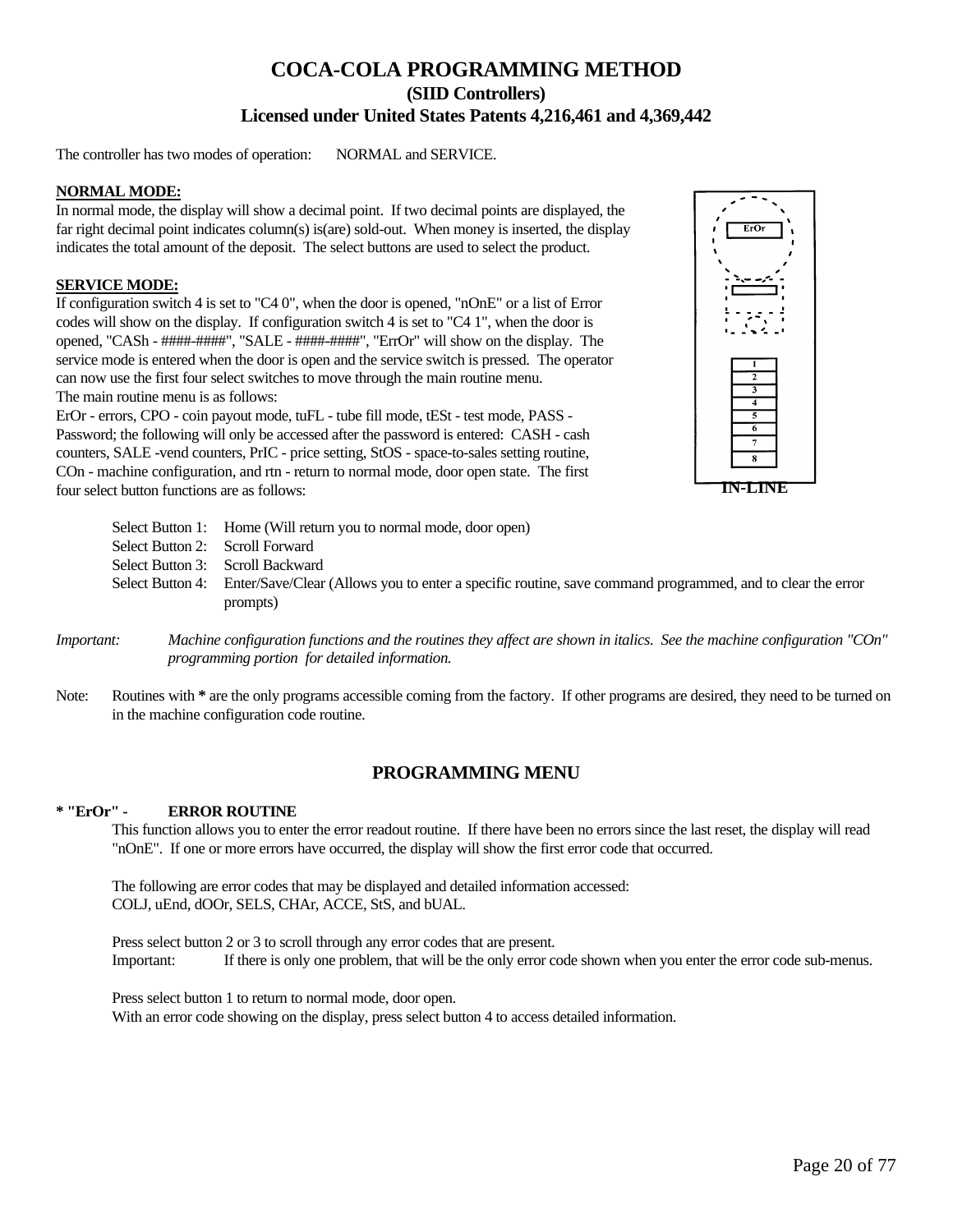#### **\* "COLJ" - COLUMN JAMS**

Press select button 4 and the display will show "CJXX", where "XX" indicates the first column that has been detected as being jammed, or "nOnE", indicating all columns are O.K.

With "CJXX" showing, press and hold select button 4 for 2 seconds, after making repair, and the error will be cleared and the jammed motor shown will be homed. The display will now show "nOnE" if all columns are O.K., or "CJXX" if another column is jammed.

Press select button 1 will return to "COLJ" if all column jams have not been cleared. If all column jams have been cleared the next error code will be displayed, or "nOnE" if there are no errors.

Press select button 1 will return to "ErOr".

#### **\* "VEnd" - VEND MECHANISM**

Press select button 4 and the display will show "HSXX", where "XX" indicates the first column that has been detected with a home sense error (low cam jam), or "nOnE" if all columns are O.K.

With "HSXX" showing, press and hold select button 4 for 2 seconds, after making repair, will clear the error.

Press select button 1 will return to "vEnd" if all home sense errors have not been cleared. If all are cleared, the next error code will be displayed or "nOnE" if there are no errors.

#### **\* "dOOr" - DOOR SWITCH**

Press select button 4 and the display will show "dS", indicating a door switch error (door opened or switch not recognized for more than one hour), or "nOnE", indicating no problems.

With "dS" showing, press and hold select button 4 for 2 seconds, after making repairs, will clear the error.

Press select button 1 will return to "dOOr" if door errors have not been cleared. If all are cleared, the next error code will be displayed or "nOnE" if there are no errors.

#### **\* "SELS" - SELECT SWITCH**

Press select button 4 and the display will show "SSXX", where "XX" indicates the first select switch that caused the error code, or "nOnE", indicating all selection switches are O.K.

With "SSXX" showing, press and hold select button 4 for 2 seconds, after making repairs, will clear the error.

Press select button 1 will return to "SELS" if all select switch errors have not been cleared. If all select switch errors are cleared, the next error code will be displayed or "nOnE" if there are no errors.

#### **\* "CHAr" - CHANGER ERRORS (Pay-out part of coin mechanism)**

Press select button 4 and the display will show one of the following:

- "CC", indicating a changer communication error
- "tS", indicating a tube sensor error
- "IC", indicating an inlet chute blocked error (no coins sensed in the acceptor)
- "tJ", indicating a tube jam error
- "CrCH", indicating a changer ROM check sum error
- "nOnE", indicating there are no errors

Press select button 2 or 3 to scroll through the error messages if more than one error exists.

With any error code showing, press and hold select button 4 for 2 seconds, after making repairs, will clear the error.

Press select button 1 will return to "CHAr" if all changer errors have not been cleared. If all changer errors have been cleared, the next error code will be displayed, or "nOnE" if there are no errors.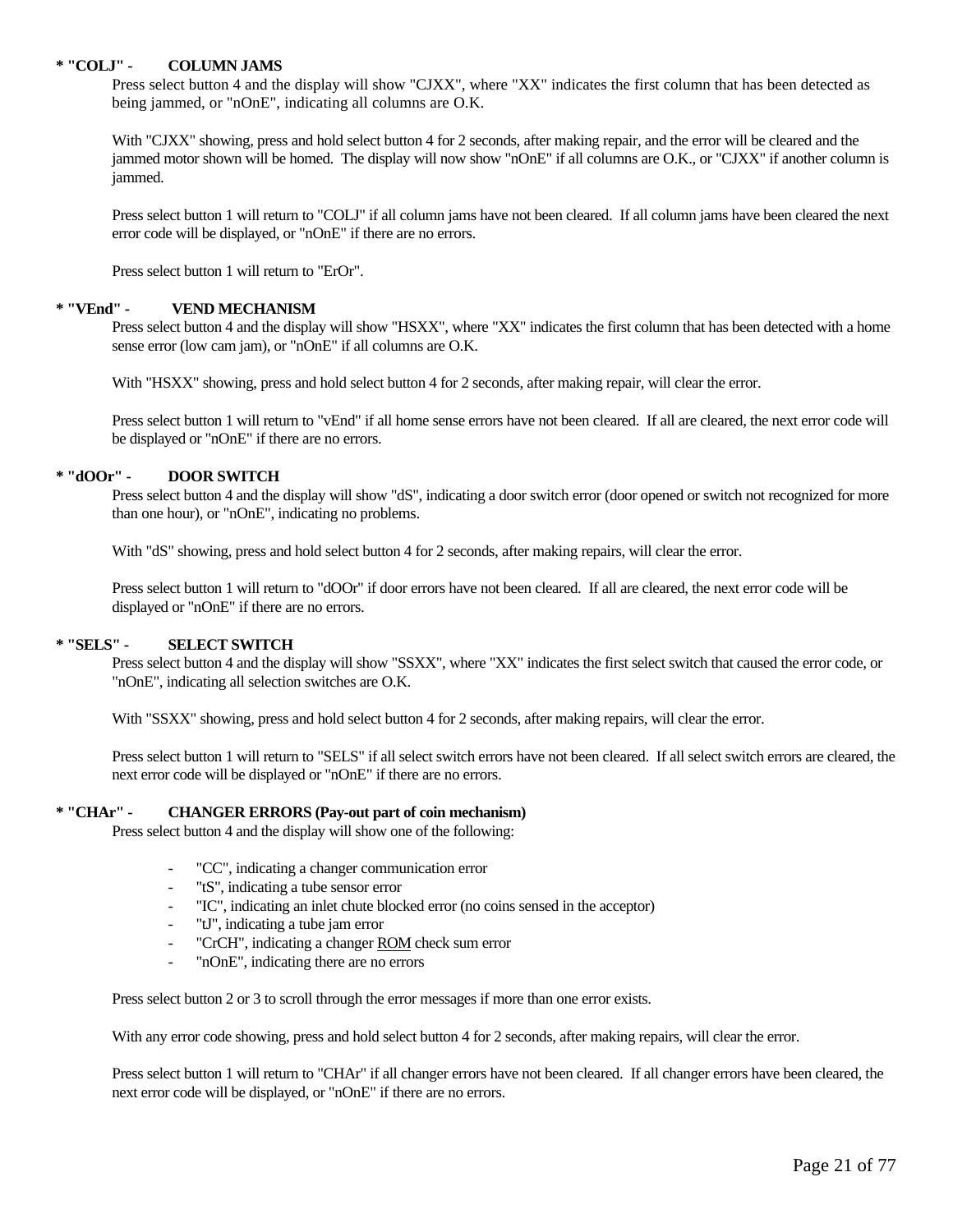#### **\* "ACCE" - ACCEPTOR ERRORS (Separator or top of coin mechanism)**

Press select button 4 and the display will show one of the following:

- "EE", indicating excessive escrow attempts
- "nJ", indicating a coin jam (sensed and reported by the coin mechanism)
- "LA", indicating a low acceptance rate (ratio of read to accepted)
- "nOnE", indicating there are no errors

Press select button 2 or 3 to scroll through the error messages if more than one error exists.

With any error code showing, press and hold select button 4 for 2 seconds, will clear the error.

Press select button 1 will return to "ACCE" if all acceptor errors have not been cleared. If all acceptor errors have been cleared, the next error code will be displayed, or "nOnE" if there are no errors.

#### **\* "StS" - SPACE-TO-SALES ERRORS**

Press select button 4 and the display will show one of the following:

- "dAXX", where "XX" indicates a column with a double select button assignment
- "UAXX", where "XX" indicates a column that is not assigned a select button
- "nOnE", indicating there are no errors.

Press select button 2 or 3 to scroll through the error messages if more than one error messages exists.

With any error code showing, press and hold select button 4 for 2 seconds, after making repairs, will clear the error.

Press select button 1 will return to "StS" if all space-to-sales errors have not been cleared. If all space-to-sales errors have been cleared, the next error code will be displayed, or "nOnE", if there are no errors.

#### **\* "bUAL" - BILL VALIDATOR ERRORS**

Press select button 4 and the display will show one of the following:

- "bC", indicating a bill validator communication error
- "bFuL", indicating the bill stacker is full
- "bILL", indicating a defective motor in the validator
- "bJ", indicating a bill jam in the validator
- "brCH", indicating a check sum error
- "bOPn", indicating an open stacker
- "bS", indicating a bill validator sensor error
- "LA", indicating a low acceptance rate (ratio of read to accepted)
- "nOnE", indicating there are no errors

Press select button 2 or 3 to scroll through the error messages if more than one error exists.

With any error code showing, press and hold select button 4 for 2 seconds, after making repairs, will clear the error.

Press select button 1 will return to "bUAL" if all bill validator errors have not been cleared. If all bill validator errors have been cleared, the next error code will be displayed, or "nOnE" if there are no errors.

Press select button 1 will return to "ErOr".

Press select button 2 to scroll to the next routine.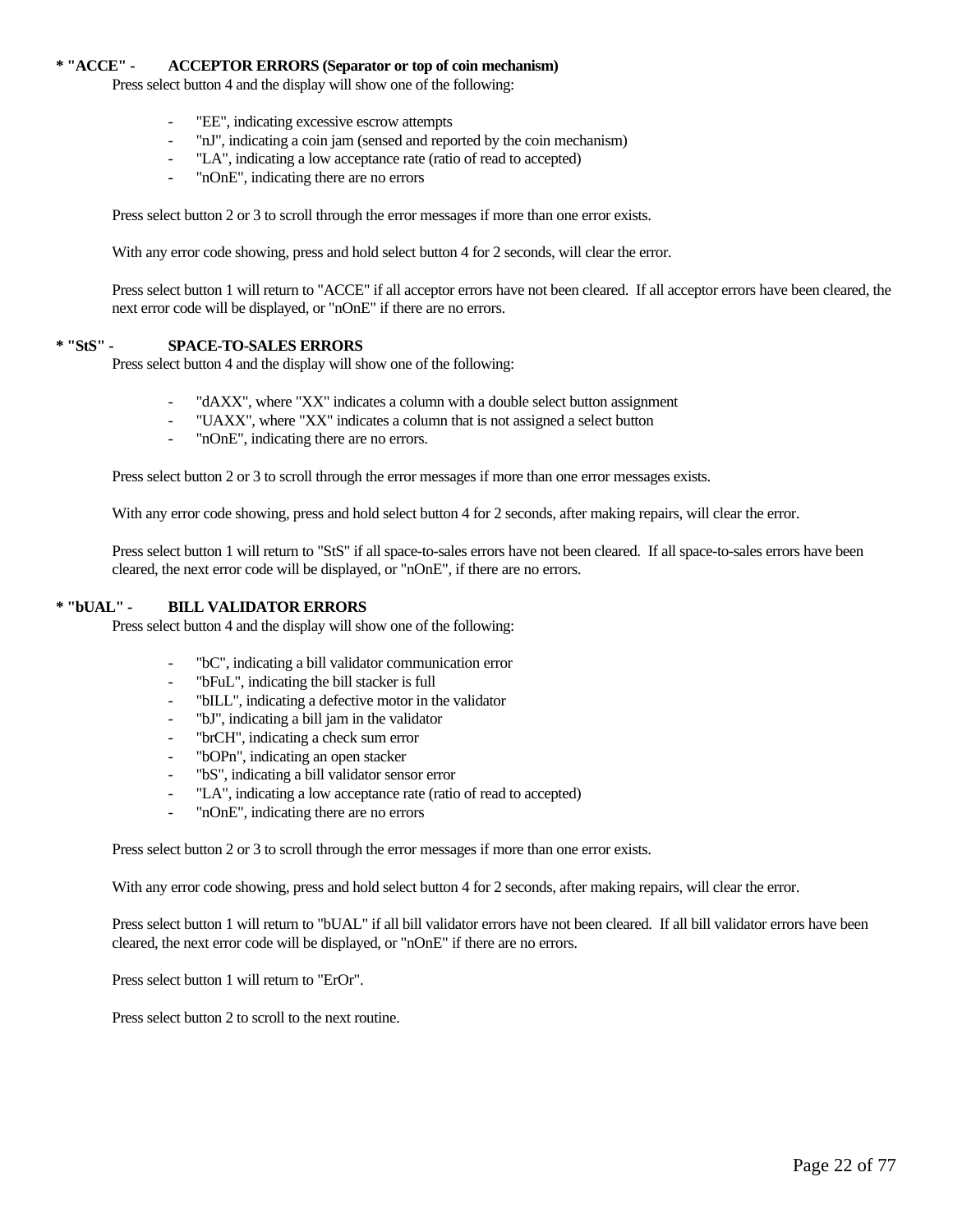#### **\* "CPO" - COIN PAYOUT MODE**

This function allows you to dump coins from the coin mechanism.

Press select button 4 to enter mode and the lowest coin value dispensable will show on the display.

Press select button 2 or 3 to scroll through the different coin values available.

Press and hold select button 4 to dump the coins whose value is shown on the display.

Press select button 1 will return to "CPO".

Press select button 2 to scroll to the next routine.

#### **\* "tUFL" - TUBE FILL MODE**

This function allows you to count the coins loaded in the top (separator) of the coin mech. The total value of the coins will be displayed and counted in the vender controller. The controller will inhibit the acceptance of any coin which does not go to a tube during this procedure. If a tube full status is detected, that coin type will be inhibited. When you finish loading all coins:

Press select button 1 to return to "tUFL". Press select button 2 to scroll to the next routine.

#### **\* "tESt" - TEST ROUTINE**

This function allows you to diagnose different functions of the vender, depending on the setting of configuration code number 3. Note: The modes listed in italic in this routine are only accessible if configuration number 3 is set to C3 1. "tESt" mode features include:

#### *SE - SELECT SWITCH TEST*

*Press select button 4 and the display will show SE-0. Press any select button and the display will indicate the number of the select button pressed.*

*Press and hold select button 1 will return to "SE".*

*Press select button 2 to scroll to the next test mode.*

#### *SP-- SOLD-OUT PADDLE TEST*

*Press select button 4 and the display will reflect any sold-out paddles that are pressed, indicating a column is full. The display will automatically scroll through the columns in which the sold-out paddles are pressed.*

*Press select button 1 will return to "SP-".*

*Press select button 2 to scroll to the next test mode.*

#### *Su-- SOLD OUT SWITCH TEST*

*Press select button 4 and the display will reflect any sold-out switches that are pressed, indicating a column is empty. The display will automatically scroll through the columns in which the sold-out switch is pressed.*

*Press select button 1 will return to "Su".*

*Press select button 2 to scroll to the next test mode.*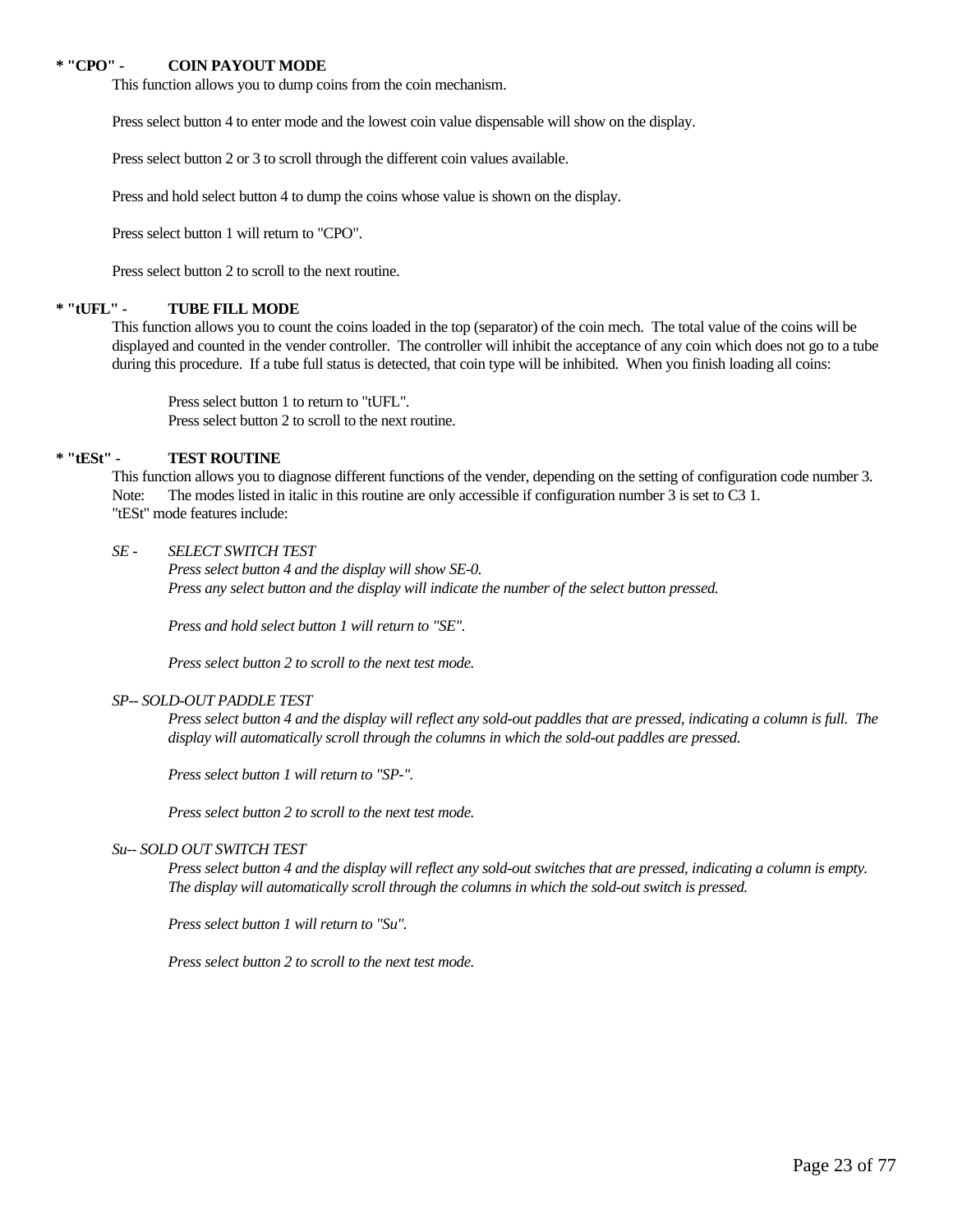#### **\*** CO- MOTOR TEST

Press select button 4 and the display will show "CO-1".

Press select buttons 2 and 3 to scroll up and down the columns available to run in motor test.

Press select button 4 to run the motor of the column displayed.

Press select button 1 will return to "tESt", or "CO" if configuration Code 3 is turned on.

Press select button 2 to scroll to next test mode.

#### *Cn - COIN MECH TEST (mdb only)*

*Press select button 4 and the display will show "00".*

*Insert coins. The value of the coins will be reflected on the display.*

*Press select button 4 to return coins that have been inserted and return to "00".*

*Press select button 1 will return to "Cn".*

*Press select button 2 to scroll to the next test mode.*

#### *nA - NOTE ACCEPTOR TEST (mdb only)*

*Press select button 4 and the display will show "00".*

*Insert note. The value of the note will be reflected on the display.*

*Press select button 4 to stack the note or press select button 1 to return the note and the display will return to "nA".*

*Press select button 2 to scroll to the next test mode.*

#### *dSP - DISPLAY TEST*

*Press select button 4 and the display segments will illuminate in a scrolling manner, while blinking the exact change LED, and when finished will return to "dSP".*

*Press select button 2 to scroll to the next test mode.*

#### *uErS - VERSION NUMBER TEST*

*Press select button 4 and the display will scroll the software revision level in the control box and return to "uErS". (Example: ###.## represents the installed software revision.)* 

*Press select button 1 to return to "tESt".*

*Press select button 2 to scroll to the next routine.*

#### **\* "PASS" - PASSWORD**

This function allows you to enter the following routines which are not accessible until the operator enters a password, which is set as 4-2-3-1. To enter password, press select button 4 until the display goes blank. Then press select button 2, then 3, then 1, and then 4, and "CASH" should appear on the display. If not entered properly, the display will return to "PASS". If entered correctly, the display will go to the next function "CASH". Also, you may enter "AUtO" (Auto Test) from the "PASS" prompt by entering the password, which is set at 1-2-3-4. To enter password, press select button 4 until the display goes blank. Then press select button 1, then 2, then 3, and then 4, and "AUtO" should appear on the display.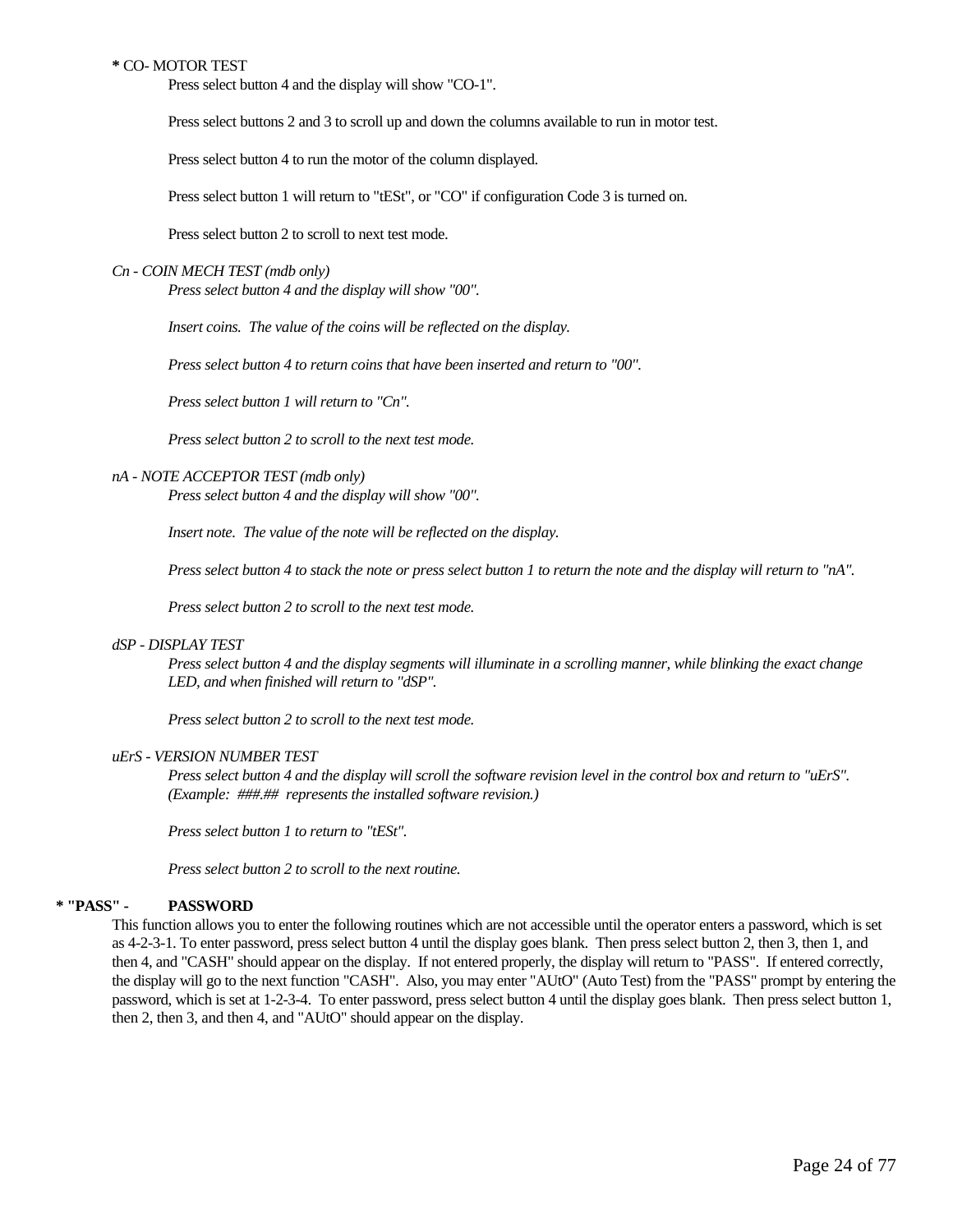#### **\* "CASH" - CASH COUNTER ROUTINE**

This function will show the user the vender historical total cash counted and the resettable cash counted for each selection for the vender.

Press select button 4 and "CASH"/"XXXX"/"XXXX" will show on the display where the 8"X" characters are the historical total cash counters that have been recorded.

Press select button 2 or 3 to display "CLN"/"XXXX"/"XXXX" where the character "N" is a selection number and the 8"X" characters are the resettable cash counters for that selection. Pressing select button 2 or 3 at this time will scroll through the available selection cash counters. Press select button 1 to return to "CASH"/"XXXX"/"XXXX". Press select button 1 to return to "CASH".

Press select button 2 to scroll to the next routine.

#### **\* "SALE" - SALES COUNTER ROUTINE**

This function will show the user the vender historical total number of vends and the resettable vends counted for each selection for the vender.

Press select button 4 and "SALE"/"XXXX"/"XXXX" will show on the display where the 8"X" characters are the historical total vend counters that have been recorded. Press select button 2 or 3 to display "SLN"/"XXXX"/"XXXX", where the "N" character is a selection number and the 8"X" characters are the resettable vend counters for that selection. Pressing select button 2 or 3 at this time will scroll through the available selection vend counters. Pressing select button 1 will return to "SALE"/"XXXX"/"XXXX". Press select button 1 to return to "SALE".

Press select button 2 to scroll to the next routine.

#### **\* "PrIC" - PRICE SETTING ROUTINE**

This function allows the user to set pricing for each selection when Configuration Code 1 is programmed to "C1 1", multi-pricing.

Press select button 4 and "PR1" will show on the display.

Press select button 4 to set the price on select button 1.

Press select button 2 or 3 to change the price setting for 1 selection.

Press select button 4 to enter the price selected and the display will return to "PR1".

Press select button 2 to scroll to the next selection and "PR2" will show on the display. Enter Set Price, set the price and enter the price. Repeat these steps for each select button until all prices are set.

*If Configuration Code 1 is programmed to "C1 O", single price, set the vend price for select 1 as described above. The price entered for selection 1 will be set for all selections.* 

Press select button 1 to return to "PrIC".

Press select button 2 to scroll to the next routine.

#### **\* "StOS" - SPACE-TO-SALES ROUTINE**

This function allows you to change the space-to-sales settings.

Press select button 4 and "OPtX" will show on the display, where the "X" indicates the current space-to-sales options. For 7 options available, see the list below.

Press select button 2 or 3 to scroll through the options.

Press select button 4, with the desired option showing on the display, to save that option and return to "StOS".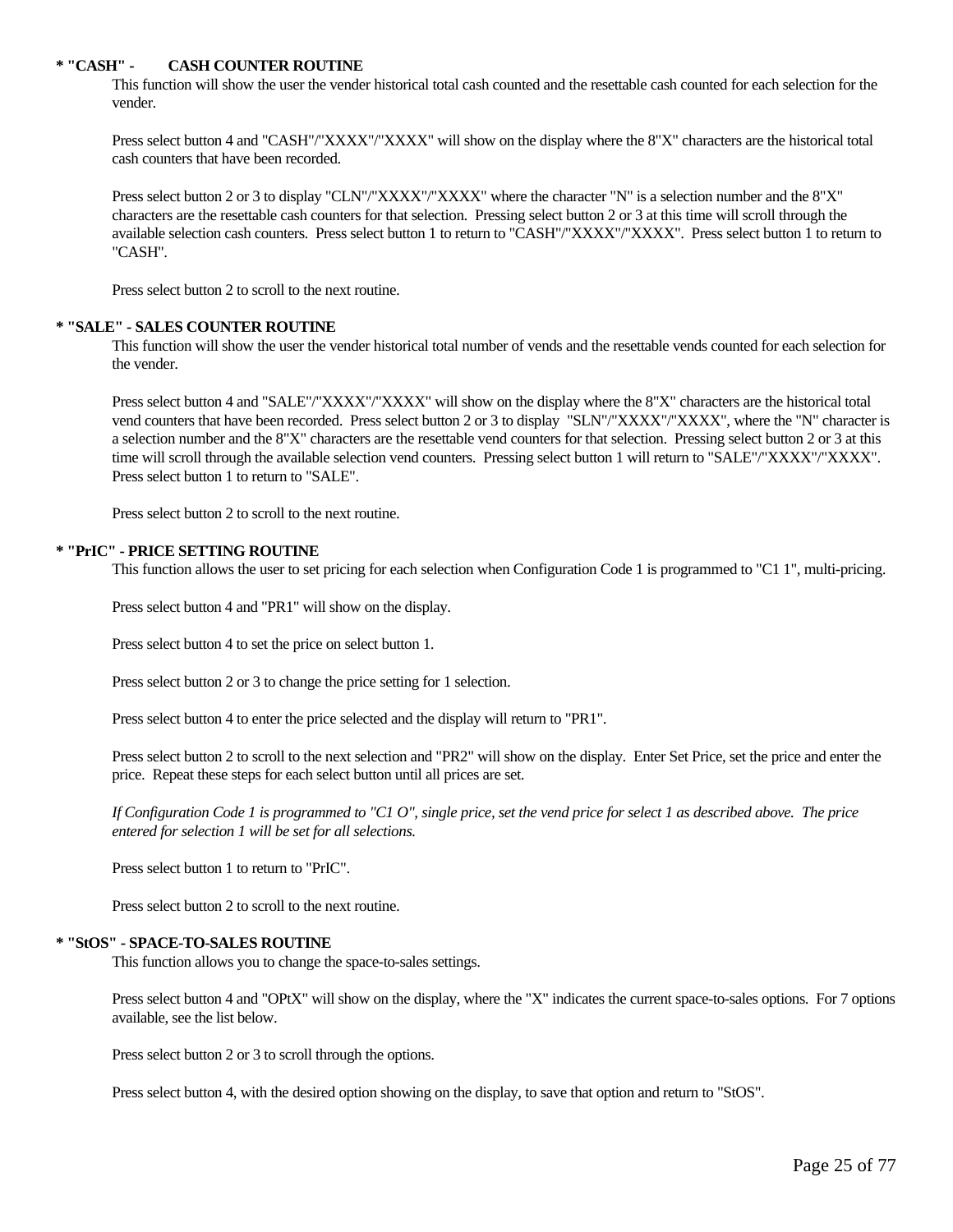Space-to-Sales Options:

| $*1 - 1$ to 1:                | Columns are assigned to selections with the same number.                                                                                       |
|-------------------------------|------------------------------------------------------------------------------------------------------------------------------------------------|
| $*2 - 1.2$ to 1:              | Columns $1 \& 2$ are assigned to selection 1, with all other columns assigned respectively.                                                    |
| $*$ 3 - Selections 1 & 2      | Selections 1 and 2 are tied together with all associated columns.                                                                              |
| $*$ 4 - Selections 2 & 3      | Selections 2 and 3 are tied together with all associated columns.                                                                              |
| $*$ 5 - Selections 1,2 & 3    | Selections 1, 2, and 3 are tied together with all associated columns.                                                                          |
| $*6$ - Selections 1,2,3 & 4,5 | Selections 1, 2, and 3 are tied together with all associated columns, and selections 4 and<br>5 are tied together with all associated columns. |
|                               |                                                                                                                                                |

*Option 7 is only available if configuration code 2 is set at "C2 1".*

*7 - Custom: Allows you to assign columns to select buttons.*

*With "OPt7" showing, press select button 4 and "bt1" will show on the display. "1" stands for the select button number. Press select button 2 or 3 to scroll through the select numbers. When the desired select button number is reached, press select button 4 and "dISP" will show on the display. Press select button 2 or 3 to scroll through "dISP", "Add", and "dEL". Press select button 4 with any one of these on the display, and it will allow you to do the following with the selection:*

| "dISP": | Allows you to view the columns assigned to the select button in the form of "X-A.B.C." where "X" is the |
|---------|---------------------------------------------------------------------------------------------------------|
|         | select button and A.B.C. are the columns assigned to it.                                                |

*"Add": Allows you to add columns to the select button.*

*To add: With "Add" on the display, press select button 4 and "AddX will show on display, where "X" is the next column number that can be added to the select button. Press select button 4 and this will be saved and the display will show "AddX" again with the next column number, if you wish to scroll to a different column number press and hold select button 2 until the desired column to "Add" is shown on the display, press select button 4 and this will be saved and the display will show "Add", where X is the next column that can be added. If you do not want to save, press select button 1 and return to "Add"; from here you can scroll to "dEL" or "dISP", or press select button 1 to return to "bt 1". Press select button 2 to scroll to the next select button to program or press select button 1 to return to "StOS".*

#### *"dEL": Allows you to delete columns from the select button.*

*To delete: With "dEL" on the display, press select button 4 and "dELX" will show on display, where "X" is the next column number that can be deleted from the select button. Press select button 4 and this will be saved and the display will show "dELX" again with the next column number, if you wish to scroll to a different column number press and hold select button 2 until the desired column to "dEL" is shown on the display, press select button 4 and this will be saved and the display will show "dELX" where X is the next column that can be added. If you do not want to save, press select button 1 and return to "dEL"; from here you can scroll to "Add" or "dISP", or press select button 1 to return to "bt1". Press select button 2 to scroll to the next select button to program or press select button 1 to return to "StOS".*

Press select button 2 to scroll to the next routine.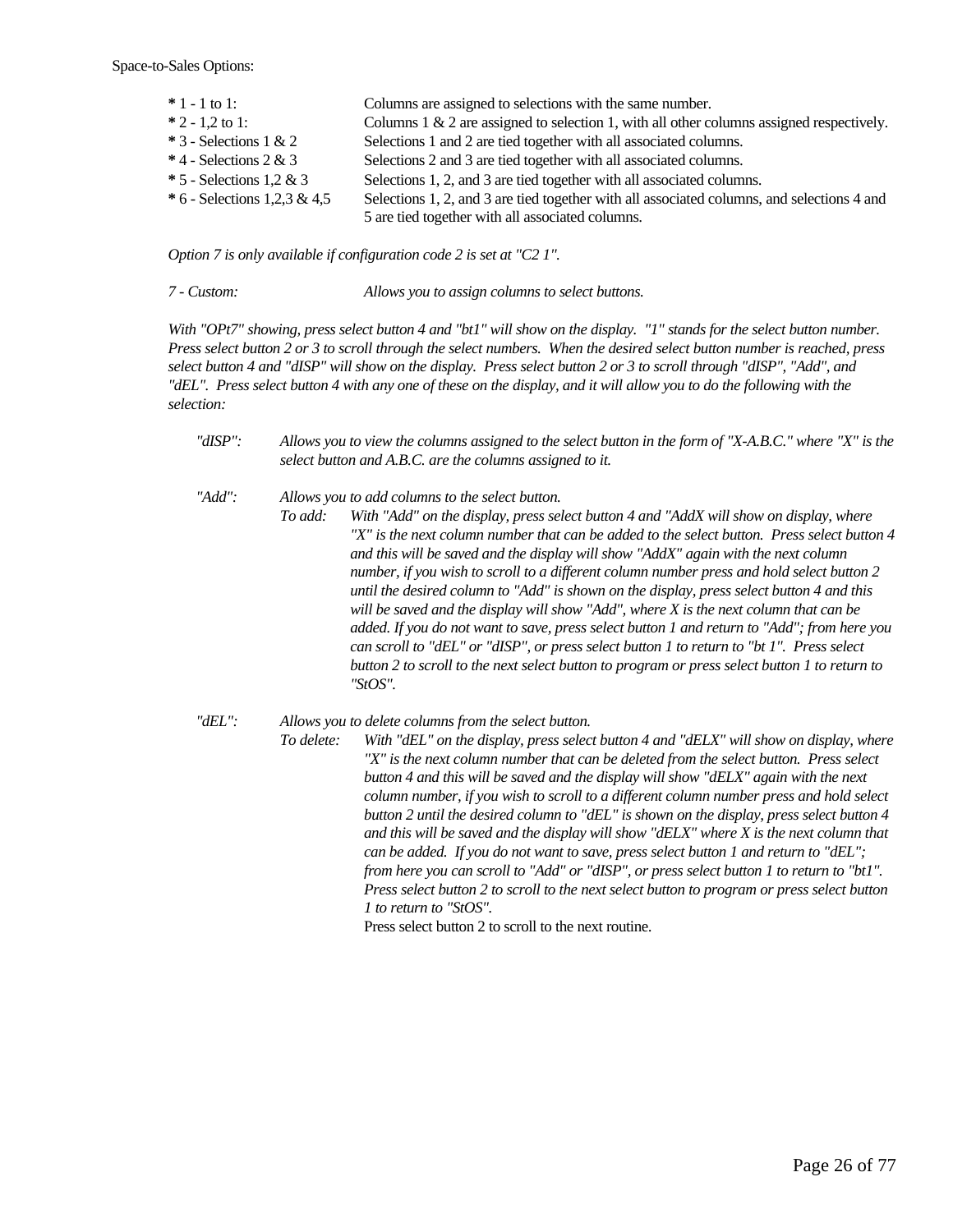#### **\* "COn" - MACHINE CONFIGURATION**

This function allows the user to access and change the programming of the following machine configuration settings or to lock the user out of this portion of the programming to prevent accidental changes. If you press select button 4 and the display shows "LOC", this means configuration setting changes will not be allowed. If "C1" is displayed, then configuration setting changes will be allowed. "LOC" can only be enabled or disabled through DEX interrogation. If "C1" is displayed, the following settings are available:

- C1 Configuration Code 1 Single Price / Multi-Price Setting Mode This code is used to enable the single price mode "C1 O" or multi-price mode "C1 1". Press select buttons 2 and 3 to scroll between "C1 O" and "C1 1". Press select button 4 with the display showing the setting you wish to use. Press select button 1 to return to "C1". Press select button 2 to scroll to "C2".
- C2 Configuration Code 2 Dixie-Narco Menu Options Enable This code is used to enable Dixie-Narco programming options: space to sale option 7, "LAOS", "LAOd", "PEr1", "PEr2", "S-P2", "Pr2P", "Pr2d", "tInE", "dAtE", "Pron", and "LAn6". To enable this programming option enter "C2 1", to disable or skip these programming options enter "C2 0". Press select buttons 2 and 3 to scroll between "C2 0" and "C2 1". Press select button 4 with the display showing the setting you wish to use. Press select button 1 to return to "C2". Press select button 2 to scroll to "C3".
- C3 Configuration Code 3 Full Test Enable This code is used to enable the full test menu options: SE, SP, Su, Cn, nA, dSP, and uErS. To enable these programming options enter "C3 1", to disable or skip these programming options enter "C3 0". Press select buttons 2 and 3 to scroll between "C3 0" and "C3 1". Press select button 4 with the display showing the setting you wish to use. Press select button 1 to return to "C3". Press select button 2 to scroll to "C4".
- C4 Configuration Code 4 Automatic Viewing of Historical Sales and Cash Data and Error Codes This code is used to enable viewing of historical total sales, total cash and current errors automatically when the door is opened. To enable automatic viewing option enter "C4 1"; to disable enter "C4 0". Press select button 2 and 3 to scroll between "C4 0" and "C4 1". Press select button 4 with the display showing the setting you wish to use. Press select button 1 to return to "C4". Press select button 2 to scroll to "C5".
- C5 Configuration Code 5 Door Switch Reset Status This code is used to reset all resettable data when the door switch is cycled and at least one data register is read via the credit display when set at "C5 1" or to reset all resettable data only when the "rESEt" command is received when set at "C5 0". Press select buttons 2 and 3 to scroll between "C5 0" and "C5 1". Press select button 4 with the display showing the setting you wish to use. Press select button 1 to return to "C5". Press select button 2 to scroll to "C6".
- Important: "C6" and "C7" are correct change rule settings and work in conjunction that is if "C6" is on, "C7" is off or vice versa. "C6" is the default code for correct change rule setting.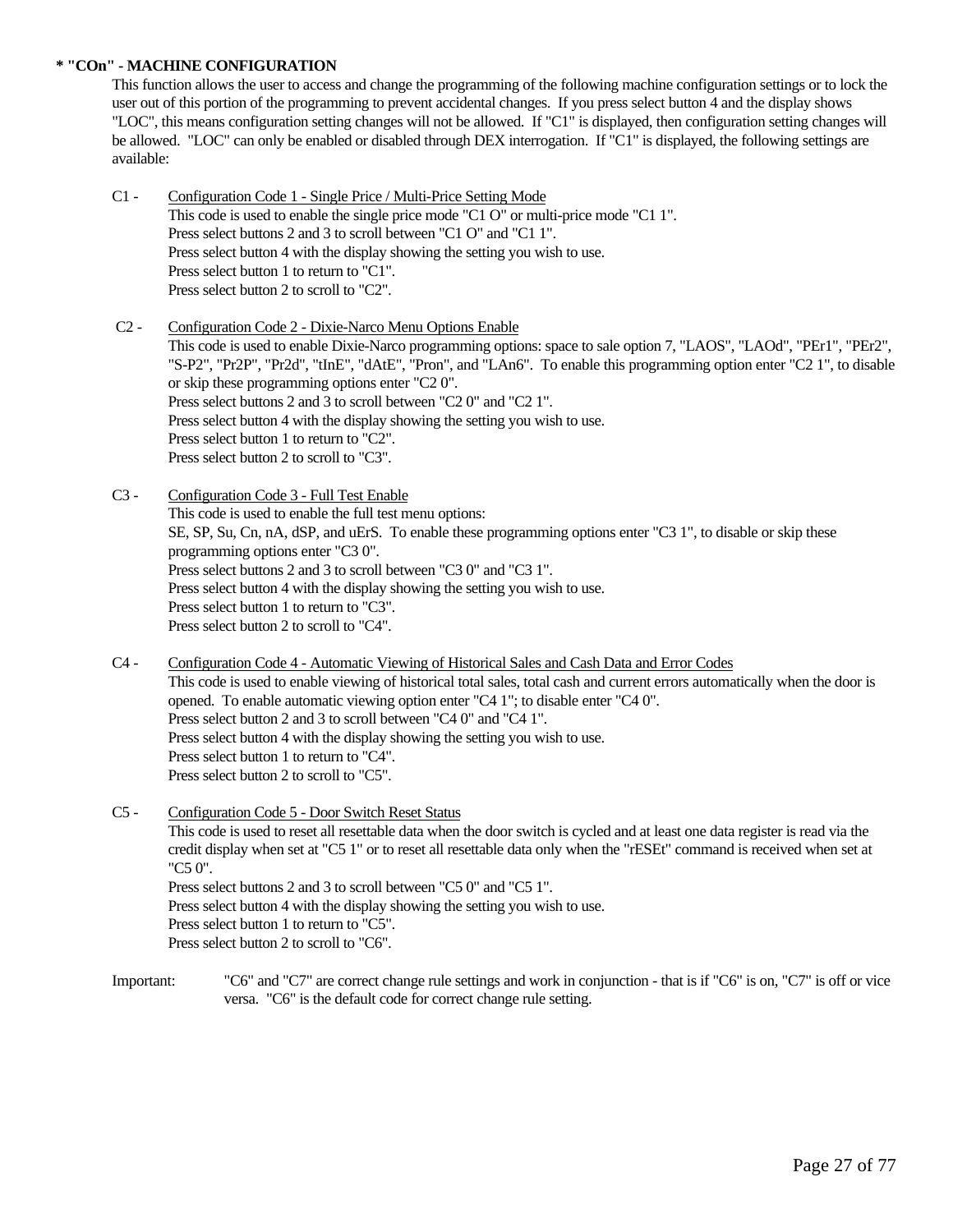- **\*** C6 Configuration Code 6 Correct Change Rule No. 1 This code is used in regards to turning off the exact change light as follows: there must be nickels and dimes covering the low level sensors of the coin mech, or there must be nickels and quarters covering the low level sensors of the coin mech. Press select button 4; if the display shows "C6 1", Code 6 is on and "C6 0" means Code 6 is off. Press select buttons 2 and 3 to scroll between "C6 0" and "C6 1". Press select button 4 with the display showing the setting you wish to use. Press select button 1 to return to "C6". Press select button 2 to scroll to "C7".
- C7 Configuration Code 7 Correct Change Rule No. 2

This code is used in regards to bill and coin acceptance as follows: user will be allowed to insert bills and coins, and receive product regardless of the tube level status of the coin mech. Press select button 4; if the display shows "C7 1", Code 7 is on and "C7 0" means Code 7 is off. Note: If code 7 is turned on, Code 6 is automatically turned off. Press select buttons 2 and 3 to scroll between "C7 0" and "C7 1". Press select button 4 with the display showing the setting you wish to use. Press select button 1 to return to "C7". Press select button 2 to scroll to "C8".

- Important: "C8", "C9", "C10", and "C11" are Escrow Rule settings and work in conjunction, that is if one of the four is on, the other three are automatically turned off. "C8" is the default code for Escrow Rule setting.
- **\*** C8 Configuration Code 8 Escrow Rule No. 1 Enable This code is used for "escrow to price" condition. All dollar bills will be stacked. No cancel sale is allowed once the minimum vend price is met or exceeded. Press select button 4; if the display shows "C8 1", Code 8 is turned on, and "C8 0" means Code 8 is turned off. Press select buttons 2 and 3 to scroll between "C8 0" and "C8 1". Press select button 4 with the display showing the setting you wish to use. Press select button 1 to return to "C8". Press select button 2 to scroll to "C9".

C9 - Configuration Code 9 - Escrow Rule No. 2 Enable This code is used for "escrow to select" condition with dollar bills being stacked. Dollar bills are always stacked and a cancel sale will return deposit from the coin mech (i.e. 4 quarters). Press select button 4; if the display shows "C9 1", Code 9 is turned on, and "C9 0" means Code 9 is turned off. Press select buttons 2 and 3 to scroll between "C9 0" and "C9 1". Press select button 4 with the display showing the setting you wish to use. Press select button 1 to return to "C9". Press select button 2 to scroll to "C10".

C10 - Configuration Code 10 - Escrow Rule No. 3 Enable This code is used for "escrow to select" condition with the last dollar bill that meets or exceeds maximum vend price being held in escrow in the validator. Cancel sale will return the held bill and any amount over \$1 will be returned from the coin changer. Press select button 4; if the display shows "C10 1", Code 10 is turned on, and "C10 0" means Code 10 is turned off. Press select buttons 2 and 3 to scroll between "C10 0" and "C10 1". Press select button 4 with the display showing the setting you wish to use. Press select button 1 to return to "C10". Press select button 2 to scroll the "C11".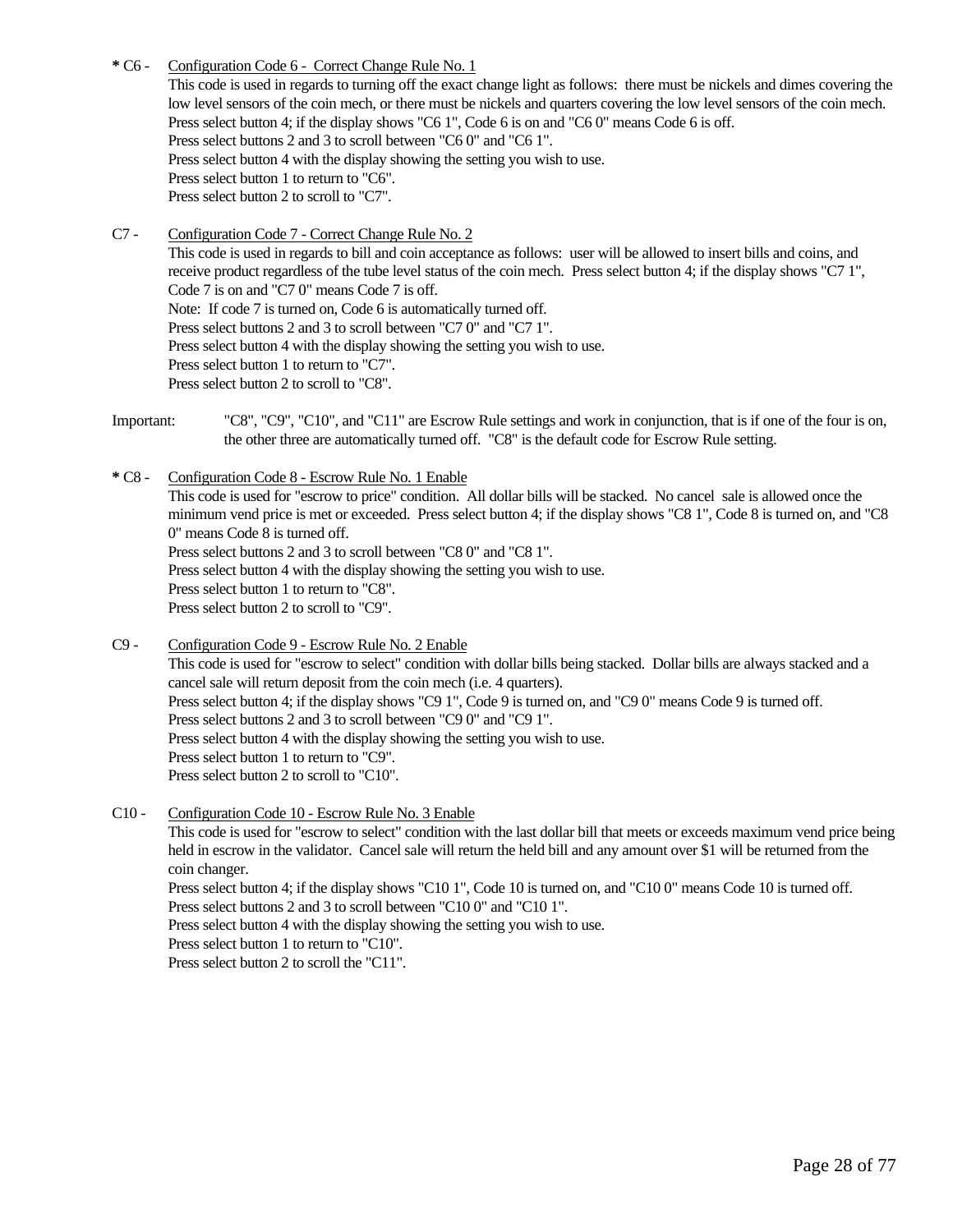#### C11 - Configuration Code 11 - Escrow Rule No. 4

This code is used for "escrow no cancel" condition with all bills stacked and no cancel sale allowed unless the vender is in exact change and the maximum vend price is exceeded. Note: Any money entered below vend price cannot be returned. Press select button 4; if the display shows "C11 1", Code 11 is turned on, and "C11 0" means Code 11 is turned off. Press select buttons 2 and 3 to scroll between "C11 0" and "C11 1". Press select button 4 with the display showing the setting you wish to use. Press select button 1 to return to "C11". Press select button 1 to return to "COn". Press select button 2 to scroll to "LAOS".

If Configuration Code 2 is programmed to "C2 1", the following routines will be enabled:

#### LAOS - LIMITED ACCESS ON SELECTION

This function is used to set selection(s) which will be limited during certain periods of the day. Press select button 4 and the display will show "L1", where "1" represents a select button number. Press select button 2 or 3 to scroll through select button numbers. Press select button 4 with "L1" showing to view "LAOS" settings for that selection. "L#0" or "L#1" will show on display. Press select button 2 or 3 to scroll to desired setting. "L#1" means the selection is set for limited access and "L#0" means it is not set for limited access. Press select button 4 when the desired setting is showing on the display and then the display will return to "L#". Press select button 1 to return to "LAOS". Press select button 2 to scroll to "LAOd".

#### LAOd - LIMITED ACCESS ON DAYS

This function is used to set the days of the week for limited access.

| Sunday = $d1$  | Wednesday $= d4$ | Saturday = $d7$ |
|----------------|------------------|-----------------|
| $Monday = d2$  | Thursday = $d5$  |                 |
| Tuesday = $d3$ | Friday = $d6$    |                 |

Press select button 4 and the display will show "d1", where "1" represents a day.

Press select button 2 or 3 to scroll through days. Press select button 4 with "d#" showing to view "LAOd" settings for that day. "d#0" or "d#1" will show on the display. Press select button 2 or 3 to scroll to the desired setting. "d#1" means the day is set for limited access and "d#0" means the day is not set for limited access. Press select button 4 when the desired setting is showing on the display and then the display will return to "d#". Press select button 1 to return to "LAOd". Press select button 2 to scroll to "PEr1".

PEr1 - PERIOD 1 FOR ENGAGING AND DISENGAGING LIMITED ACCESS This function is used to set the times to start and end limited access. Press select button 4 and "Strt" will show on the display. Press select button 4 to enter "Strt" (start) and the display will show a time (24 hour clock). Press select button 2 or 3 to increment or decrement the time. With the time you wish to activate showing on the display, press select button 4. The display will return to "Strt". Press select button 2 to scroll to "End". Set the time the same as start. Note: Start time has to be less than end time. You must set an on and off time. Press select button 4 to save the end time and the display will return to "End".

Press select button 1 to return to "PEr1".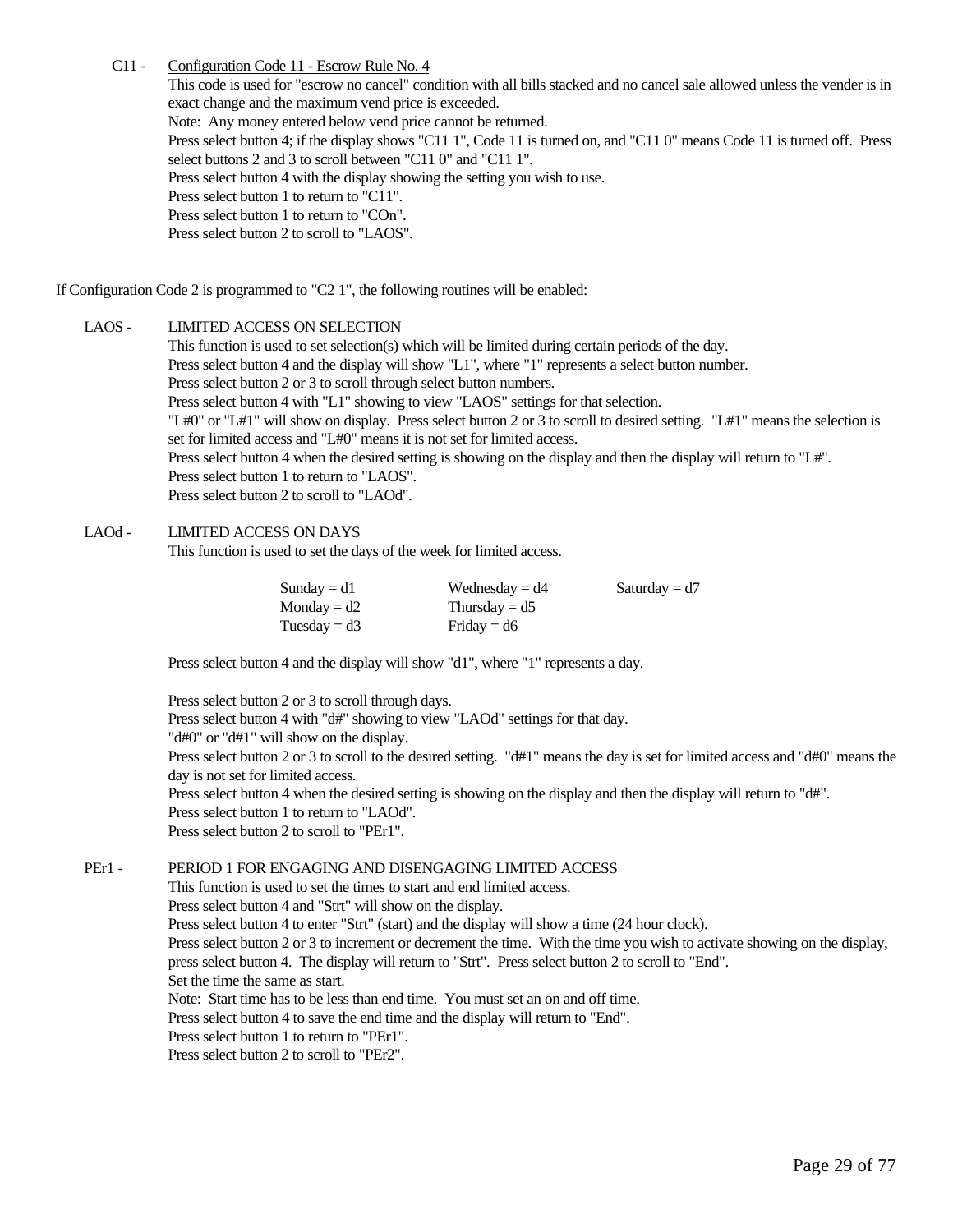PEr2 - PERIOD 2 FOR ENGAGING AND DISENGAGING LIMITED ACCESS This function is used to set a second time to start and end limited access. Set the start time and end time the same way as in "Per1". Period 2 must be greater than Period 1. Press select button 1 to return to "PEr2". Press select button 2 to scroll to "Pr2P".

S-P2 - SECONDARY SET PRICE This function is used to set a second price for each selection. Set this using the instructions for "PrIc". (See page 25). Press select button 1 to return to "S-P2". Press select button 2 to scroll to "Pr2P".

#### Pr2P - PERIOD FOR ENGAGING AND DISENGAGING SECONDARY PRICES

This function is used to set the time to start and end secondary prices. Set this using the instructions for "PEr1". Press select button 1 to return to "Pr2P". Press select button 2 to scroll to "Pr2d".

Pr2d - SECONDARY PRICING ON DAYS

This function is used to set the days of the week for secondary pricing. Set this using the instructions for "LAOd". (See page 29). Press select button 1 to return to "Pr2d".

Press select button 2 to scroll to "tInE".

#### **"TInE" - TIME**

This function is used to set the time. The time will be displayed in military time (24 hour clock). Press select button 4 and the time will be displayed. Press select button 2 or 3 to increment or decrement the time.

With the time you wish to set showing on the display, press select button 4 and the display will show "tInE".

Press select button 2 to scroll to "dAtE".

#### **"dAtE" - Date**

This function is used to set the day of the month, the month, the day of week, and the year.

Press select button 4 and the display will show "d-n" (day of month).

Press select button 4 and the display will show "XX.YY" where "YY" characters indicate the day of the month.

Press select buttons 2 and 3 to increment or decrement the days of the month. With the day of month you wish to save showing on the display, press select button 4.

The display will return to "d-n".

Press select button 2 to scroll to "nntH" (Month).

Press select button 4 and the display will show "XX.YY", where "XX" characters indicate the month of the year.

Press select button 2 and 3 to increment or decrement the months of the year. With the month of year you wish to save showing on the display, press select button 4.

The display will return to "nntH".

Press select button 2 and scroll to "d-u" (day of week).

Press select button 4 and display will show "XX", where "XX" characters indicate the day of week:

| $01 =$ Sunday | $04 =$ Wednesday | $07 =$ Saturday |
|---------------|------------------|-----------------|
|---------------|------------------|-----------------|

| $02 =$ Monday |
|---------------|
|---------------|

 $05 =$ Thursday  $03 =$ Tuesday  $06 =$ Friday

Press select button 2 or 3 to increment or decrement the days of the week. With the day of the week you wish to save showing on the display, press select button 4.

The display will return to "du".

Press select button 2 and scroll to "YEAr" (year).

Press select button 4 and the display will show "XXXX", where the X characters indicate the year.

Press select buttons 2 and 3 to increment or decrement the year. With the year you wish to save showing on the display, press select button 4.

The display will return to "YEAr".

Press select button 1 to return to "dAtE".

Press select button 2 to scroll to "PrOn".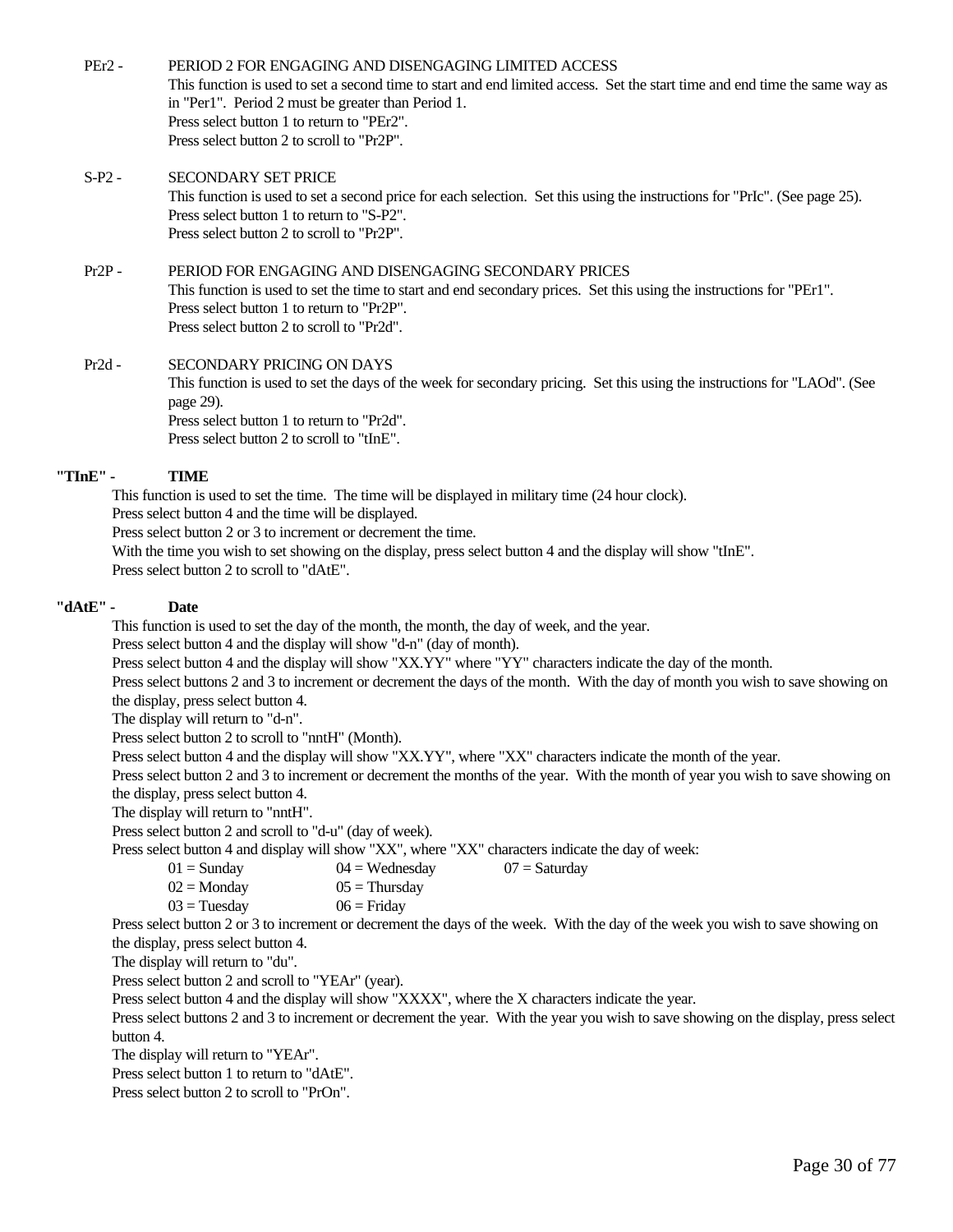#### **"PrOn" - PROMOTIONAL SALES**

This function is used to initiate a promotional sale.

Press select button 4 and the display will show "un" (the number of vends required to initiate the promotional sale), "Fr" (the number of free beverages delivered), or "SELXXX" ("XXX" are the characters representing the selection numbers enabled for the promotion).

Press select button 2 or 3 to scroll through "un" "Fr", and "SELXXX". With the prompt you wish to enter showing on the display, press select button 4.

Enter "un" and "un-#" will show on the display, where # will be zero to 25.

Press select button 2 or 3 to increment or decrement the number of vends required to initiate promotional sales. With the number you wish to save showing, press select button 4 to save. Note: If "un-0" is displayed, the promotion is disabled.

Enter "Fr" and "Fr-#" will show on the display, where # will be zero to 25. Press select button 2 or 3 to increment or decrement the number of free beverages to be delivered. With the number you wish to save showing, press select button 4 to save. Note: If "FR-0" is displayed, the promotion is disabled.

Enter "SEL#" and "Add" or "dEL" will show on the display. With the function you wish to enter showing on the display, press select button 4.

Enter "Add" and "Add#" will show on the display, where # is the character that represents the selection to be enabled for the promotional sale to occur. Press select button 2 to scroll to next button to "Add". Press select button 4 to save the selection.

Enter "dEL" and "dEL#" will show on the display, where # is the character that represents the selection to be disabled for the promotional sale to occur. Press select button 2 to scroll to next button to "dEL". Press select button 4 to save the selection.

Important: Promotional sales, when enabled, will be set at all times of the day. Press select button 1 to return to "PrOn". Press select button 2 to scroll to "LAn6".

#### **"LAn6" - LANGUAGE**

This function is used to set the language that will be used for display messages. Press select button 4 and the display will show the language currently set in the controller. Press select button 2 or 3 to scroll through the languages available:

|               | En6L - English | SPn - Spanish |
|---------------|----------------|---------------|
|               | 6Ern - German  | Frn - French  |
| ItA - Italian |                |               |

With the language you wish to enter showing on the display, press select button 4. The display will return to "LAn6". Press select button 1. Vender will return to normal mode, door open.

#### **"AUtO" - Auto Test**

This function is used in Dixie-Narco's manufacturing process and is not intended for use in the field. Its purpose is a selftest routine to check the vender's system. This function is not accessible until the operator enters a password, which is pressed when the display is at the "PASS" prompt. To enter password, press select button 4 until the display goes blank. Then press select button 1, then 2, then 3, and then 4, and "AUtO" should appear on the display. If not entered correctly, the display will return to "PASS". For further details on "AUtO" test, contact Dixie-Narco Factory Service.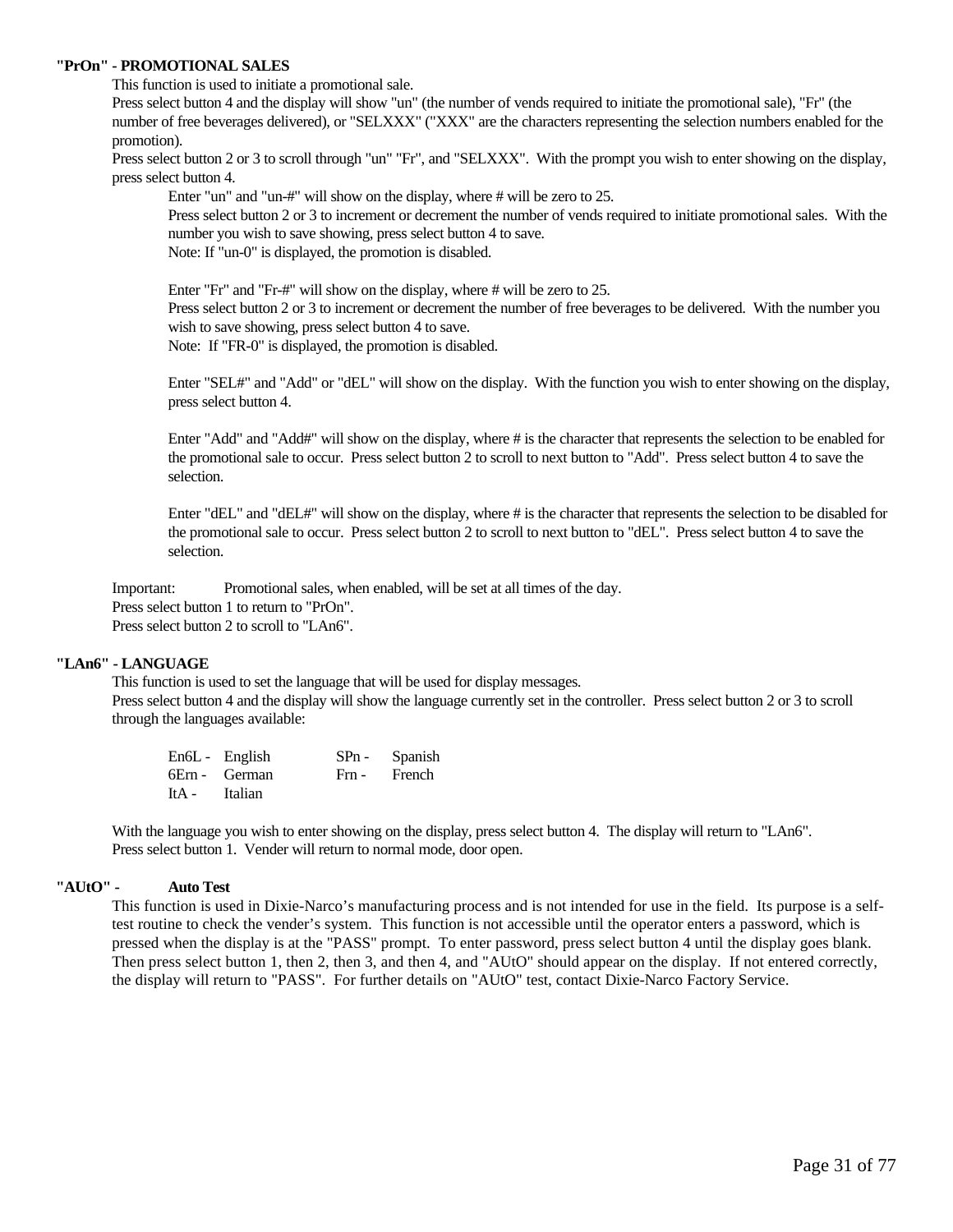#### **COCA-COLA PROGRAMMING METHOD QUICK REFERENCE MENU PROMPTS**

<span id="page-31-0"></span>

| Select Button 1: Home (will return to previous menu prompt or to normal door open mode)<br>Select Button 2: Scroll Up (forward in menu)          |                                                                       |                     |
|--------------------------------------------------------------------------------------------------------------------------------------------------|-----------------------------------------------------------------------|---------------------|
| Select Button 3: Scroll Down (backward in menu)                                                                                                  |                                                                       |                     |
| Select Button 4: Enter/Save/Clear (allows you to enter a specific prompt, save what you have programmed, or clear the error prompts)             |                                                                       |                     |
| **ErOr - Error Readout Routine                                                                                                                   | <b>PASS</b> (Continued)                                               |                     |
| **COLJ - Column Jams                                                                                                                             | <b>**PrIC</b> - Price Setting Routine                                 |                     |
| CJ# - column detected jammed                                                                                                                     | <b>Pr#</b> - price for each selection                                 |                     |
| **VEnd - Vend Mechanism                                                                                                                          | **StOS - Space-to-Sales Routine                                       |                     |
| <b>HS#</b> - low cam jam detected                                                                                                                | <b>OPt#</b> $(# = 1$ thru 7)                                          |                     |
| **dOOr - Door Switch                                                                                                                             | bt# (Opt 7 Only)                                                      |                     |
| $dS$ - door switch error                                                                                                                         |                                                                       | $dISP$ (Opt 7 Only) |
| **SELS - Select Switch                                                                                                                           |                                                                       | Add (Opt 7 Only)    |
| SS# - select switch error                                                                                                                        |                                                                       | $dEL$ (Opt 7 Only)  |
| ** CHAr - Changer Errors                                                                                                                         | **COn - Machine Configuration                                         |                     |
| CC - changer communication error                                                                                                                 | $C#$ (# = 1 thru 11)                                                  | $C#0$ (off)         |
| $tS$ - tube sensor error                                                                                                                         | (see below)                                                           | $C#1$ (on)          |
| <b>IC</b> - inlet chute blocked                                                                                                                  | <b>LAOS</b> - Limited Access on Selection                             |                     |
| $tJ$ - tube jam                                                                                                                                  | L# $(\# = \text{Select button } \#)$                                  | $L#0$ (off)         |
| CrCH - changer ROM check sum error                                                                                                               |                                                                       | $L#1$ (on)          |
| ** ACCE - Acceptor Errors                                                                                                                        | <b>LAOd</b> - Limited Access on Days                                  |                     |
| EE - excessive escrow attempts                                                                                                                   | $d#$ (# = 1 thru 7)                                                   | $d\#0$ (off)        |
| $nJ$ - coin jam                                                                                                                                  |                                                                       | $d#1$ (on)          |
| LA - low acceptance rate                                                                                                                         | <b>PEr1</b> - Period 1 for Engaging & Disengaging Limited Access      |                     |
| **StS - Space-to-Sales Errors                                                                                                                    | Strt - Start                                                          |                     |
| $dA#$ - column assigned to 2 buttons                                                                                                             | End                                                                   |                     |
| $uA#$ - column not assigned to a button                                                                                                          | <b>PEr2</b> - Period 2 for Engaging & Disengaging Limited Access      |                     |
| <b>**bUAL</b> - Bill Validator Errors                                                                                                            | <b>Strt</b> - Start                                                   |                     |
| <b>bC</b> - bill validator communication error                                                                                                   | End                                                                   |                     |
| <b>bFUL</b> - full bill stacker                                                                                                                  | <b>S-P2</b> - Secondary Set Price                                     |                     |
| <b>bILL</b> - defective validator motor                                                                                                          | <b>Pr#</b> - price for each selection involved                        |                     |
| bJ - bill jam                                                                                                                                    | <b>Pr2P</b> - Period for Engaging & Disengaging Secondary Prices      |                     |
| $brCH$ - check sum error                                                                                                                         | <b>Strt</b> - Start                                                   |                     |
| <b>bOPn</b> - open stacker                                                                                                                       | End                                                                   |                     |
| <b>bS</b> - bill validator sensor error                                                                                                          | Pr2d - Secondary Pricing on Days                                      |                     |
| **CPO - Coin Payout Mode                                                                                                                         | $d#$ (# = 1 thru 7)                                                   |                     |
| **tuFL - Tube Fill Mode                                                                                                                          |                                                                       | $d\#0$ (off)        |
| **tESt - Test Routine                                                                                                                            |                                                                       | $d#1$ (on)          |
| <b>SE</b> - Select Switch Test                                                                                                                   | $tInE -$                                                              |                     |
| <b>SP</b> - Sold-Out Paddle Test                                                                                                                 | $\# \# \# \# 24$ hour clock                                           |                     |
| <b>Su</b> - Sold-Out Switch Test                                                                                                                 | dAte -                                                                |                     |
| **CO - Motor Test                                                                                                                                | $d-n$ - day of month                                                  |                     |
| Cn - Coin Mech Test                                                                                                                              | $n$ nt $H$ - month                                                    |                     |
| nA - Note Acceptor Test                                                                                                                          | <b>d-u</b> - day of week                                              |                     |
| dSP - Display Test                                                                                                                               | YEAr                                                                  |                     |
| uErS - Version Number Test                                                                                                                       | <b>PrOn</b> - Promotional Sales                                       |                     |
| **PASS - Password                                                                                                                                | <b>un</b> - number of vends to initiate PrOn                          |                     |
| **CASH - Cash Counter Routine                                                                                                                    | Fr - number of free beverages to be delivered                         |                     |
| <b>CASH/##########</b> - historical cash counter/vender                                                                                          | <b>SEL#</b> - selection enabled for the promotion                     |                     |
| CL#/####/#### - resettable cash counter/select                                                                                                   | LAn6                                                                  |                     |
| **SALE - Sales Counter Routine                                                                                                                   | **rtn                                                                 |                     |
| <b>SALE/####/####</b> - historical vend counter/vender                                                                                           | ** AUtO - Auto Test                                                   |                     |
| <b>SL#/####/####</b> - resettable vend counter/select                                                                                            |                                                                       |                     |
| ** Prompts listed with asterisks are the only programs accessible coming from the factory. If other programs are desired, they need to be        |                                                                       |                     |
| turned on in the machine configuration code programs. Note: To enter "AUtO", at the 'PASS" prompt enter the correct password to enter Auto Test. |                                                                       |                     |
| COn: Machine Configuration                                                                                                                       | C6 - quarter/nickel or dime/nickel cover low sensor turn off cc light |                     |
| C1 - single price/multi-price                                                                                                                    | C7 - cc lite stays off regardless of tube status                      |                     |
| $C2$ - D-N menu options                                                                                                                          | C8 - escrow to price                                                  |                     |
| C <sub>3</sub> - full test (diagnostics)                                                                                                         | C9 - escrow to select (ES-4) all bills stacked                        |                     |
|                                                                                                                                                  |                                                                       |                     |
| $C4$ - auto viewing of historical sales, cash & error codes                                                                                      | C10 - escrow to select (ES-1) last bill escrowed                      |                     |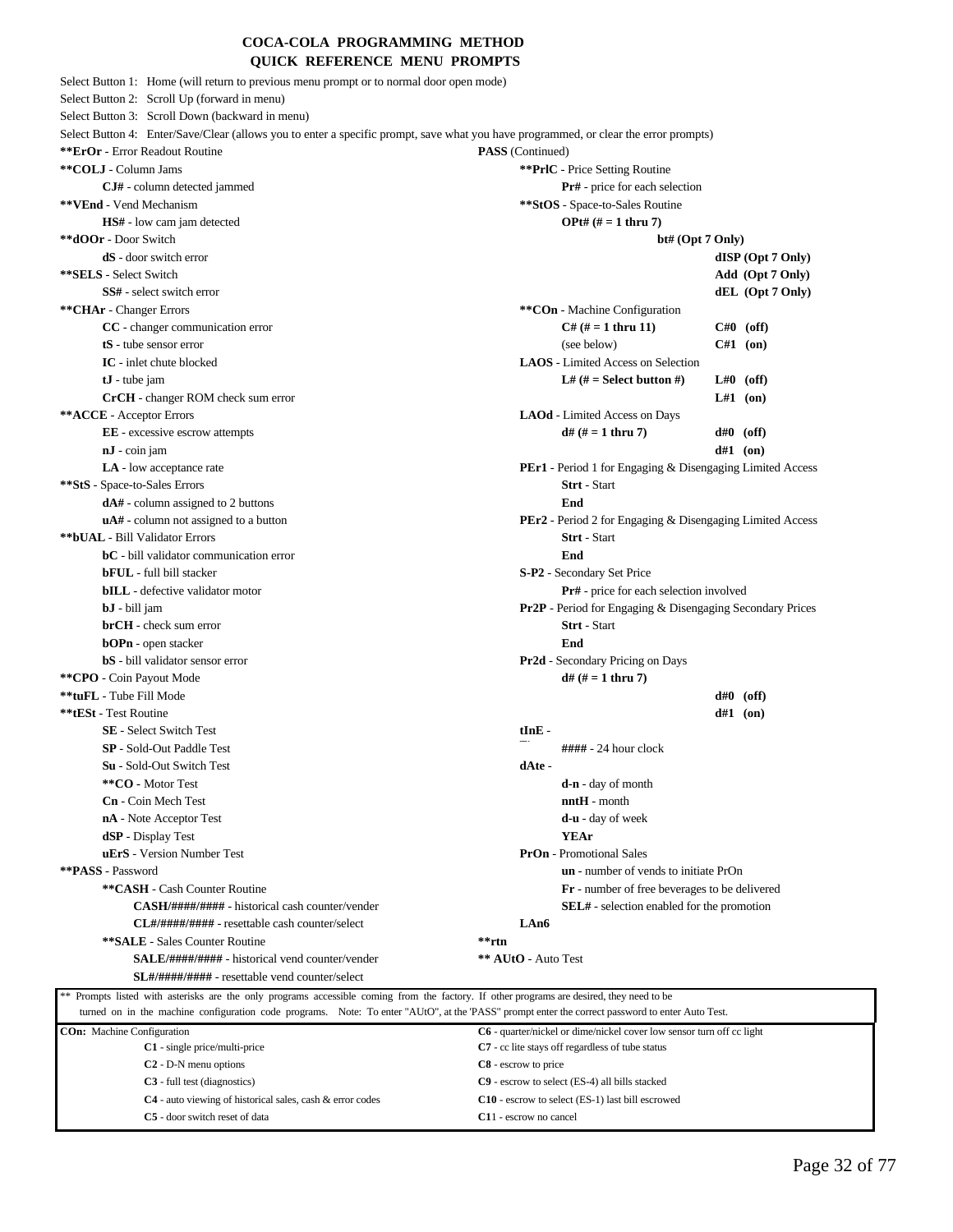# **ELECTRICAL PARTS AND FUNCTIONS**

### <span id="page-32-0"></span>**CORRECT CHANGE LAMP**



Correct Change Lamp

The Correct Change Lamp is mounted in the Coin Insert Casting.

The Correct Change Lamp is controlled by the SIID Controller board and is "OFF" when coins are in the tubes of the Coin Changer.

#### **SELECT SWITCH**



Select Switch

The Select Switch is located in the Select Panel behind the Select Button and is secured with two (2) screws.

The normally closed contact of the Select Switch is in the SIID Control Board and Vend Motor Coil Circuits. This normally closed contact opens and the SIID Control Board Circuit completes the Vend Motor Coil circuit.

The normally open contact of the Select Switch has no function.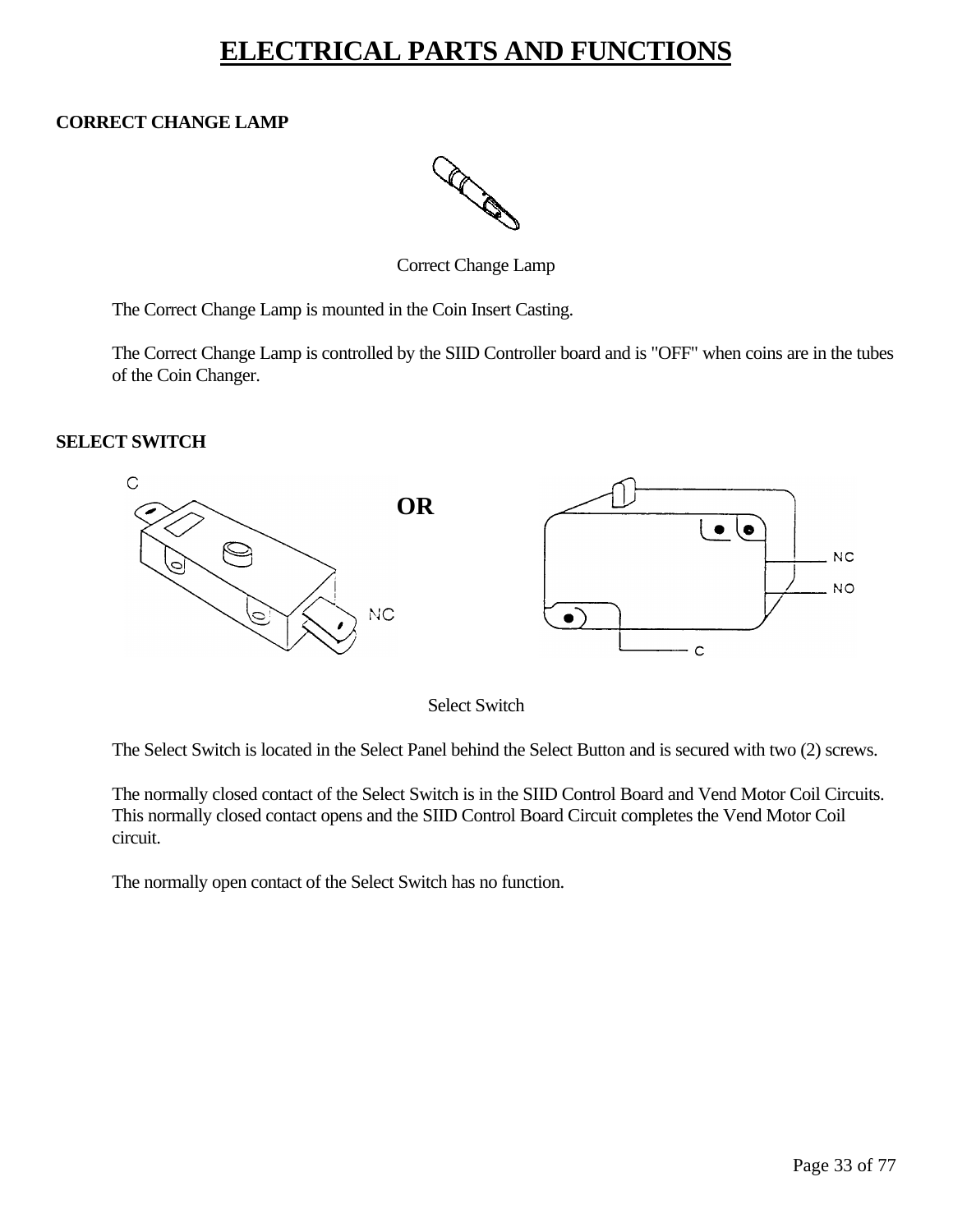#### **SOLD OUT SWITCHES**

The Sold Out Switch is located on the Front Mechanism Plate under the Vend Motor Cover. The Sold Out Switch is the "snap in" type. To install, place the switch in position over the opening in the Front Mechanism Plate, push in and at the same time, slide to the right.



#### **Vend Sold Out Switch**

The normally closed contact of the Sold Out Switch has no function. The normally open contact of the Sold Out Switch is in the Sold Out Circuit (kept open by a can or bottle). When not kept open by a can or bottle, the normally open contact closes and completes the Sold Out Message Circuit via the SIID Controller Board.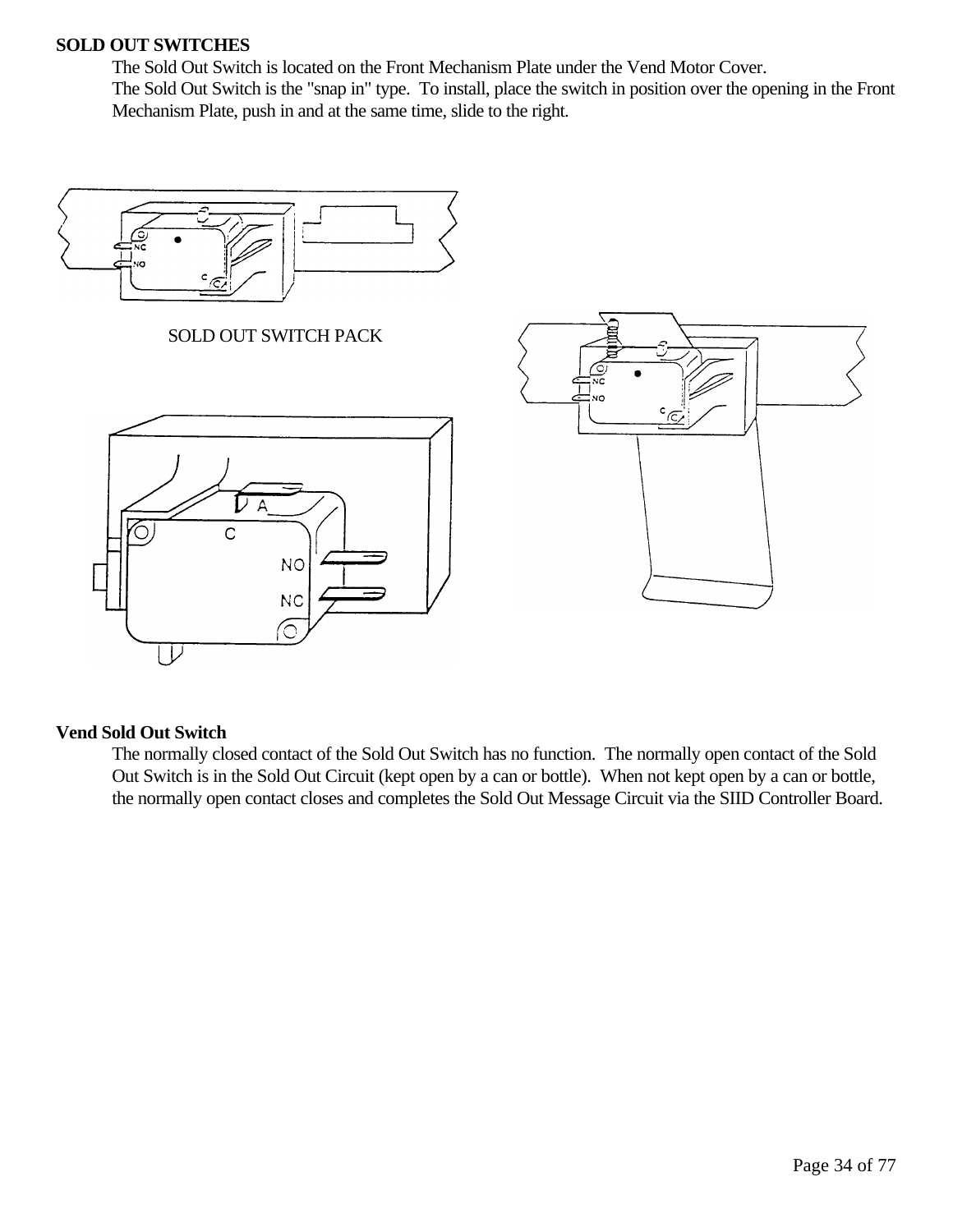#### **VEND MOTOR**



The Vend Motor (one for each vending stack) is mounted on a bracket at the front of the Front Mechanism Plate.

The Vend Motor is in the Vend Motor Coil Circuit. The Vend Motor runs when a normally closed contact of the Select Switch pushed, opens and signals the SIID Controller Board to run the Motor.

The Vend Motor continues to run via the SIID Controller Board while the Vend Motor Switch is on high side of Cam. The Vend Motor stops when the Vend Motor Switch Arm drops off the high side of the Vend Motor Cam, and the normally closed contact of the Vend Motor Switch closes signaling the SIID Controller Board to stop power to the Vend Motor Coil Circuit.

#### **VEND MOTOR SWITCH**



#### A. VEND MOTOR SWITCH

The **Vend Motor Switch**, one (1) for each circuit, is located on the Vend Motor Assembly and secured by two (2) screws.

The normally closed contact of the Vend Motor Switch is in the Vend Motor Coil Circuit. This normally closed contact opens in the Vend Motor Coil Circuit to keep the Vend Motor running, via the SIID Controller Board, until the Arm of the Vend Motor Switch drops in the Cam notch and the Vend Motor stops.

The normally open contact of the Vend Motor Switch has no function.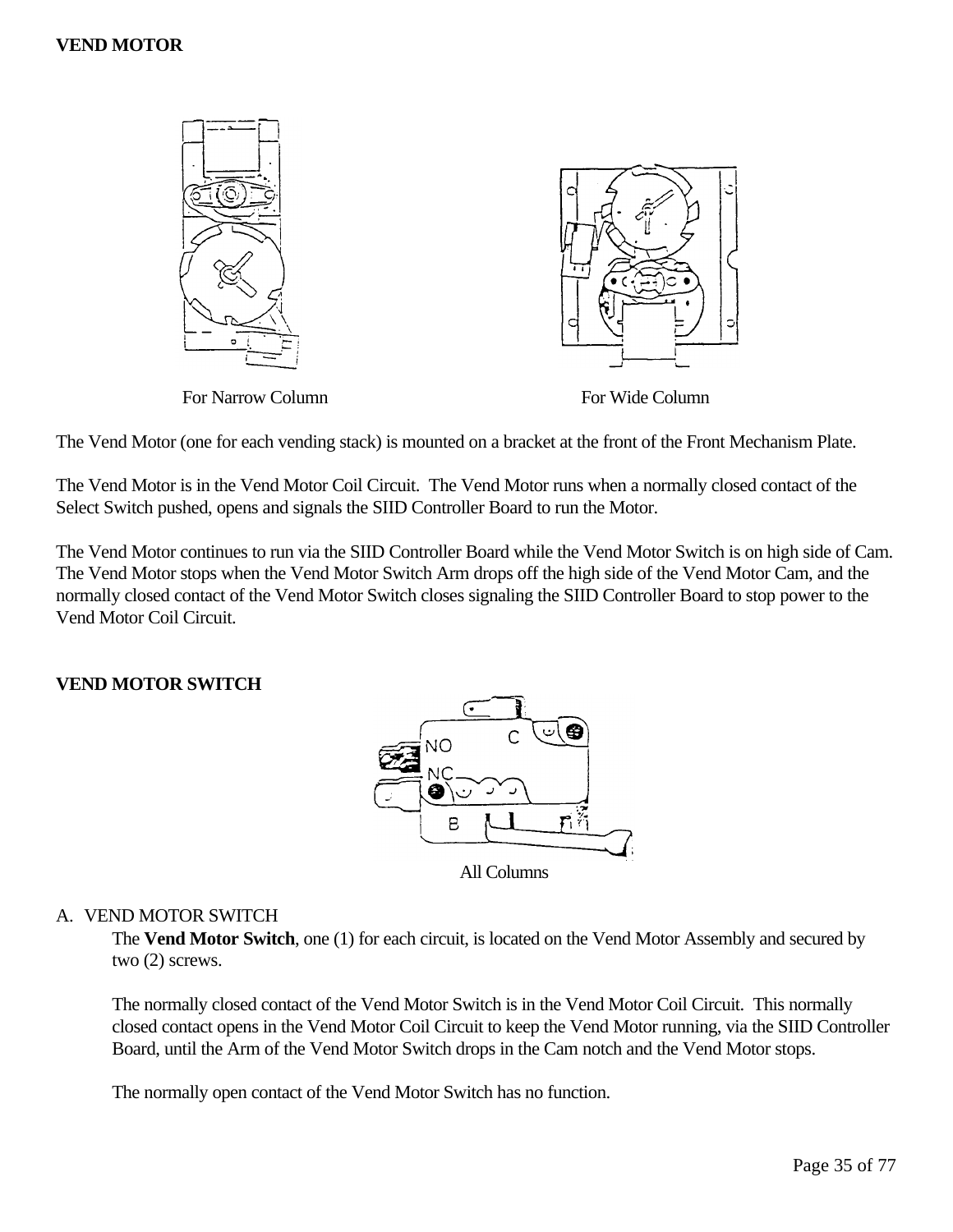#### **VEND MOTOR WIDE COLUMN**

Mounted on the Vender with the Vend Switch on the left side (See Fig. 3). The Linkage and Drive Arm assembly is used to connect the Vend Motor to the Oscillator. (See Fig. 4)



Fig. 3

С  $\widehat{\epsilon}$ ල)  $\bigodot$  $\circ$ Q Ģ

Fig. 4

Vend Motor Switch 804,100,730.01

Nyliner (Rear Stack) 801,803,170.01



491,070,900.03 - 1¼" 901,804,230.01 497,071,000.03 - T-Models

Vend Motor - Wide Column 572,070,100.03 - 1¼" 565,070,200.03 - T-Models

#### OLD STYLE

| A Drive Pin         | 900,901,940.01 |
|---------------------|----------------|
| B. Drive Arm        | 801,200,950.81 |
| C. Washer           | 900,700,600.01 |
| D. Linkage Arm      | 801,201,030.01 |
| E. Nyliner (Top)    | 901,803,160.01 |
| F. Sems Screw       | 900,301,640.01 |
| G. Nyliner (Bottom) | 901,804,770.01 |
|                     |                |

#### NEW PLASTIC STYLE

- B. Drive Arm (Plastic) 801,806,160.21
- D. Linkage Arm (Plastic) 801,806,170.01





Oscillator Assembly Nyliner (Front Stack)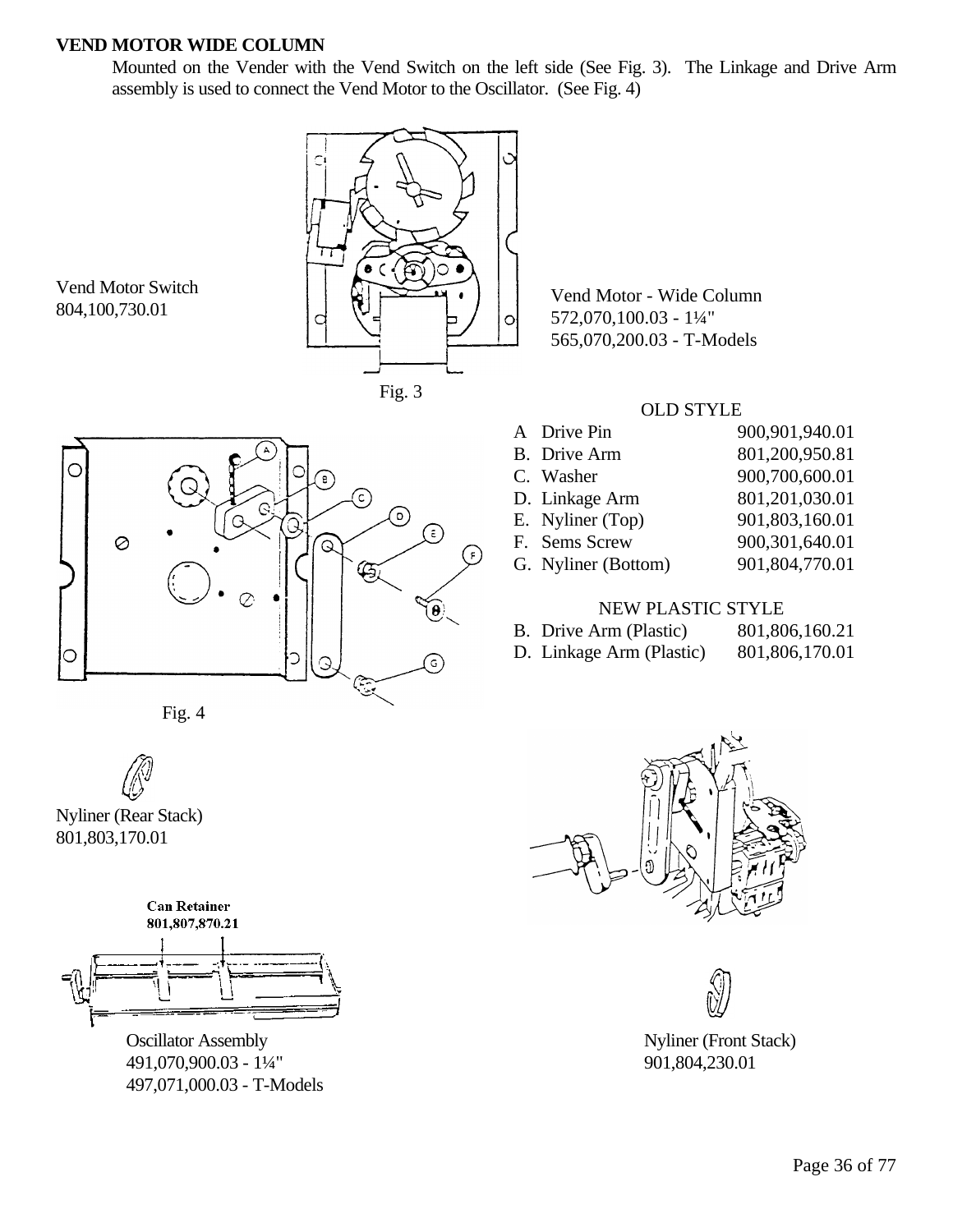Sold-Out Switch Assy. Snap In #804,100,750.01 (Insulator and Switch are one piece)



### **VEND MOTOR NARROW COLUMN**

Mounted on the Vender with the Vend Motor Switch on the underside (See Fig. 1). The shaft of the Vend Motor slides into a slot in the Vend Rotor (See Fig. 2).



Vend Motor - Narrow Column #572,070,000.03 - 1¼" #565,070,100.03 - T-Models

Vend Motor Switch #804,100,730.01

Fig. 1



Vend Rotor #801,201,211.61 - 1¼" #801,201,220.01 - T Models, Wide #801,201,230.01 - T Models, Narrow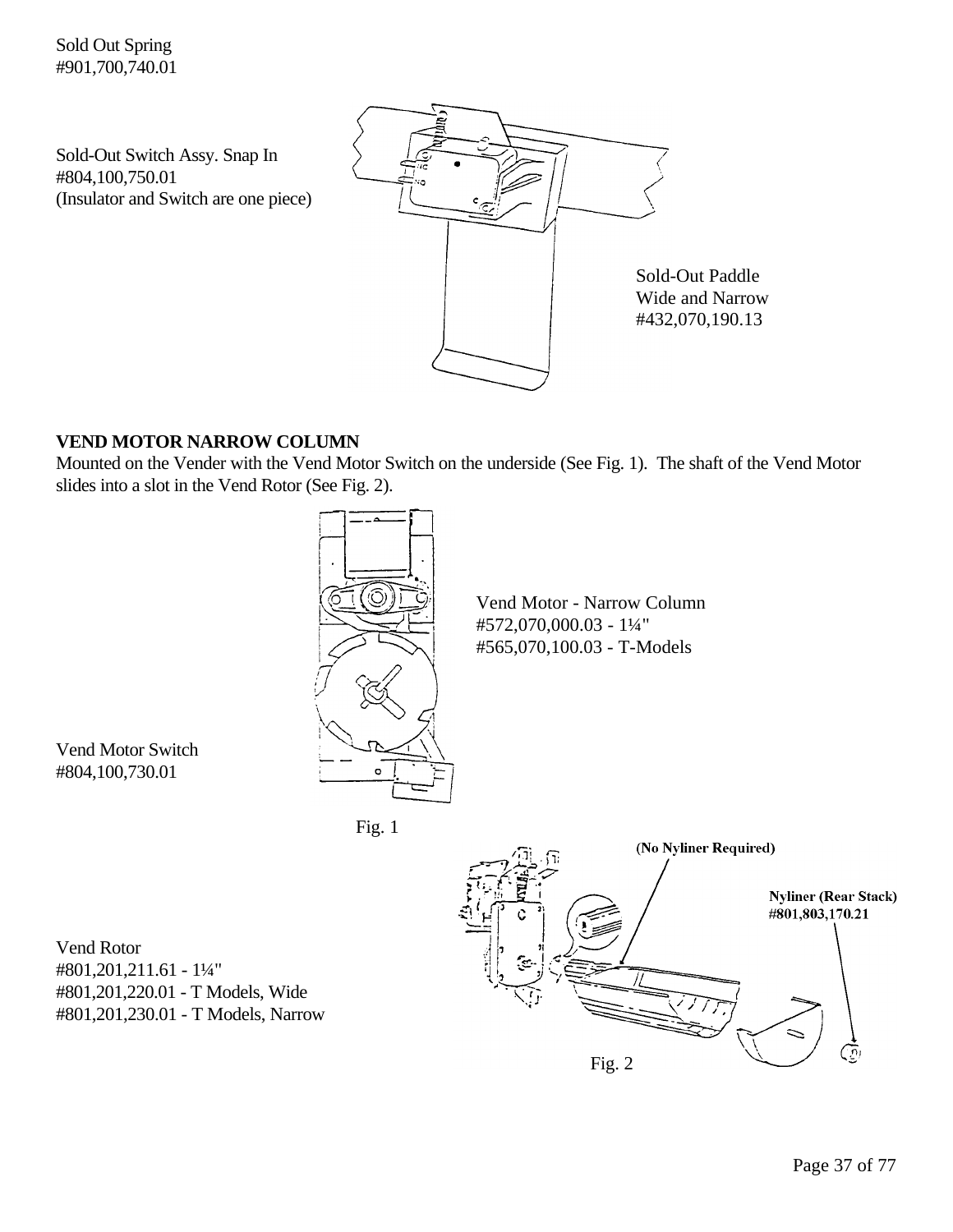# **PRODUCT SHIMMING**

<span id="page-37-0"></span>Refer to the appropriate technical bulletin for proper set-up and vending procedures. Listed are a few of the more widely used Technical Bulletins relating to shimming.

| <b>TB 450</b> | Miscellaneous Worldwide Can Shimming, Shimless Stack Series 90                   |
|---------------|----------------------------------------------------------------------------------|
| <b>TB 451</b> | <b>Miscellaneous Worldwide Plastic Bottle Shimming, T-Models</b>                 |
| <b>TB 452</b> | Miscellaneous Worldwide Non-Returnable Bottle Shimming, T-Models                 |
| <b>TB</b> 453 | Miscellaneous Worldwide Plastic Bottle Shimming, Shimless Stack Series 90        |
| <b>TB</b> 454 | Miscellaneous Worldwide Non-Returnable Bottle Shimming, Shimless Stack Series 90 |
| <b>TB</b> 455 | Miscellaneous Worldwide Can Shimming, T-Models                                   |
| <b>TB</b> 456 | Miscellaneous Worldwide Returnable Bottle Shimming, Shimless Stack Series 90     |
| <b>TB 457</b> | Miscellaneous Worldwide Returnable Bottle Shimming, Wide Stack Series 90         |
| <b>TB</b> 473 | Miscellaneous Worldwide Non-Returnable Bottle Shimming, Wide Stack Series 90     |
| <b>TB</b> 474 | Miscellaneous Worldwide Plastic Bottle Shimming, Wide Stack Series 90            |
| <b>TB</b> 475 | Miscellaneous Worldwide Can Shimming, Wide Stack Series 90                       |
| <b>TB</b> 476 | Miscellaneous Worldwide Returnable Bottle Shimming, T-Models                     |

**For shimming of venders or products not listed in the above Technical Bulletins, call the Dixie-Narco Service Department or contact your Dixie-Narco Representative.**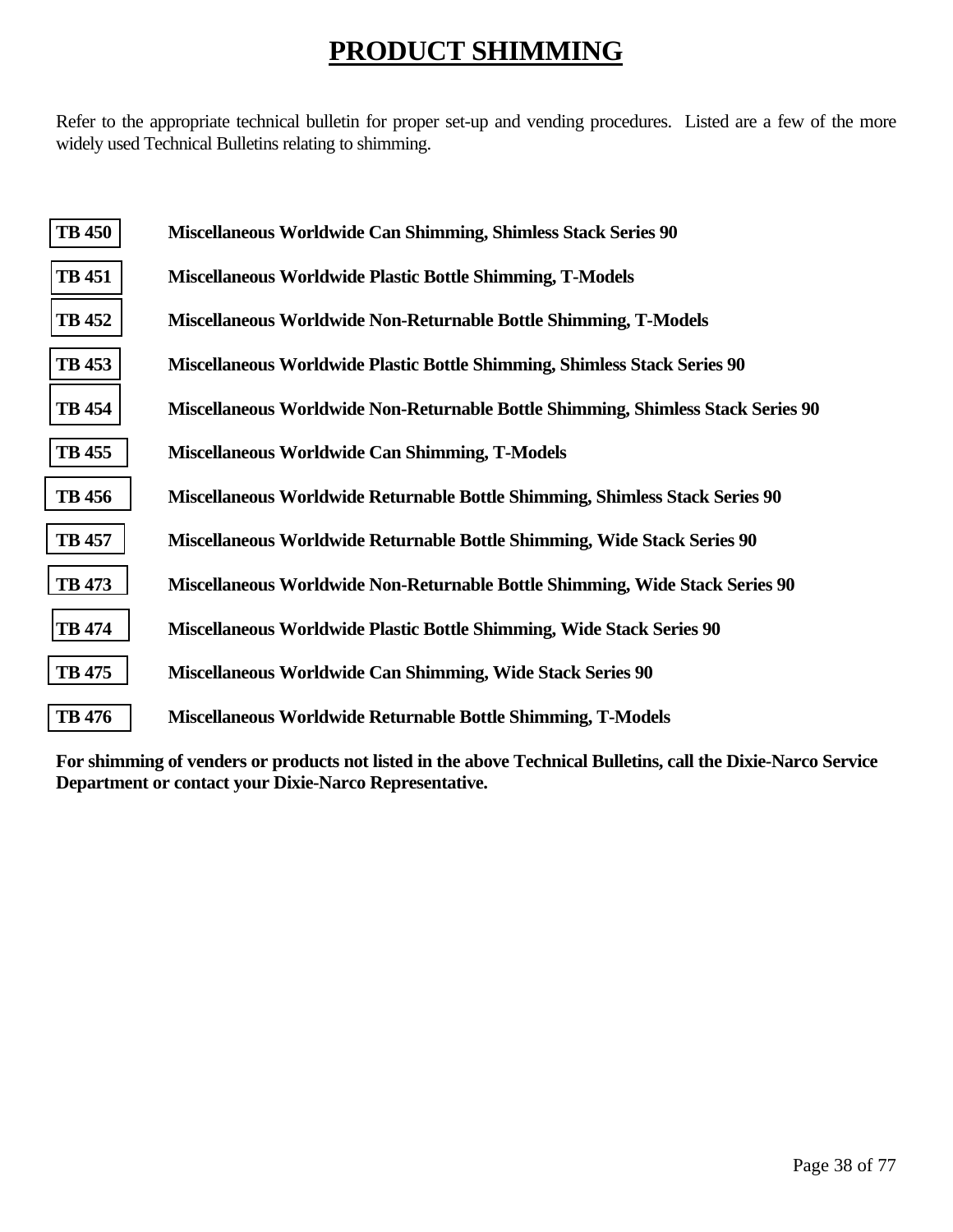# **CAMS FOR VEND MOTORS**



### **1. Adjustable Cam For: 2. Vending Cam For:**

- 
- b. DNCB T-models single, double, wide column.
- 
- 



- -
	-
	- c. Part #801,806,410.41 c. Color of Cam is Brown.





- a. DNCB 1¼" deeper wide column. <br>a. DNCB 1¼" deeper single double depth
	- or triple depth wide column. b. DNCB T-models single depth wide column.
- c. Color of Cam is Gold. c. Color of Cam is Blue.
- d. Part #801,806,400.11 d. Part #801,806,390.41



### **3. Vending Cam For: 4. Adjustable Cam For:**

- a. DNCB T-models double a. DNCB 1¼" deeper narrow column.
- or triple depth wide column. b. DNCB T-models single, double, or b. Color of Cam is Green. triple depth narrow column.
	-
	- d. Part #801,806,610.21



- a. DNCB 1¼" deeper narrow column.
- b. DNCB T-models single, double, or triple depth narrow column.
- c. Color of Cam is Brown.
- d. Part #801,806,180.21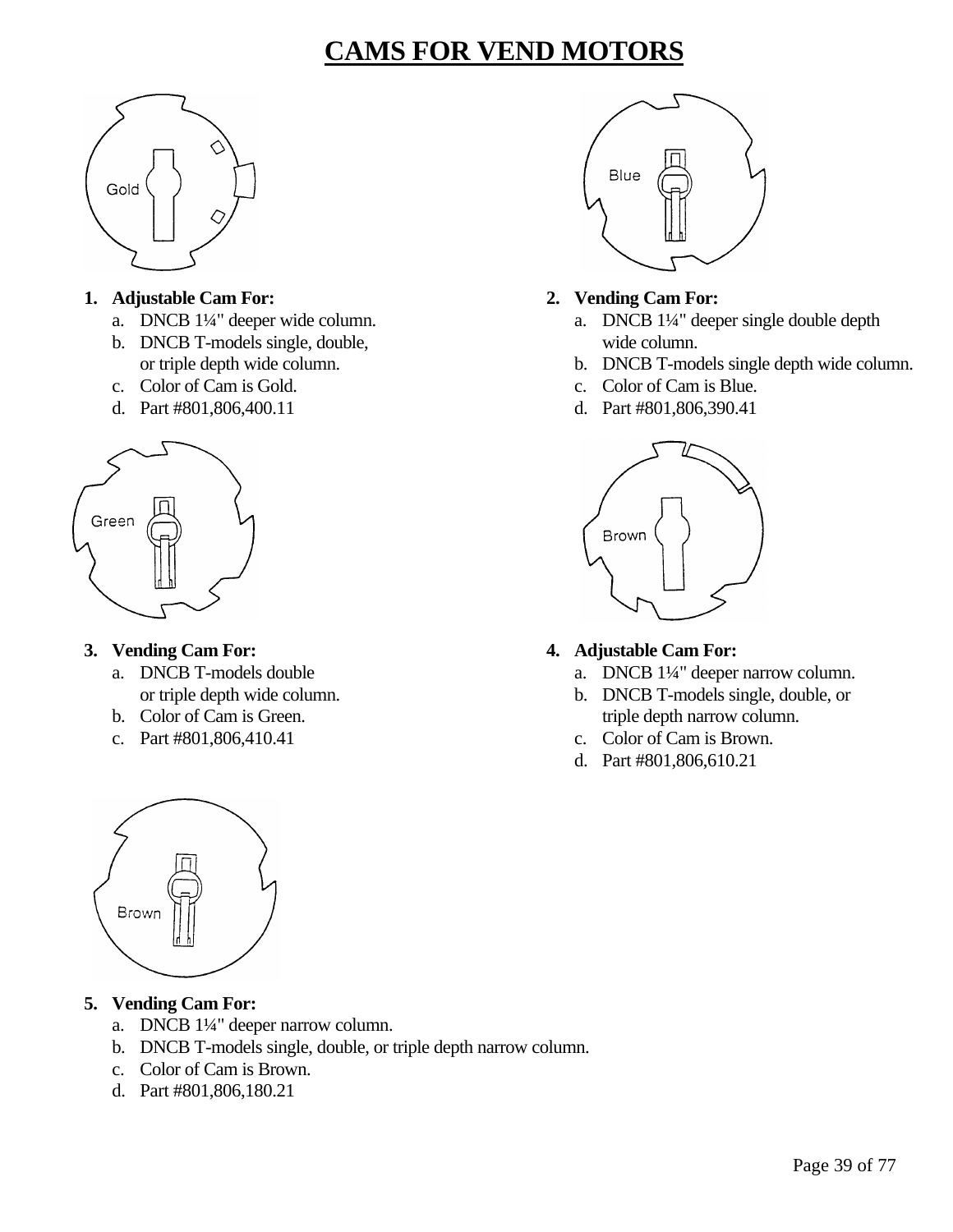# **CAM INSTALLATION AND REMOVAL**

### **TO INSTALL A VENDING CAM:**

- 1. Select the Vending Cam required (See page 39).
- 2. Locate the Hub at the center of the Cam (See Fig. 6).
- 3. With the Hub facing you, slowly slide the Cam on the front shaft of the Vend Motor while depressing the Lock Tab. (See fig. 6).

NOTE: Reference below for timing of the Motors.

4. A distinct click will be heard, when the tab has locked into the locator hole of the motor shaft.

**CAUTION:** Depress the Switch Arm when installing the Cam to prevent possible damage to the Switch Arm.

### **TO INSTALL AN ADJUSTABLE CAM:**

- 1. Select the Adjustable Cam required. (See page 39).
- 2. Locate the Lift Tab on the outer edge of the Cam. (See fig. 5).
- 3. With the Lift Tab facing you, align the slot of the Adjustable Cam with the Locking Tab of the Vending Cam.
- 4. Place the Adjustable Cam on the Vending Cam.

5. Lift the Lock Tab of the Vending Cam, at the same time lift the Lift Tab of the Adjustable Cam and rotate the Adjustable Cam clockwise to the desired setting.



### **TO REMOVE AN ADJUSTABLE CAM:**

- 1. Lift the Lift Tab and rotate the Adjustable Cam clockwise until the Vending Cam Lock Tab is aligned with the slot of the Adjustable Cam.
- 2. Remove the Adjustable Cam from the shaft of the Motor.

### **TO REMOVE THE VENDING CAM:**

- 1. Depress (push in) the Lock Tab firmly to disengage it from the Motor shaft.
- 2. At the same time pull the Vending Cam towards you until it is removed from the Motor shaft.

**CAUTION:** Depress the Switch Arm when installing the Cam to prevent possible damage to the Switch Arm.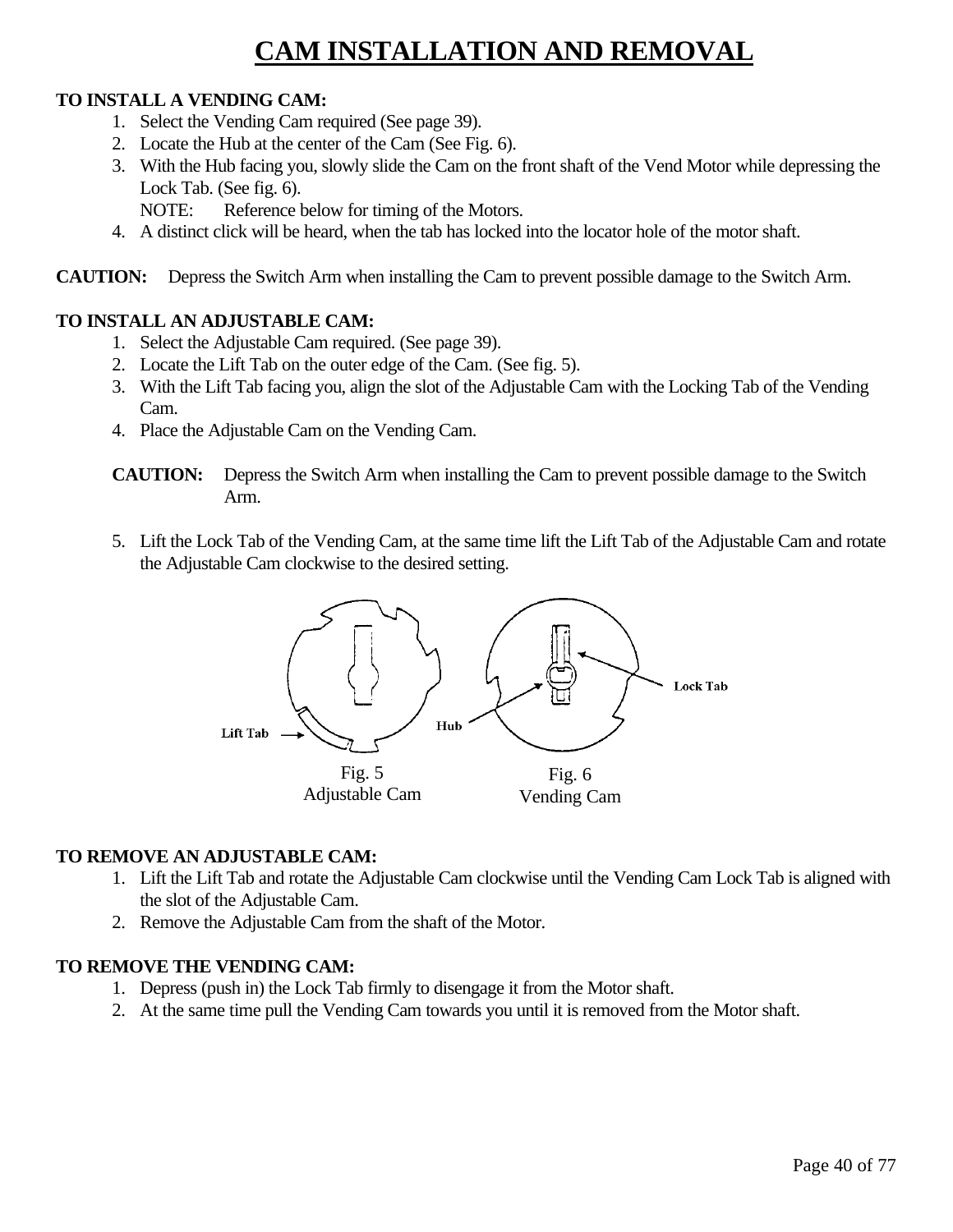### **TIMING**

### **TO SET THE TIMING OF A NARROW COLUMN VEND MOTOR:**

- 1. Make sure the hole through the rear shaft is in a horizontal plane. (If a pin were inserted in the hole, the pin would be horizontal.) See Fig. 8.
- 2. The Vend Rotor must be in the loading position when the Motor shaft is inserted in the end of the Rotor. See Fig. 8.
- 3. Insert the Motor shaft in the Rotor and secure the Motor.
- 4. Install the Vending Cam on the front shaft of the Motor making sure the Lock Tab is at the 9 o'clock position. See Fig 7.
- 5. Install the Adjustable Cam per the instructions given on the previous page.





### **TO SET THE TIMING OF A WIDE COLUMN VEND MOTOR.**

- 1. Make sure the hole through the rear shaft is in a horizontal plane. (If a pin were inserted in the hole, the pin would be horizontal). See Fig. 10.
- 2. Slide the Drive Arm (with linkage attached) on the rear shaft as shown. See Fig. 10.
- 3. Secure by installing the Groove Pin.
- 4. With the Oscillator in position, align the hole in the Linkage Arm with the pin of the Oscillator.
- 5. Slide the Linkage on the pin.
- 6. Install the Vending Cam on the front shaft of the Motor making sure that the Lock Tab is at 6 o'clock as shown. See Fig. 11.

### **NOTE: When the screw holding the Linkage Arm to the Drive Arm is at the 12 o'clock position (See Fig. 10), the Lock Tab will be at the 6 o'clock position (See Fig. 11).**

7. Install the Adjustable Cam per the instructions on page 40.





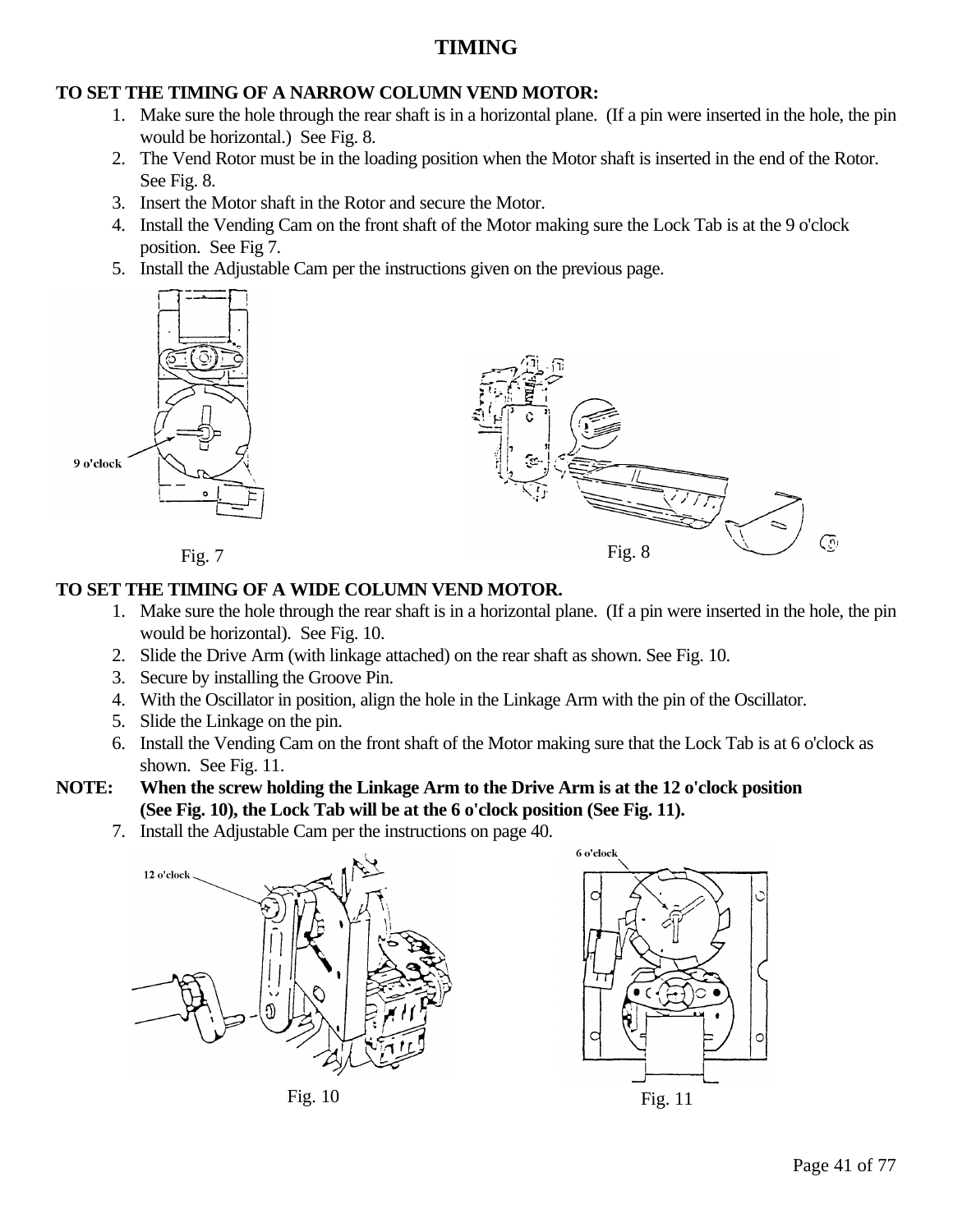### **REAR SPACER**

The Rear Spacer, one for each column, is located vertically at the rear of the column. The latch fingers or springs, adjustable by hand, slide into the holes in the column wall for cans and other package settings.

Note: Rear Spacers with Springs are not shown.

See Fig. 13, the Latch Fingers are in the open position with the Lock Tabs disengaged.

See Fig. 14, the Latch Fingers are in the closed position with the Lock Tabs engaged. Make sure the tabs are in a locked position as shown, before loading the Vender.



#### **FOR REFERENCE ONLY**

Rear Spacer adjustment holes located in the sidewalls of the stacks.

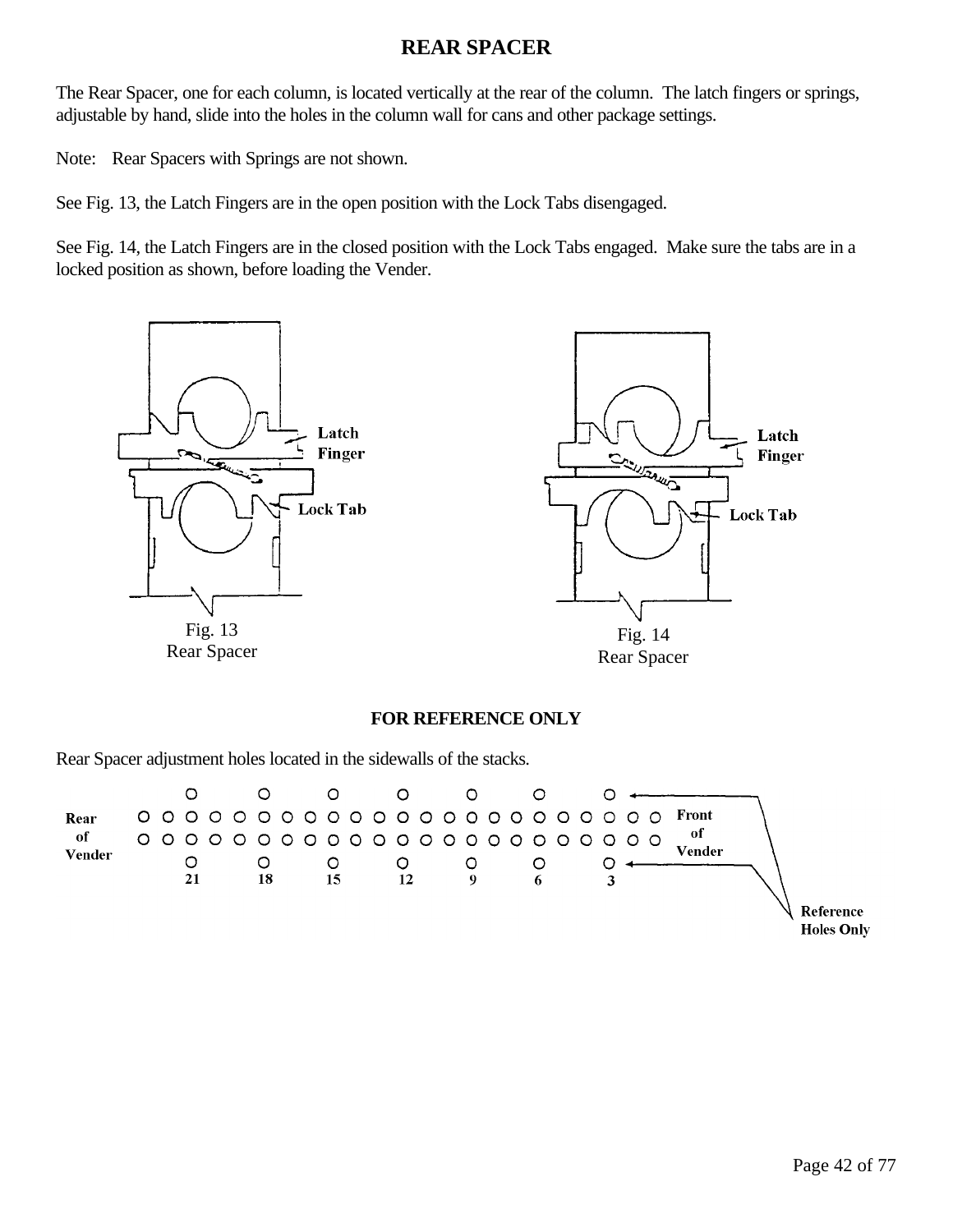

### **CLEANING THE VENDER DO NOT USE A WATER JET OR NOZZLE TO CLEAN THE VENDER.**

## **WHAT TO CLEAN**

### **SIGN FACE**

The polycarbonate sign face requires proper cleaning to prolong the service life of this item. It is recommended that you periodically clean the sign face as follows:

- 1. Rinse the sign with a soft cloth or sponge soaked in warm water.
- 2. If necessary, use a mild soap to loosen any dirt or grime. To prevent damage, DO NOT SCRUB or use a brush or squeegee, as some signs have a clear ultraviolet resistant coating to prevent yellowing.
- 3. Repeat the above steps as necessary, then dry using a soft cloth to prevent spotting.

#### **CABINET**

- 1. Wash the cabinet with a good detergent or soap mixed in warm water.
- 2. Wax the vender often with a good grade of automobile wax.
- 3. Any corrosion inside the vender should be removed with fine steel wool and the area should be painted with aluminum paint.
- 4. Repair any scratches on painted surfaces to prevent corrosion.

### **WARNING: THE COMPRESSOR ELECTRICAL CIRCUIT IS ALWAYS LIVE WHEN THE PLUG IS CONNECTED TO AN ELECTRICAL OUTLET.**



### **REFRIGERATION CONDENSER**

- 1. Check the condenser periodically for dirt or lint build up.
- 2. Remove the build up with a brush or vacuum, or blow the dirt out of the condenser with compressed air and approved safety nozzle.
- 3. Ensure nothing obstructs air intake at the bottom of the main door.
- 4. Ensure nothing obstructs air exhaust at the rear of the cabinet.

#### **COIN ACCEPTOR**

Follow the Coin Acceptor Manufacturer's instructions.

#### **LUBRICATING THE VENDER**

The vender refrigeration system does not require any field lubrication. The hermetic refrigeration system and fan motors are manufactured with lifetime lubrication.

| <b>TIME</b>           | <b>COMPONENT</b>            | <b>LUBRICANT EXAMPLE</b> |
|-----------------------|-----------------------------|--------------------------|
| <b>Every 6 Months</b> | <b>Main Door</b>            |                          |
| (or as needed)        | 1. Lock Bolt & Nut Retainer |                          |
|                       | 2. Hinge Pivot Points       | Mechanics Friend         |
|                       |                             |                          |
|                       | <b>Inner Door</b>           |                          |
|                       | 1. Hinge Pivot Points       | <b>Mechanics Friend</b>  |
| <b>Every Year</b>     | <b>Inner Door</b>           |                          |
| (or as needed)        | 1. Door Gasket              | Petroleum Jelly          |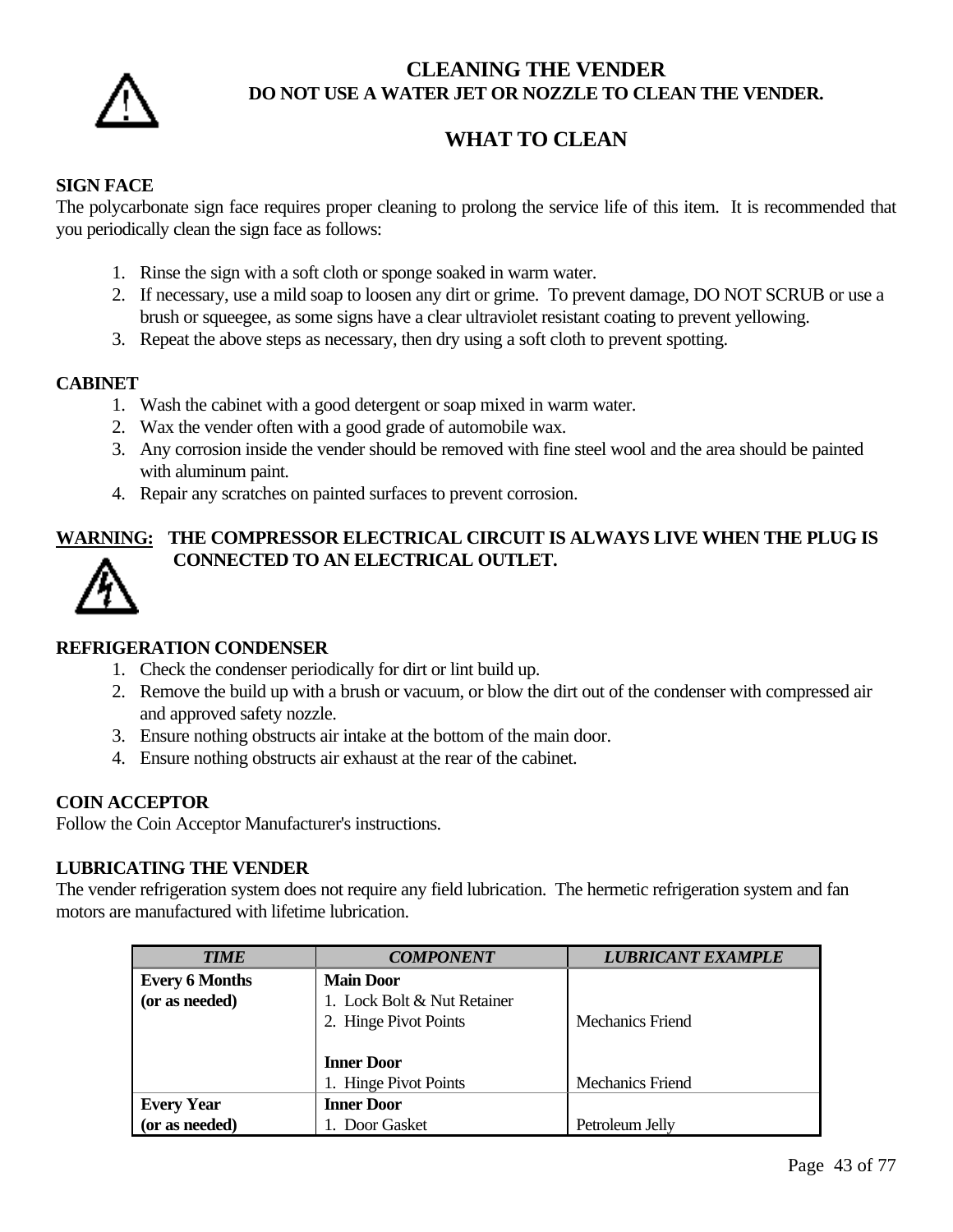#### **Temperature Control Adjustments**

**Adjustment #1** - Temperature Adjustment

Turn the adjustment clockwise for colder product and counter-clockwise for warmer product. This will change the cut-out temperature only, the cut-in temperature remains constant.

**Adjustment #2** - Altitude Adjustment

# **WARNING: DISCONNECT POWER TO THE VENDING MACHINE BEFORE PROCEEDING WITH THIS ADJUSTMENT.**

The control is factory set for an altitude of 152 M (500 ft.). For higher altitudes, adjust the inside range screws to prevent freeze-up of the product. Adjust the inside range screws as follows.

| <b>ALTITUDE</b> |            | <b>CUTLER-HAMMER 9531N272</b>      |
|-----------------|------------|------------------------------------|
| <b>Meters</b>   | Feet       | Turn both screws counter clockwise |
| 610             | 2,000      | $1/8$ Turn                         |
| 1219            | 4,000      | $1/4$ Turn                         |
| 1829            | 6,000      | $1/2$ Turn                         |
| 2438            | $\sim 000$ | $5/8$ Turn                         |

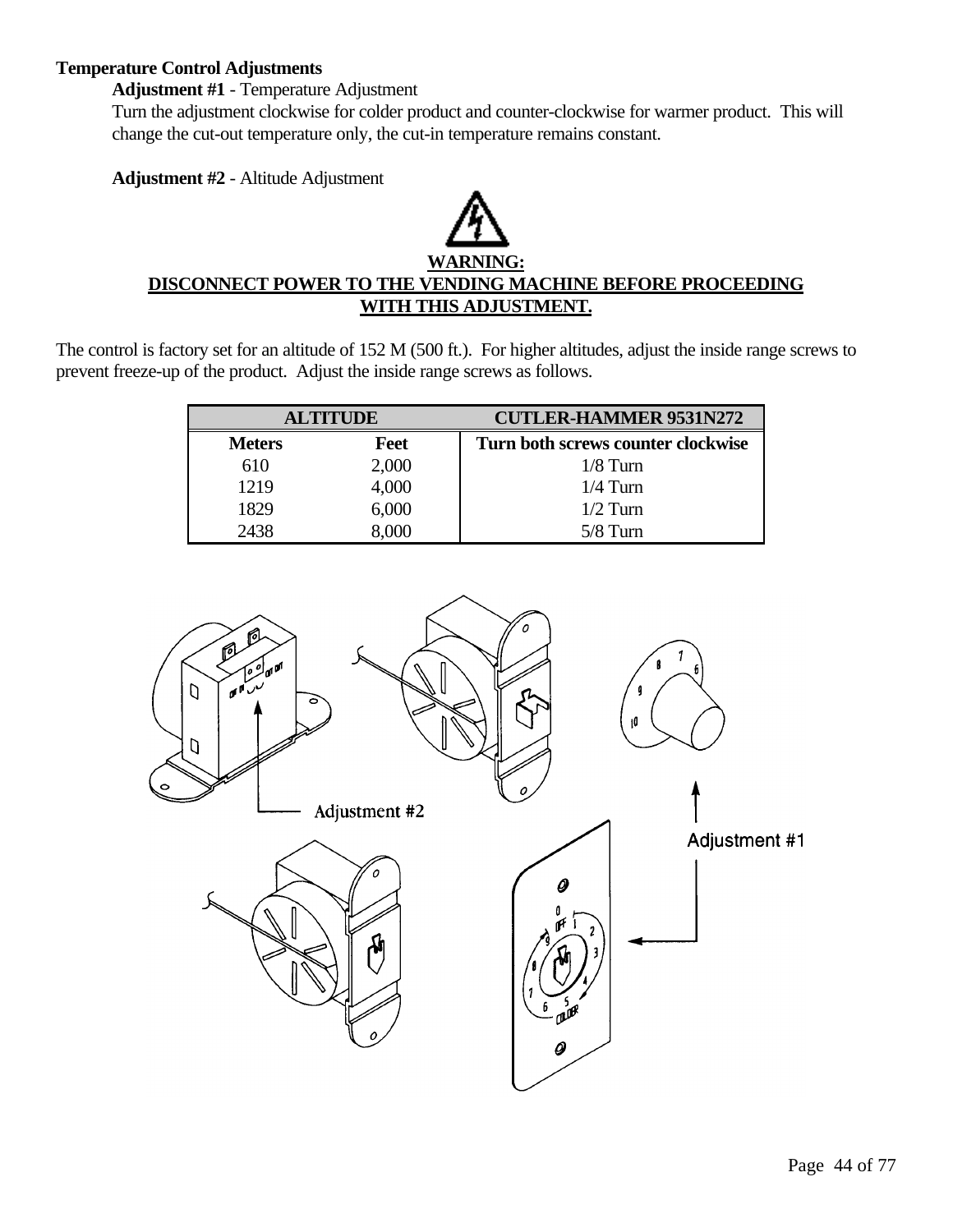### **SIID VENDING**

- 1. Problem: Free vend on one column.
	- Troubleshooting: A) Check selection price.
		- B) Check for bad connections or broken, backed out, or crossed wires from vend motor to control board.
		- C) Check for sticking select button.
		- D) Check control board.
- 2. Problem: One motor continues to home with door closed, shows "COLJ" when "ErOr" routine is entered.
	- Troubleshooting: A) If using Mars Validator, ensure correct interface harness is used.
		- B) Check for bad connections or broken, backed out, or crossed wires from vend motor to control board. (Note: Check wires on left side of vend motor cover.)
		- C) Check vend switch.
		- D) Check control board.
- 3. Problem: One column sold out, but still vends.
	- Troubleshooting: A) Check sold-out switch.
		- B) Check for bad connections or broken, backed out, or crossed wires from sold-out switch to control board. (Note: Check wires on left side of vend motor cover.)
- 4. Problem: Vender will not sequence (Coca-Cola only).
	- Troubleshooting: A) Ensure wire #24 is in select panel harness and is in correct pin location.
		- B) Check for bad connection or broken wire #24 in select panel harness.
		- C) Make sure wire #24 is in correct location.
		- D) Check control board.
- 5. Problem: Free vend on one or more columns.
	- Troubleshooting: A) Check secondary pricing program.
		- B) Check for bad connections or broken, backed out, or crossed wires from vend motor to control board.
		- C) Check for sticking select button.
		- D) Check for bad vend motor switch.
		- E) Check control board.
- 6. Problem: Column Jackpots.
	- Troubleshooting: A) Check problem column(s) in motor test.
		- B) Check motor for:
			- 1. Syrup on brake.
			- 2. Locate/check brake spring.
			- 3. Check motor switch.
		- C) Check wiring from/to motor switch of problem column.
		- D) Check wiring at mate-n-lock on cabinet harness and cabinet extension harness.
		- E) Check motor.
		- F) Check control board.
- 7. Problem: Column will not vend.
	- Troubleshooting: A) Go to diagnostics and test.
		- B) Check for bad connection or broken, backed out, or crossed wires. (Also check ballast wires.)
- 8. Problem: Motor stops on high cam.
	- Troubleshooting: A) Change vend switch.
		- B) Install current software.
			- -5 or 380.11 or greater two-button programming.
			- -3.16 or 390.11 or greater four button programming.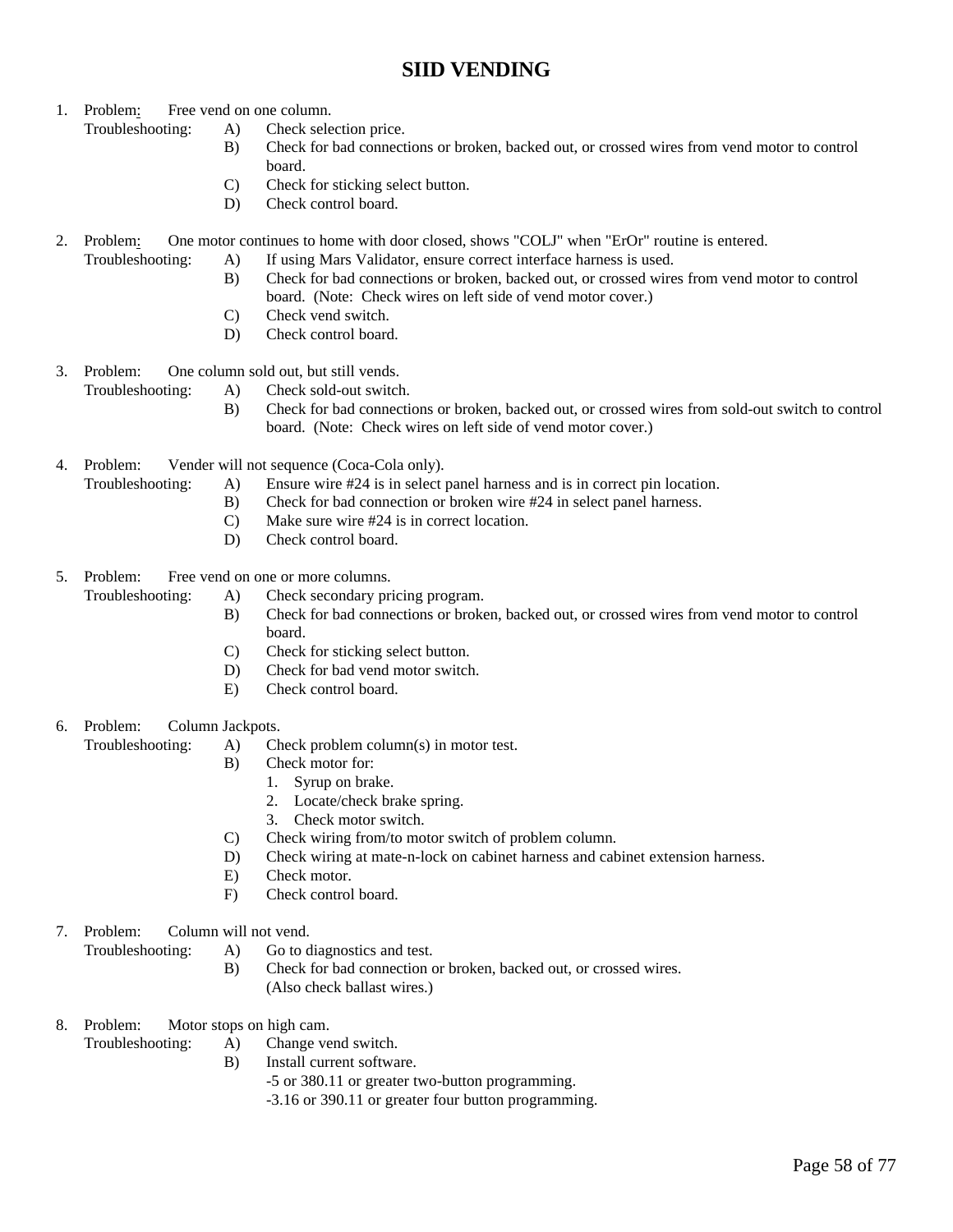### **SIID VENDING**

#### 9. Problem: No motors work.

Troubleshooting: A) Check F2 motor power fuse (6 Amp).

- B) Check lamp and lamp wiring for broken, backed out, or crossed wires.
- C) Check ballast and ballast wiring for broken, backed out, or crossed wires.

10. Problem: F2 motor power fuse continuously blows.

- Troubleshooting: A) Check if 6 Amp fuse is used.
	- B) Check that capacitor instead of MOV used at CR1 location.
	- C) Check ohms of each motor in off state
		- unplug wires to coil of motor.
		- ohms should be 6.5, if less coil of motor has a short.
	- D) Check motor harness.
	- E) Check motor extension harness.
	- F) Check for bad bulb in lighting system.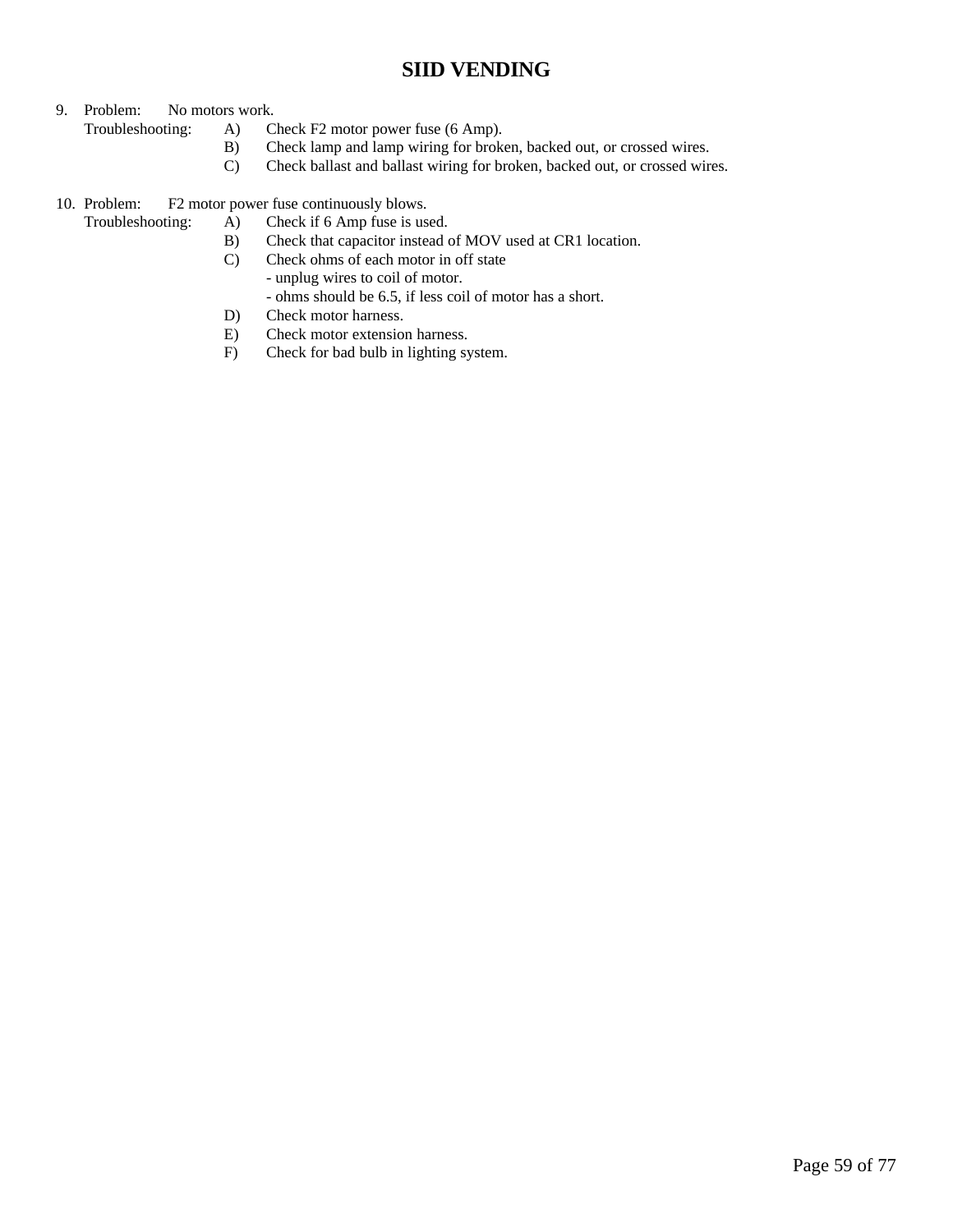### **SIID COIN / CURRENCY**

- 1. Problem: Will not accept coins or bills.
	- Troubleshooting: A) Check coin return lever is not pressed.
		- B) Check F3 peripheral (1.0 Amp) fuse.
		- C) Go to diagnostics and test.
			- 1. Will not take coins, replace coin mech.
			- 2. Still will not take coins, check connections and mech harness.
		- D) Check for bad connections or broken, backed out, or crossed wires from validator/changer to control board.
		- E) With Mars 6510 Mdb mechs, serialized 176xxxxxxxx that do not have a red dot on the coin mech, check the coin mech.
		- F) Check control board.
- 2. Problem: Validator sometimes sets up credit and then steals bill.
	- Troubleshooting: A) Check for proper interface harness.
		- B) Check for bad connections or broken, backed out, or crossed wires from vend/sold-out harness.
		- C) Check validator.
		- D) Check control board.
- 3. Problem: Accepts coins and displays, but will not vend.
	- Troubleshooting: A) Check coin mech.
		- B) Check for bad connections or broken, backed out, or crossed wires from validator/changer to control board.
		- C) Check voltage supply (110-115AC) at outlet.
		- D) Check control board.
- 4. Problem: Incorrect change paid back, use correct change lamp stays on. Troubleshooting: A) Check control board.
- 5. Problem: Cannot dump coins when in "CPO" mode.
	- Troubleshooting: A) Check for bad connections or broken, backed out, or crossed wires from changer to control board.
		- B) Check select switches and wiring.
		- C) Check coin mech.
		- D) Ensure you are not using Mars International Executive or NRI Simplex changers.
		- E) Check voltage supply (110-115AC) at outlet.
		- F) Check control board.
- 6. Problem: BA30 stealing bills.
	- Troubleshooting: A) Check door switch.
		- B) Check validator.
		- C) Check interface harness.
- 7. Problem: Want to install a debit card system. Troubleshooting: A) Need to contact card system supplier for details.
- 8. Problem: \$1 and \$5 Bill Acceptance (Black label box 2 button programming)
	- Troubleshooting: A) Works with
		- 1. BA-30
		- 2. VFM-3 Low Level
		- 3. DBA -2 or 3
- 9. Problem: \$1 and \$5 Bill Acceptance (Red label box 4 button programming)
	- Troubleshooting: A) Works with
		- 1. BA-30 Mdb
		- 2. Mars VN 2500 Series Mdb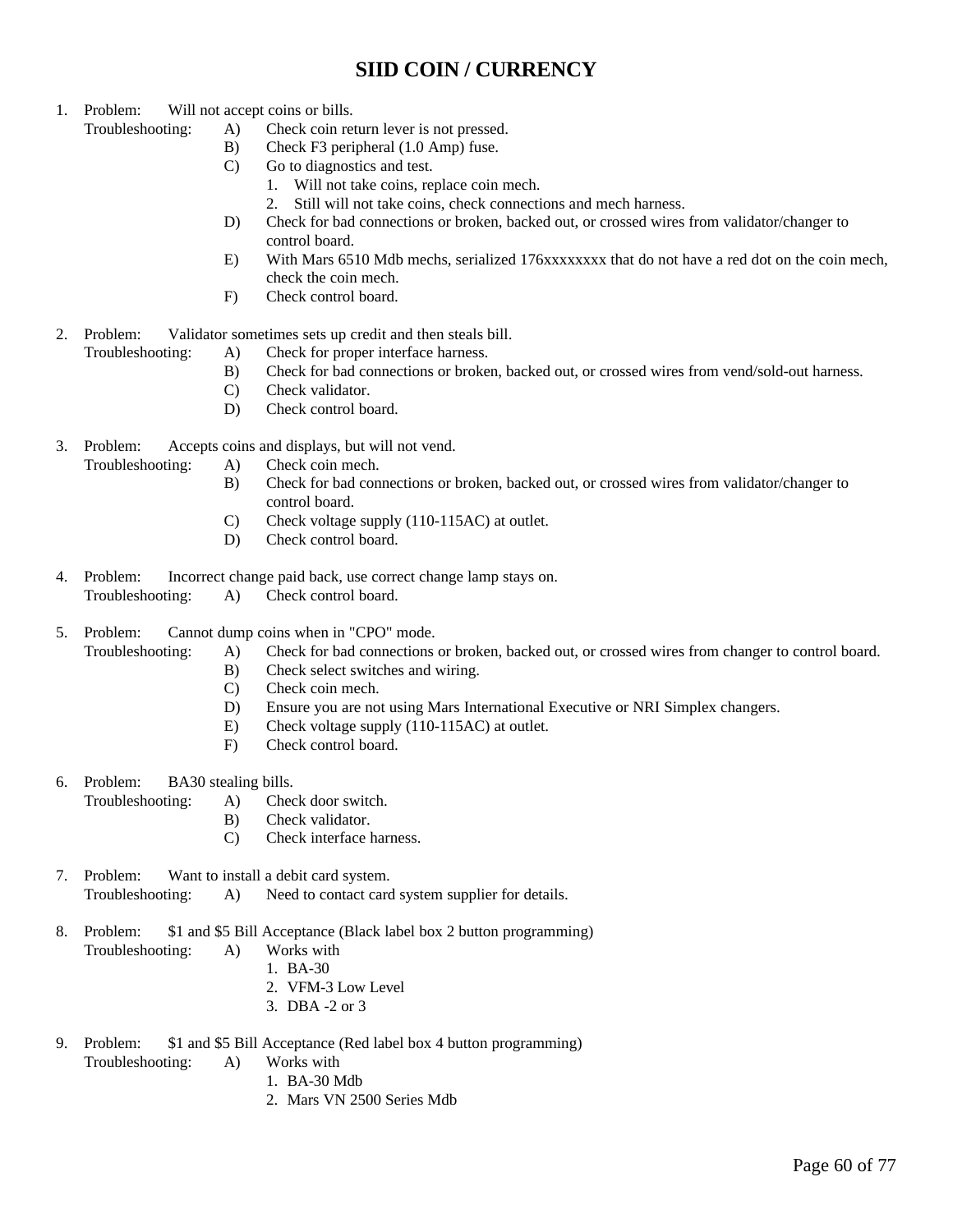### **SIID COIN / CURRENCY**

- 10. Problem: Install bill, unplug vender, plug in vender, gives \$1 credit and bill back. Troubleshooting: A) Set Escrow to "Pr" or "ES-4" B) Install current software. -5 or 380.11 or greater two-button programming. -3.16 or 390.11 or greater four-button programming. 11. Problem: Install Debitek card, unplug vender, plug in vender, jackpots changer. Troubleshooting: A) Install current software (Eprom). -5 or 380.11 or greater two-button programming. -3.16 or 390.11 or greater four-button programming. 12. Problem: After a few vends, the Mars 6510 Mdb disables itself (i.e. stops taking coins). Troubleshooting: A) Install current software (Eprom) - 804,911,380.41 or greater two-button programming. - 804,911,390.21 or greater four-button programming. 13. Problem: New 4-tube changer will not pay out dollar coin. Troubleshooting: A) Install current software (Eprom). - 380.51 or greater two-button programming. - 390.11 or greater four-button programming.
- 14. Problem: Software does not work with free vend note token in BA30.
	- Troubleshooting: A) Install current software.
		- 380.51A or greater two-button programming.
		- 390.31 or greater four-button programming.
- 15. Problem: Coinco 9302GX changer dispenses all nickels first, then correct change lights come on (sample price this occurs  $.60¢$ ).

Troubleshooting: A) Load the nickels in coin fill (CD) mode. Note: This is a Coinco 9302GX problem.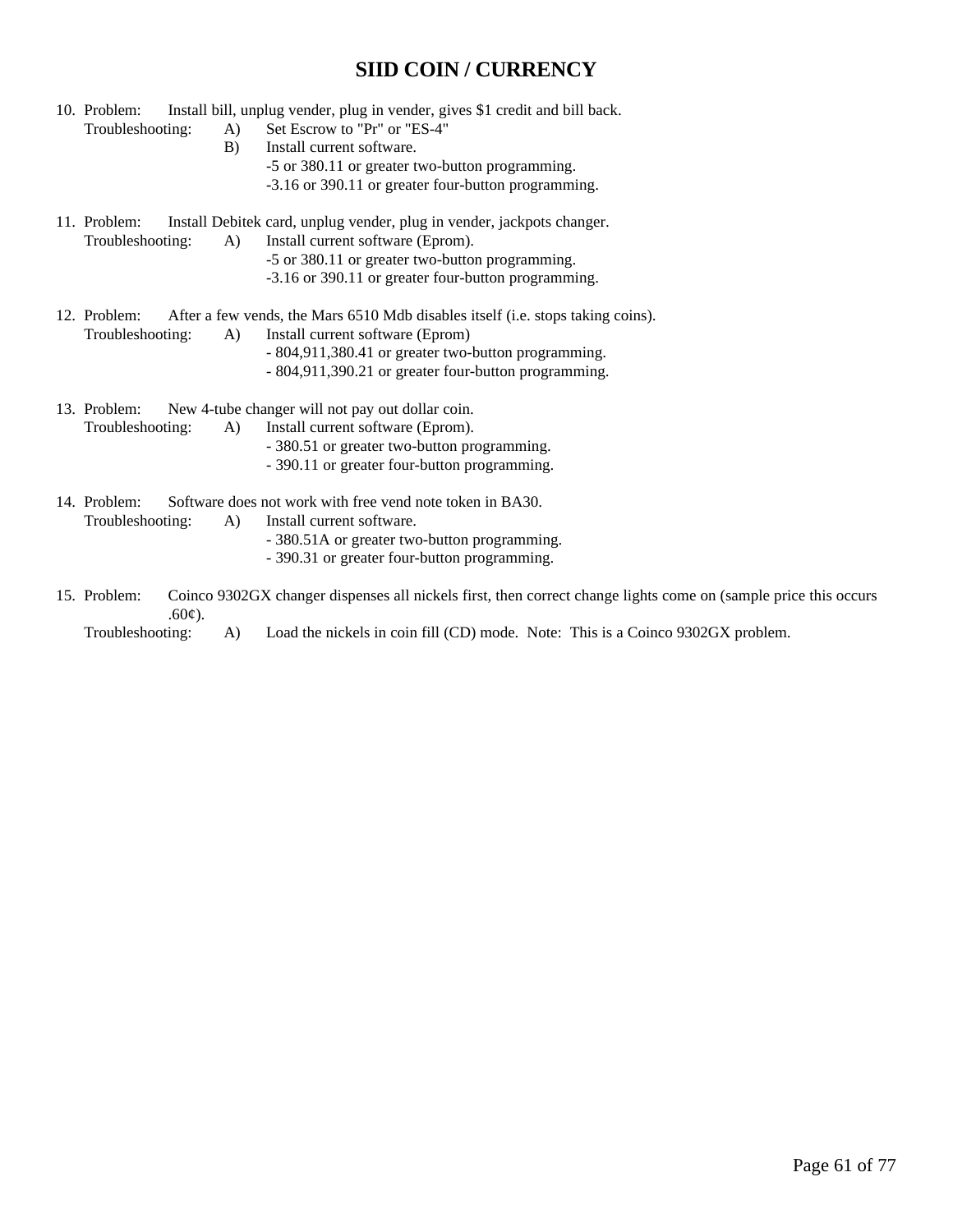### **SIID SOLD-OUT MESSAGE**

- 1. Problem: Sold-out message stays on.
	- Troubleshooting: A) Check limited access program.
		- B) Check for crossed wires in cabinet harness and cabinet extension harness or loose wire harness connection.
		- C) Check for motors rubbing motor cover (on early SIID venders).
- 2. Problem: Sold-out message comes on with product in column.
	- Troubleshooting: A) Check programming and ensure limited access is not on.
		- B) Check for bad connections or broken, backed out, or crossed wires from select switch to control board.
			- (Note: Check wires on left side of motor cover.)
		- C) Check for motor rubbing motor cover (on early SIID venders).
- 3. Problem: Sold-out switches work the incorrect column.
	- Troubleshooting: A) Ensure correct cabinet harness and select harness are being used.
		- B) Check for crossed wires in cabinet harness or cabinet extension harness.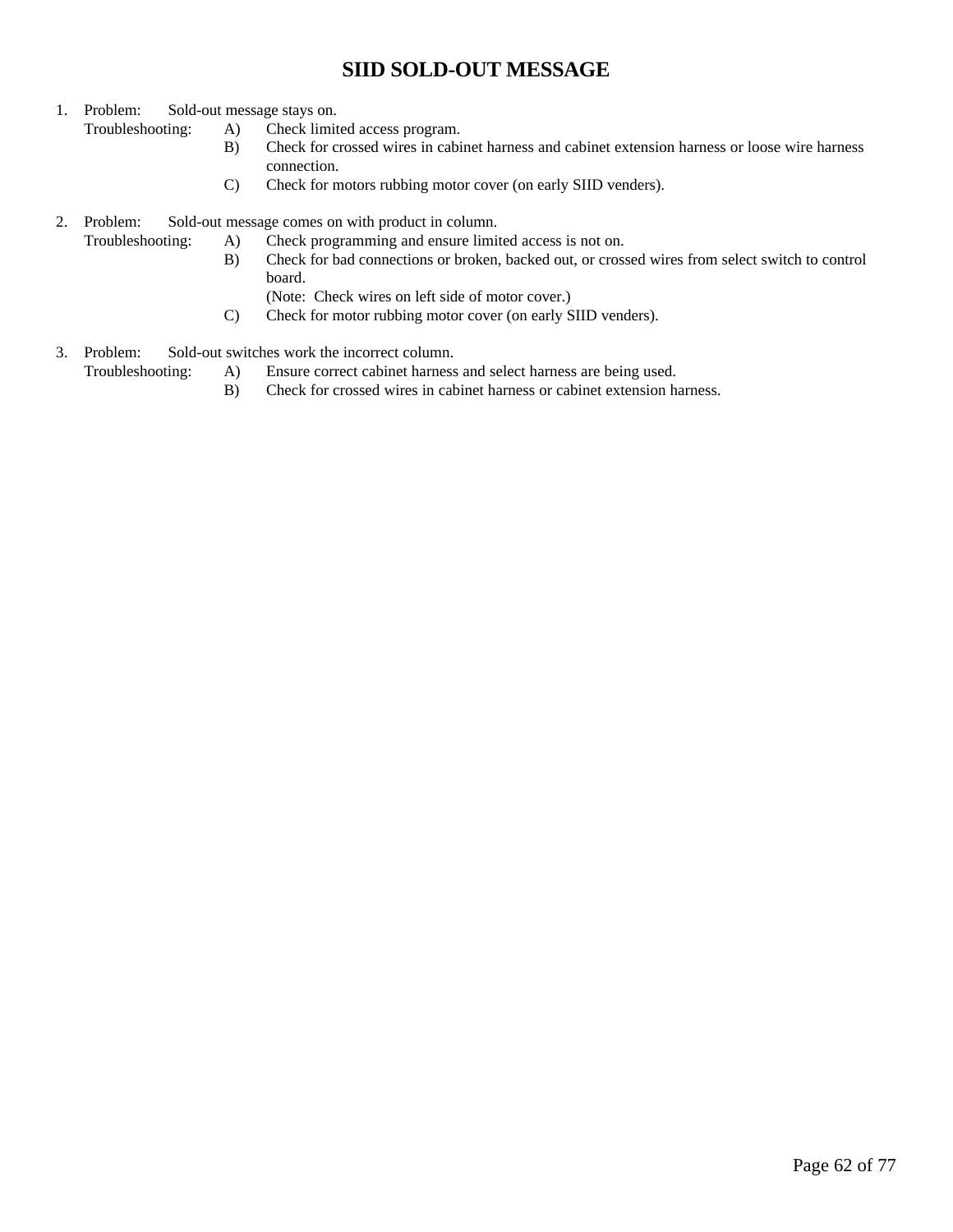### **SIID SELECT PANEL / DISPLAY**

- 1. Problem: Plug in vender and displays a blank or "rrrr" appears on the display; vender will not funciton. Troubleshooting: A) Press a select button to change message on display; this should clear "RRRR"s.
	- B) Remove power to vender for one minute, then power vender back up.
	- C) Check main power plug for loose connection.
	- D) Check for bad connections or broken wires from display to control board.
	- E) Check display board.
	- F) Check control board.
- 2. Problem: Display will not function.
	- Troubleshooting: A) Check for bad connections or broken wires from display to control board.
		- B) Check F1 motor power fuse (1.6 Amp).
		- C) Check display board.
		- D) Check transformer.
		- E) Check control board.

3. Problem: Display shows \$1 and then increases in dollar increments.

- Troubleshooting: A) Check coin mech.
	- B) Check validator.
	- C) Check control board.
- 4. Problem: Cannot set price on a given selection.
	- Troubleshooting: A) Check configuration 1 is set to C1 1 (multi-pricing).
		- B) Check for bad connections or broken wires from select switch to control board.
		- C) Check select switches.
		- D) Check control board.
- 5. Problem: Vender changes a set vend price to .10 $\phi$  on selections on its own. (domestic only .10 $\phi$  could be any given price.) Troubleshooting: A) Check secondary pricing program.
	- B) Check for bad connections or broken wires from select switch to control board.
	- C) Check control board. (Possible cold solder joints.)
- 6. Problem: Control board looses its memory when power is shut off to vender.
	- Troubleshooting: A) Check battery (see problem 16 on next page).
		- B) Check control board.
- 7. Problem: Space to sales does not work properly when adding and deleting columns.
	- Troubleshooting: A) Check for bad connections or broken wires from select switch to control board.
		- B) Check control board.
- 8. Problem: F2 motor power fuse (6 Amp) blows when a given motor runs.
	- Troubleshooting: A) Check motor for short.
		- B) Check motor switch and motor wires for short.
		- C) Check motor.
		- D) Check the ballast, lamps, and lamp harnessing for broken, backed out, or crossed wires.
- 9. Problem: Board power fuse blows when supplying power.
	- Troubleshooting: A) Check changer and interface harness.
		- B) Check validator and interface harness.
- 10. Problem: Flashing decimal point.
	- Troubleshooting: A) Go to diagnostics.
		- All columns shown to be jammed.
		- Check 6 Amp motor fuse (F2).
		- Select problem.
		- Enable problem (check board).
		- Pb problem (check board).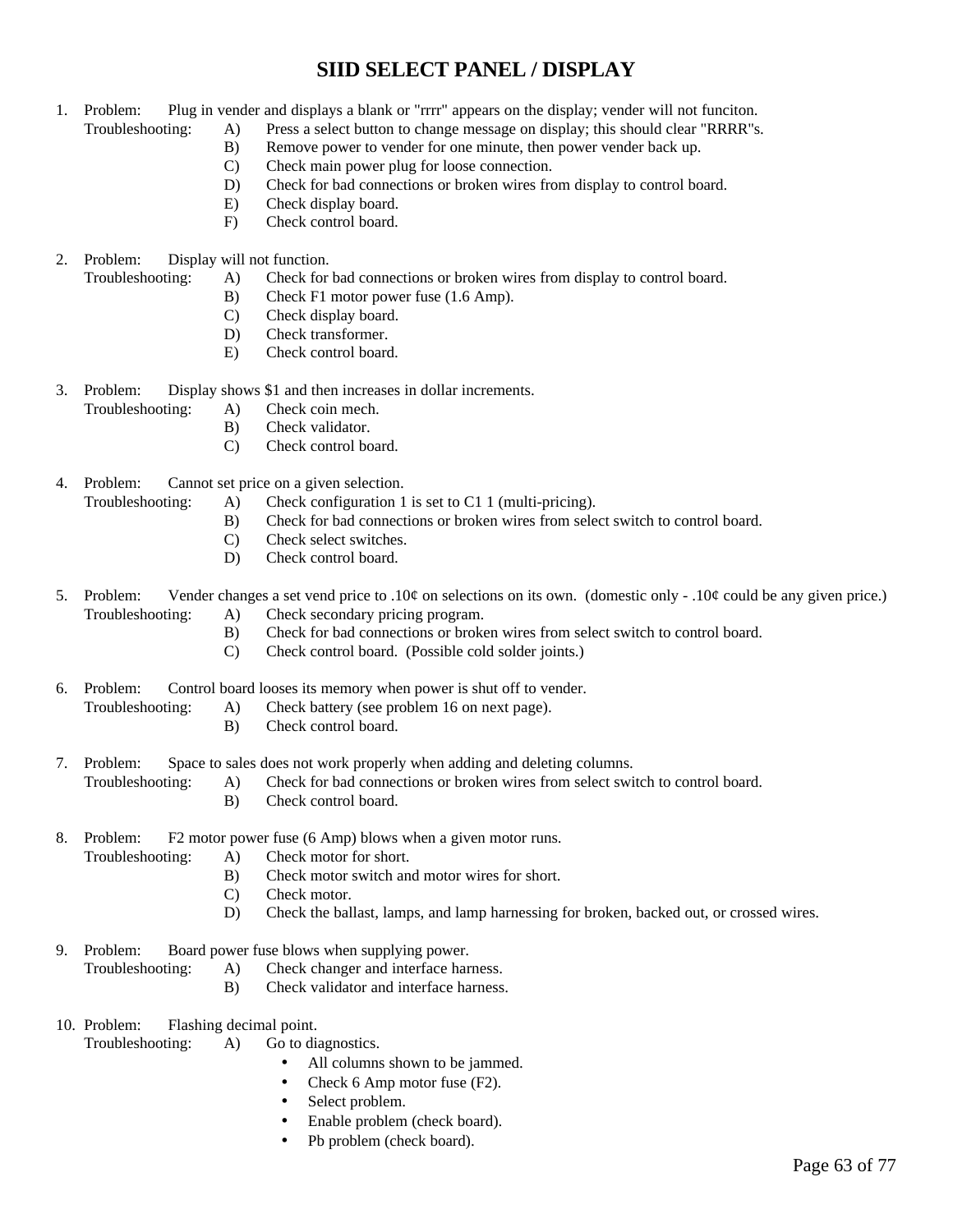### **SIID SELECT PANEL / DISPLAY**

- 11. Problem: Plug in vender and "1-1-1-1" scrolls across display.
	- Troubleshooting: A) Remove power to vender for one minute, then power vender back up.
		- B) Check for bad connections or broken, backed out, or crossed wires in select panel harness.
		- C) Check top of door weld assembly for seal.
		- D) Check control board.
- 12. Problem: Display shows "LOC".
	- Troubleshooting: A) Can only be accessed via DEX or hand-held.
		- B) Check control board.
- 13. Problem: Will not show vend price on display. Troubleshooting: A) All vend prices on primary price have to be the same price, and all prices on secondary price have to be the same price.
- 14. Problem: When programming, the display takes 30 to 45 seconds to go from one program to another. Troubleshooting: A) Unplug the coin mech and then program the SIID control box.
- 15. Problem: Display goes blank when you press a given select button. Troubleshooting: A) Check for bad vend motor on selection pressed. (Wire broken at coil or possible spade pulled out)
- 16. Problem: Set price, unplug vender, plug in vender and price changes to 99.95. Troubleshooting: A) Check battery. Follow steps to check.
	- 1. Unplug vender.
	- 2. On Ardac boards, locate component LH5168D-10L at U6 on board.
	- On DeAmertek boards, locate component LH5168D-10L at U2 on board.
	- 3. Set volt meter to test DC voltage.
	- 4. Put one test lead on pin 14.
	- 5. Put other test lead on pin 28.
	- 6. Volt meter should read minimum 2 VDC.
	- 7. If bad battery (under 2 VDC), replace the board.
- 17. Problem: All segments stay illuminated on display.
	- Troubleshooting: A) Toggle to proper setting (14 segment versus 7 segment).
		- B) Connector harness loose at display board.
		- C) Check for bad connection or broken, backed out, or crossed wires is display harness.
- 18. Problem: Plug in vender and "1-1-1-1" scrolls across the display. Press the service switch and "EN#" is displayed. Troubleshooting: A) Check control board.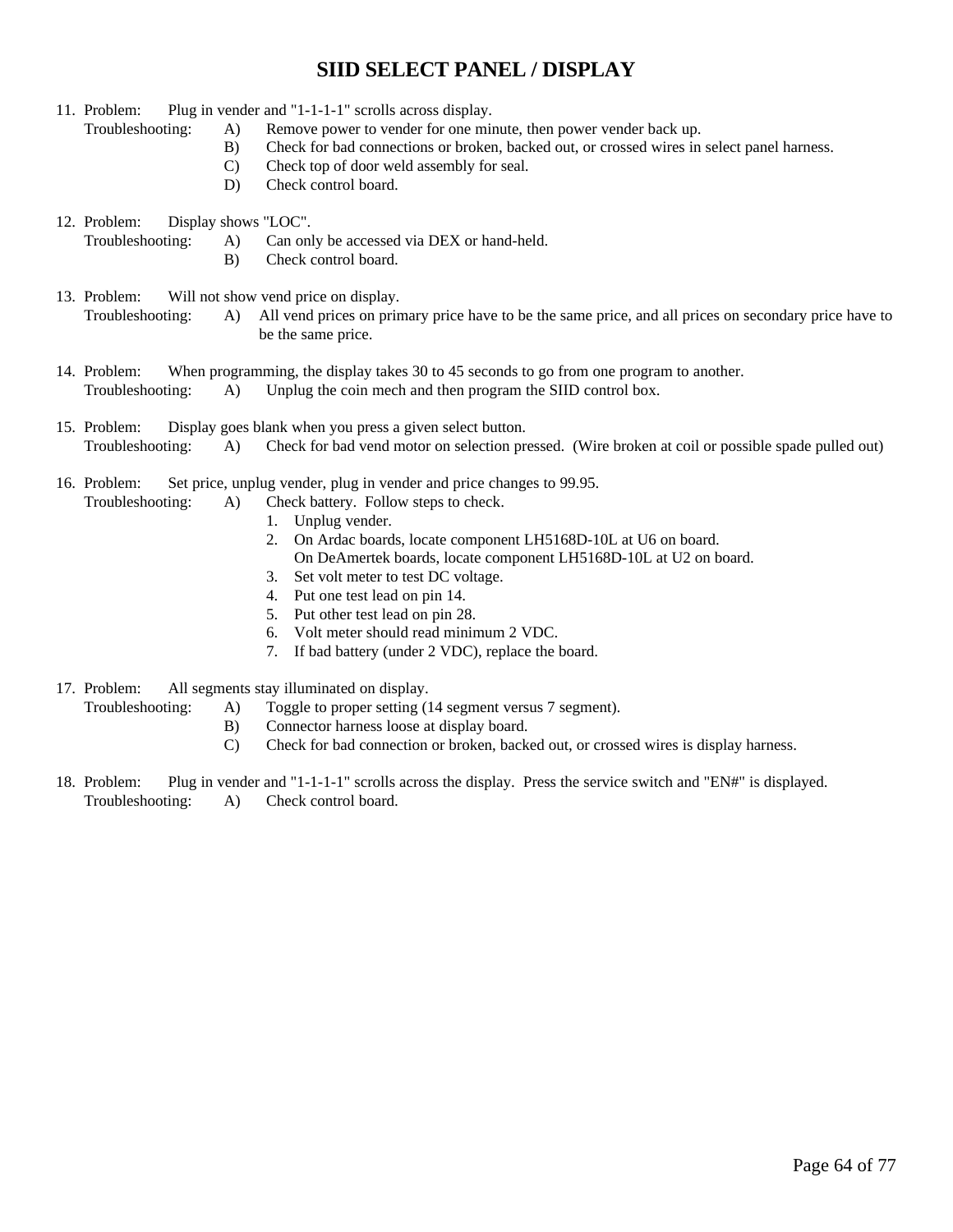# **REFRIGERATION PARTS AND FUNCTIONS**

### **- MECHANICAL PARTS -**

#### **COMPRESSOR MOTOR**

The compressor motor (sealed in the compressor housing) drives the compressor with a shaft that is shared by both parts. It is started by the temperature control switch and the starting relay. It is stopped by the temperature control switch, and, if it gets overloaded, by the thermal overload switch.

#### **COMPRESSOR**

The compressor (sealed in the compressor housing) draws cold, low pressure refrigerant gas from the evaporator and pumps hot, high pressure refrigerant gas out to the condenser.

#### **CONDENSER**

The condenser, located in the base of the vender, at the front, takes heat out of the hot, high pressure gas that comes from the compressor. The gas loses heat as it goes through the condenser coils, and changes into a liquid because it is still under pressure.

#### **CONDENSER FAN**

The condenser fan (between the condenser and the compressor motor), first draws air from the outside of the vender through the condenser. This air takes heat from the condenser first and then is blown over the compressor housing from which it also takes heat before going back outside of the vender. The condenser fan runs when the compressor motor runs.

#### **FILTER/DRYER**

The filter/dryer is in the liquid line between the condenser and the capillary tube. This dryer filters out any foreign particulate matter and also contains a desiccant to absorb any moisture that may be present in the system.

#### **CAPILLARY TUBE**

The capillary tube (between the condenser and the evaporator in the refrigerant line) has a very small inside diameter, and serves to control the refrigerant flow from the condenser into the evaporator.

#### **EVAPORATOR**

The evaporator (in the vender cabinet) takes heat from the air in the vender cabinet and gives this heat to the liquid refrigerant. The liquid refrigerant is evaporated (boiled off) as a gas, and the gas is drawn out by the compressor.

#### **EVAPORATOR FAN**

The evaporator fan draws warm air from around the cans or bottles in the cooling compartment and blows it across the evaporator. As the air goes across the evaporator, it gives up heat to the evaporator, then goes back to the cans or bottles, and takes heat from them. This fan runs continuously when the vender is plugged in.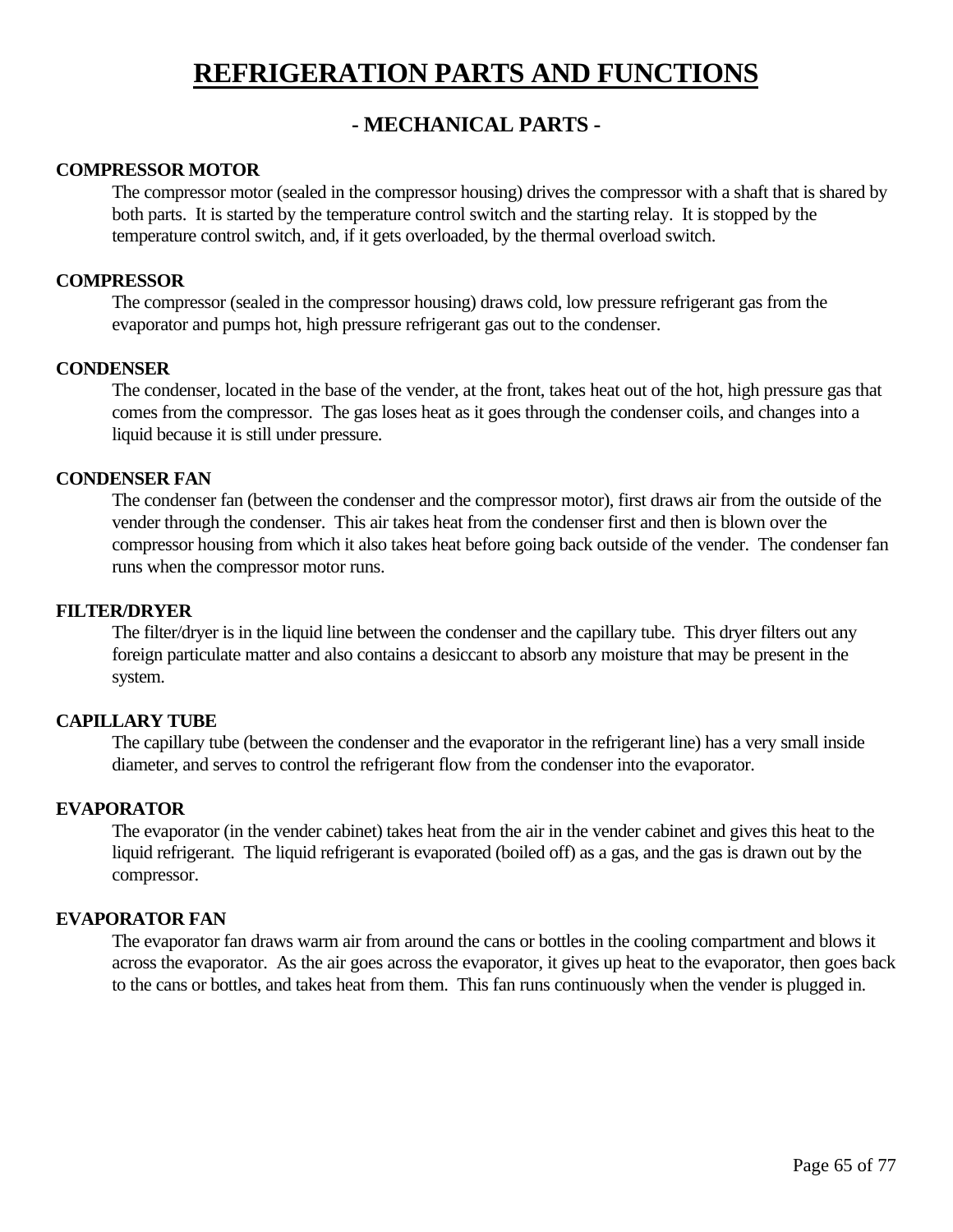#### **CONDENSATE PAN**

The condensate pan (located in the compressor compartment) collects the water which runs from the evaporator. The water is evaporated into the surrounding air by means of soakers. The soakers extend down into the pan to absorb the water. Exposure to the surrounding air evaporates the water in the soakers.

### **- ELECTRICAL PARTS -**

#### **TEMPERATURE CONTROL**

The temperature control is the part that is made up of a control bulb connected by a small metal tube to a bellows. The control bulb is in a slot in the evaporator fan housing. The bellows and a switch known as the temperature control switch, are in the temperature control box which is fastened to the right side inside the vender.

The control bulb and the bellows have a vapor in them. When the temperature of the vapor in the bulb rises, it builds up pressure in the bellows tube. This pushes the bellows out. When the control bulb is cool, the vapor shrinks back, and the bellows pulls in. These movements, of the bellows, work the switch - called the temperature control switch - closing it when the bulb is heated and opening it when the bulb is cooled.

The contacts of the temperature control switch are in the compressor motor's running and starting circuits. They are also in the condenser fan motor circuit.

When the cabinet temperature gets up to the cut-in setting, the temperature control switch closes in the compressor motor's starting and running circuits and in the condenser fan circuit. When the cabinet temperature gets down to the cut-out setting, the temperature control switch opens in these circuits.

CAUTION: To adjust the temperature control see page 44.

#### **THERMAL OVERLOAD ASSEMBLY**

The thermal overload is a temperature activated switch that interrupts power to the compressor when excessive temperatures occur. This switch protects the compressor from the damage that will occur if the compressor continues to operate under adverse conditions. The overload also opens under abnormally high amp draws, protecting the motor windings from damage. Frequent overload trips may lead to warm product and be the first indication of a dirty condenser or other refrigeration related problems that require attention.

#### **STARTING RELAY**

The starting relay is a device that connects the start winding of the compressor during start up. The additional winding (start) helps the compressor motor come up to speed. Once it reaches speed the starting relay disconnects the start winding from the circuit.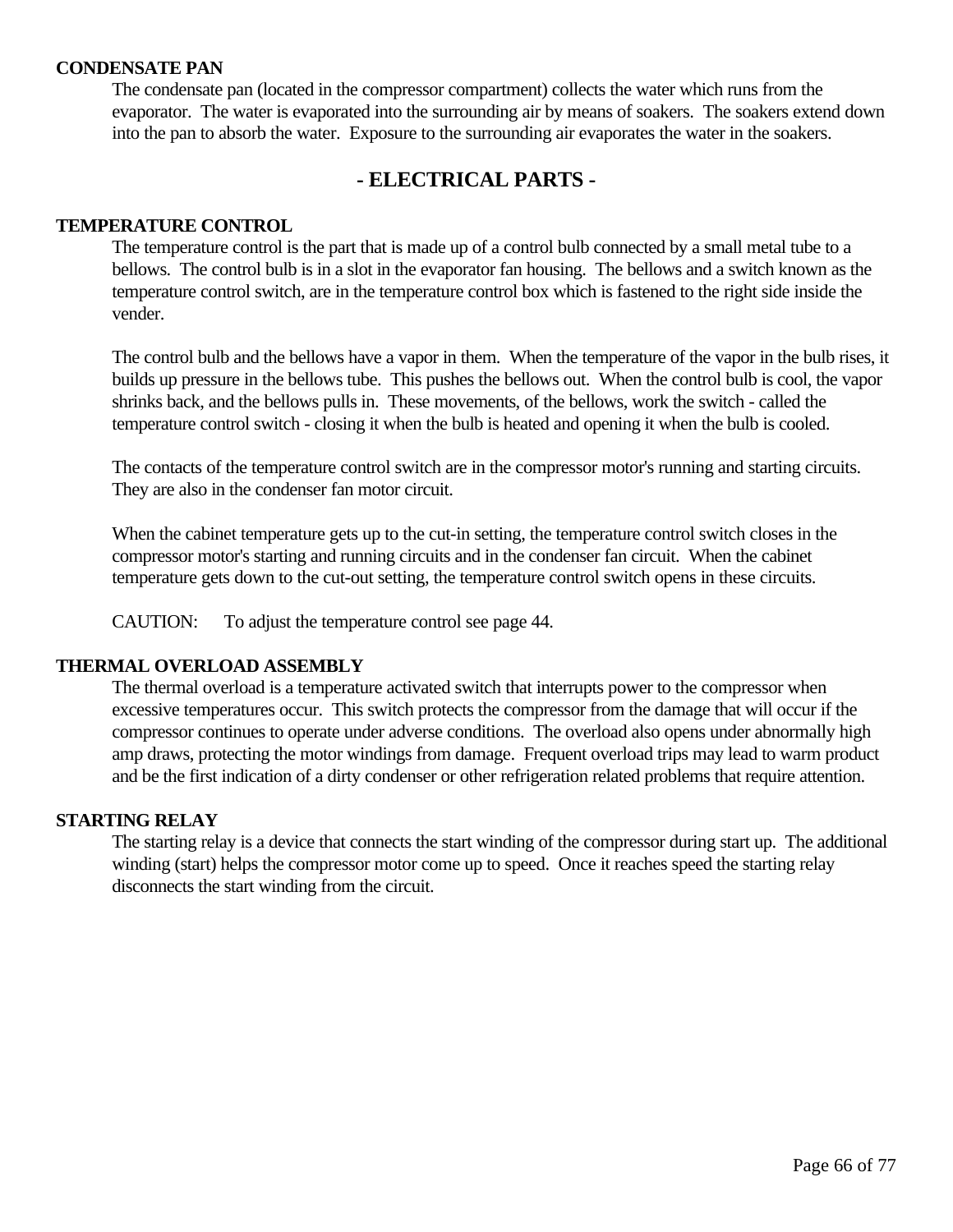### **- ELECTRICAL OPERATION -**

### **WHAT DOES IT WHAT HAPPENS**

#### **WHEN THE VENDER TEMPERATURE GETS UP TO THE CUT-IN SETTING:**

The temperature control switch closes the run winding circuit of the compressor motor. closes the start relay coil circuit. closes in the condenser fan motor circuit.

### **THE HEAVY CURRENT, DRAWN BY THE RUN WINDING, ALSO FLOWS IN THE START RELAY COIL, AND:**

The start relay coil closes the start relay contacts and completes the start winding circuit of the compressor motor.

#### **WHEN THE COMPRESSOR MOTOR GETS UP TO SPEED**

| The spring in the relay  | pushes the start relay contacts apart because              |
|--------------------------|------------------------------------------------------------|
| The start relay coil     | no longer gets enough current to hold the contacts closed, |
| The start relay contacts | open in the start winding circuit of the compressor motor. |

### **IF THE COMPRESSOR MOTOR DRAWS TOO MUCH CURRENT AND CAUSES THE THERMAL OVERLOAD ASSEMBLY TO GET TOO WARM**

The thermal overload switch Opens the run winding circuit and disconnects the compressor motor.

### **WHEN THE THERMAL OVERLOAD ASSEMBLY COOLS DOWN AGAIN**

The thermal overload switch Closes the run winding circuit and the start relay coil circuit of the compressor motor.

#### **WHEN THE VENDER TEMPERATURE GETS DOWN TO THE CUT-OUT SETTING**

The temperature control switch Opens in the run winding circuit of compressor motor. Opens in the starting relay coil circuit.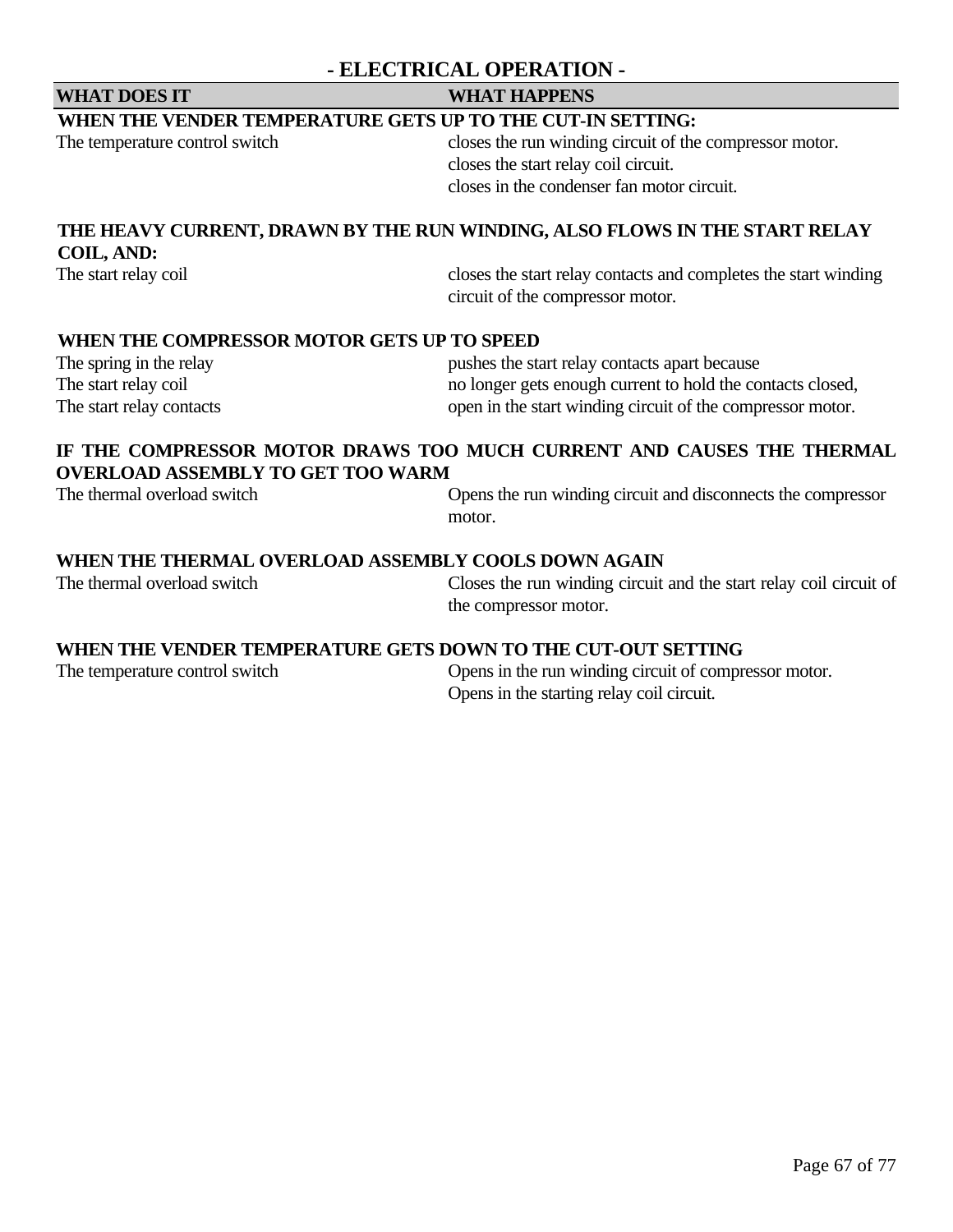# **COMPRESSOR MOTOR RUN WINDING CIRCUIT**

| <b>SWITCHES IN THE WIRING</b> | <b>WHAT THE SWITCHES DO</b>                                    | <b>WHAT MAKES THE</b><br><b>SWITCHES WORK</b>                                                                                                                                       |
|-------------------------------|----------------------------------------------------------------|-------------------------------------------------------------------------------------------------------------------------------------------------------------------------------------|
| 1. Temperature control switch | 1. Turns the compressor and<br>condenser fan motor on and off. | 1. The temperature in the vender has<br>come up to the cut-in point (or<br>gotten down to the cut-out point)<br>set on the temperature control<br>switch.                           |
| 2. Start Relay                | 2. Turns the start windings on & off.                          | 2. The presence or absence of heavy<br>current switches the relay which<br>energizes or de-energizes the<br>start windings.                                                         |
| 3. Thermal Overload Switch    | 3. Protects the windings of the<br>compressor.                 | 3. Current drawn by the motor or<br>heat from the compressor can<br>raise the temperature of the<br>thermal overload switch cut-out,<br>which removes power from the<br>compressor. |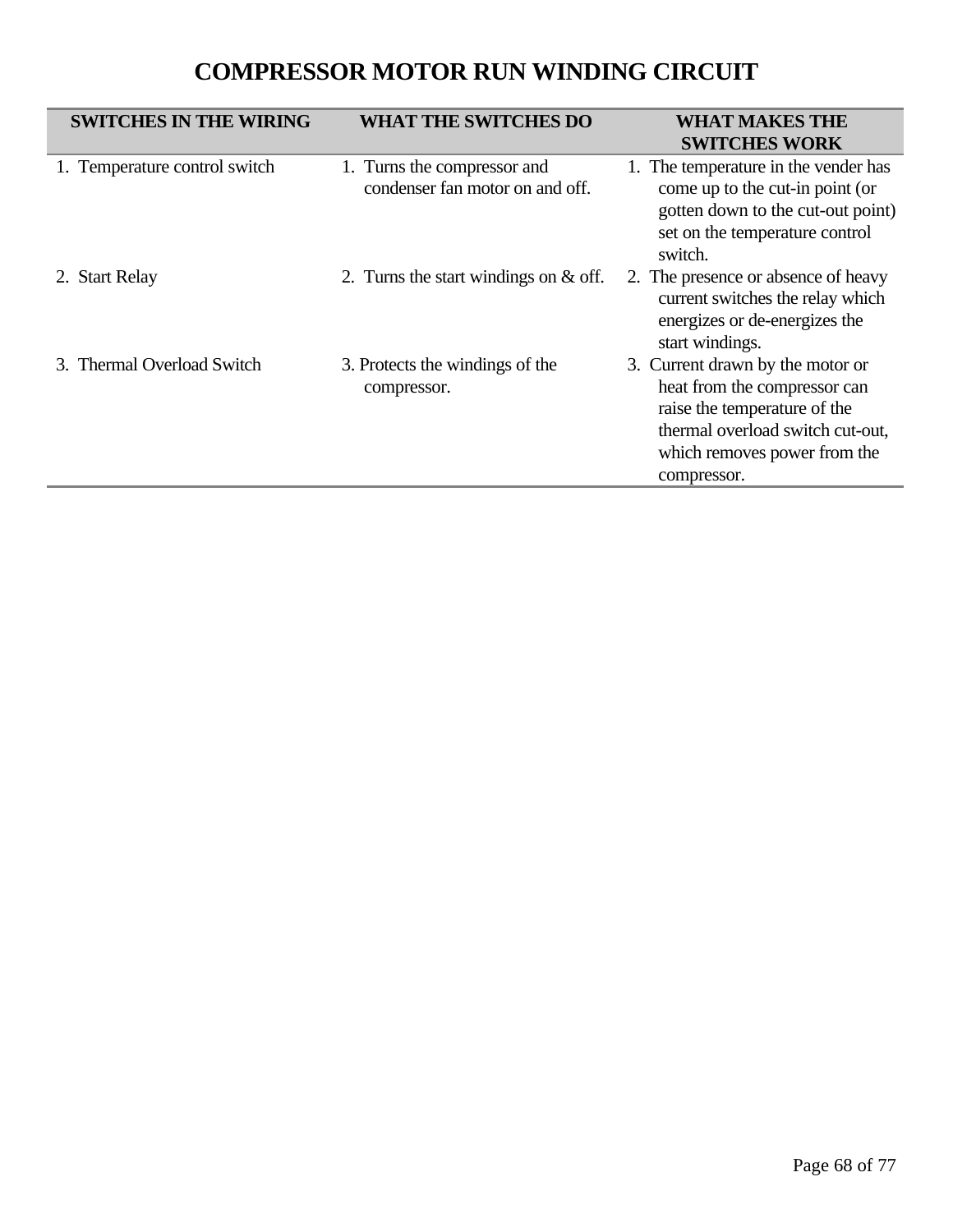# **REFRIGERATION CIRCUIT DIAGRAMS**



J,

STARTING RELAY

14

чm

3

OVERLOAD PROTECTOR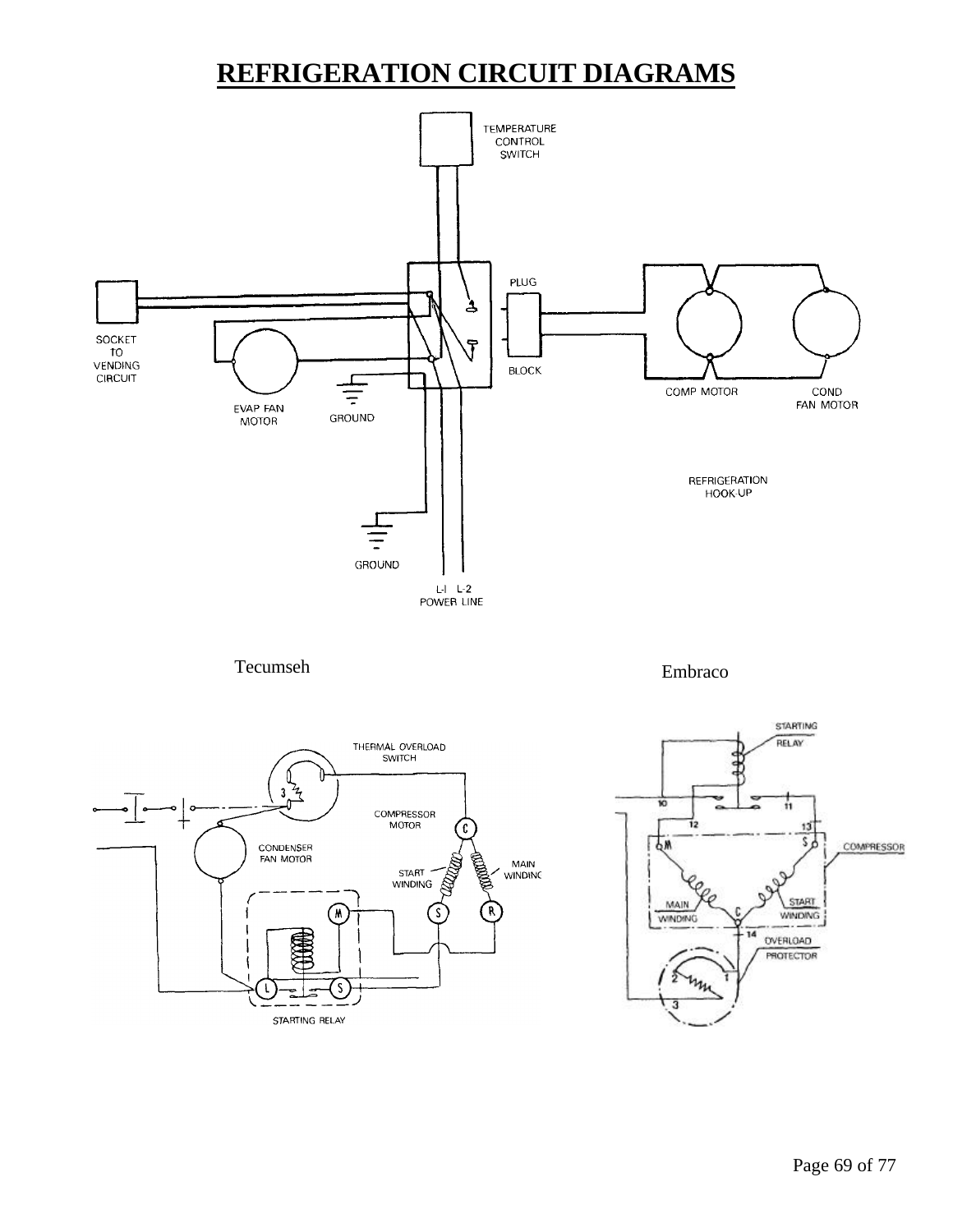# **REFRIGERATION CYCLE**

| <b>WHAT DOES IT</b>                                                     | <b>WHAT HAPPENS</b>                                                                                                           |
|-------------------------------------------------------------------------|-------------------------------------------------------------------------------------------------------------------------------|
| The rising temperature in the vender                                    | Warms the temperature control bulb $\&$ the charge in it.                                                                     |
| The charge in the control bulb                                          | Expands in the control tube and stretches the temperature<br>control bellows.                                                 |
| The bellows                                                             | Activates the temperature control switch.                                                                                     |
| The temperature control switch                                          | Turns the compressor motor on.<br>Turns the condenser fan motor on.                                                           |
| The compressor motor                                                    | Drives the compressor.                                                                                                        |
| The condenser fan motor                                                 | Drives the condenser fan.<br>Draws air through the<br>condenser, cooling it and pushes air over the compressor<br>cooling it. |
| The compressor                                                          | Draws low pressure refrigerant gas from the evaporator,<br>compresses the gas, and pumps it to the condenser.                 |
| The condenser                                                           | Takes the heat out of the high pressure refrigerant gas.                                                                      |
| More hot gas coming from the compressor                                 | Pushes the liquid refrigerant into the capillary tube.                                                                        |
| The capillary tube                                                      | Controls the flow of liquid refrigerant into the evaporator.                                                                  |
| The evaporator                                                          | (Where the pressure is kept low by the suction of the<br>Transfers heat from the air to liquid<br>compressor)<br>refrigerant. |
| The liquid refrigerant                                                  | Changes into gas at low pressure and is drawn into the<br>compressor.                                                         |
| The falling temperature in the vender                                   | Cools the temperature control bulb and the charge in it to<br>a pre-determined temperature.                                   |
| The charge in the control bulb                                          | Shrinks & lets the temperature control bellows pull back                                                                      |
| The bellows                                                             | Move and open the temperature control switch.                                                                                 |
| The temperature control switch                                          | Turns the compressor motor off.<br>Turns the condenser fan motor off.                                                         |
| The compressor                                                          | Stops.                                                                                                                        |
| The condenser fan motor                                                 | Stops.                                                                                                                        |
| (With the vender "Plugged In" the evaporator fan motor runs constantly) |                                                                                                                               |

Symptom: **PRODUCT HOT** Possible Cause: **Compressor will not run.**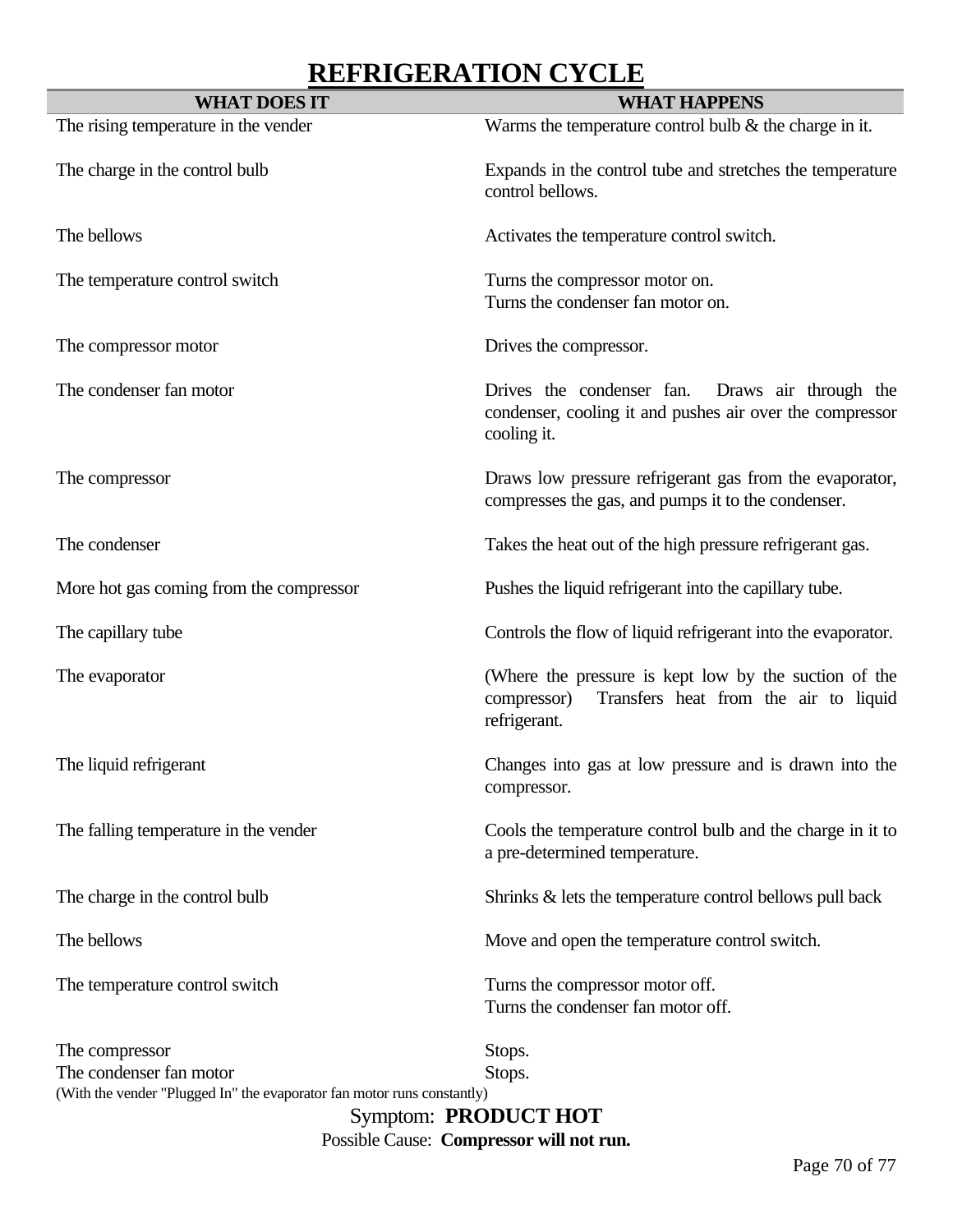| <b>WHAT TO CHECK</b>                                                                                                                                        | <b>SOLUTION</b>                |
|-------------------------------------------------------------------------------------------------------------------------------------------------------------|--------------------------------|
| 1. Is the vender plugged in?                                                                                                                                | 1. NO, plug it in.             |
| <b>YES</b>                                                                                                                                                  |                                |
| 2. Is the compressor power cord plugged in?<br><b>YES</b>                                                                                                   | 2. NO, plug it in.             |
| 3. Is the temperature control on?<br><b>YES</b>                                                                                                             | 3. NO, turn it on.             |
| 4. Is there power at the wall outlet?<br><b>YES</b>                                                                                                         | 4. NO, consult an electrician. |
| 5. Is the circuit breaker or fuse correct?<br><b>YES</b>                                                                                                    | 5. NO, replace or reset.       |
| 6. Is the vender power cord good?<br><b>YES</b>                                                                                                             | 6. NO, replace.                |
| 7. Is the compressor power cord good?<br><b>YES</b>                                                                                                         | 7. NO, replace.                |
| 8. Is the temperature control bulb located properly?<br><b>YES</b>                                                                                          | 8. NO, correct.                |
| 9. Is the temperature control operational?<br><b>YES</b>                                                                                                    | 9. NO, replace.                |
| 10. Is the thermal overload operational?<br><b>YES</b>                                                                                                      | 10. NO, replace.               |
| 11. Is the start relay operational?<br><b>YES</b>                                                                                                           | 11. NO, replace.               |
| 12. Is the compressor operational?<br><b>YES</b>                                                                                                            | 12. NO, replace.               |
| 13. Consult the Dixie-Narco Factory Service<br>1-800-688-9090 or your Dixie-Narco Representative.<br>NOTE: Have the vender Model & Serial number available. |                                |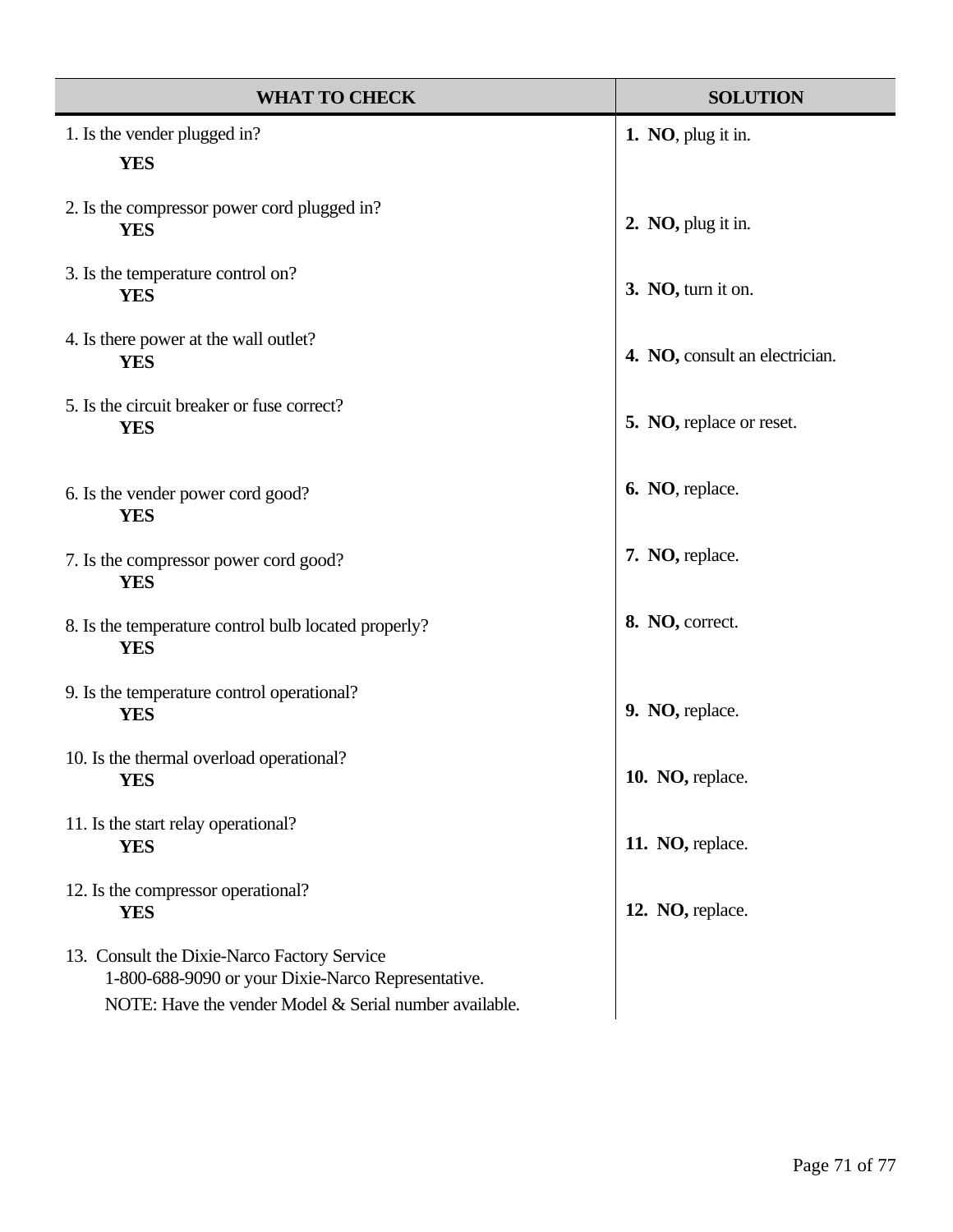### Symptom: **PRODUCT HOT**

#### Possible Cause: **Compressor starts, but will not keep running.**

| WHAT TO CHECK                                                                                            | <b>SOLUTION</b>                                                |  |
|----------------------------------------------------------------------------------------------------------|----------------------------------------------------------------|--|
| 1. Is the temperature control knob set on its highest setting?<br><b>YES</b>                             | 1. NO, adjust the knob to a higher<br>setting.                 |  |
| 2. Domestically, is the voltage supply between $+/-10\%$ of rating on the<br>serial plate?<br><b>YES</b> | 2. NO, consult the power company.                              |  |
| 3. Is the condenser clear of obstructions?<br><b>YES</b>                                                 | 3. NO, clear or clean.                                         |  |
| 4. Is the condenser fan blade turning?<br><b>YES</b>                                                     | 4. NO, free the obstruction or<br>replace the blade if needed. |  |
| 5. Is the condenser fan motor operational?<br><b>YES</b>                                                 | 5. NO, replace.                                                |  |
| 6. Is the temperature control operational?<br><b>YES</b>                                                 | 6. NO, replace.                                                |  |
| 7. Is the tube from the compressor to condenser free of kinks?<br><b>YES</b>                             | 7. NO, repair or replace.                                      |  |
| 8. Is the capillary tube free of kinks?<br><b>YES</b>                                                    | 8. NO, replace.                                                |  |
| 9. Is the thermal overload operational?<br><b>YES</b>                                                    | 9. NO, replace.                                                |  |
| 10. Is the start relay operational?<br><b>YES</b>                                                        | 10. NO, replace.                                               |  |
| 11. Consult the Dixie-Narco Factory Service at 1-800-688-9090 or your<br>Dixie-Narco Representative.     | 11. NO, replace.                                               |  |
| NOTE: Have the vender Model & Serial number available.                                                   |                                                                |  |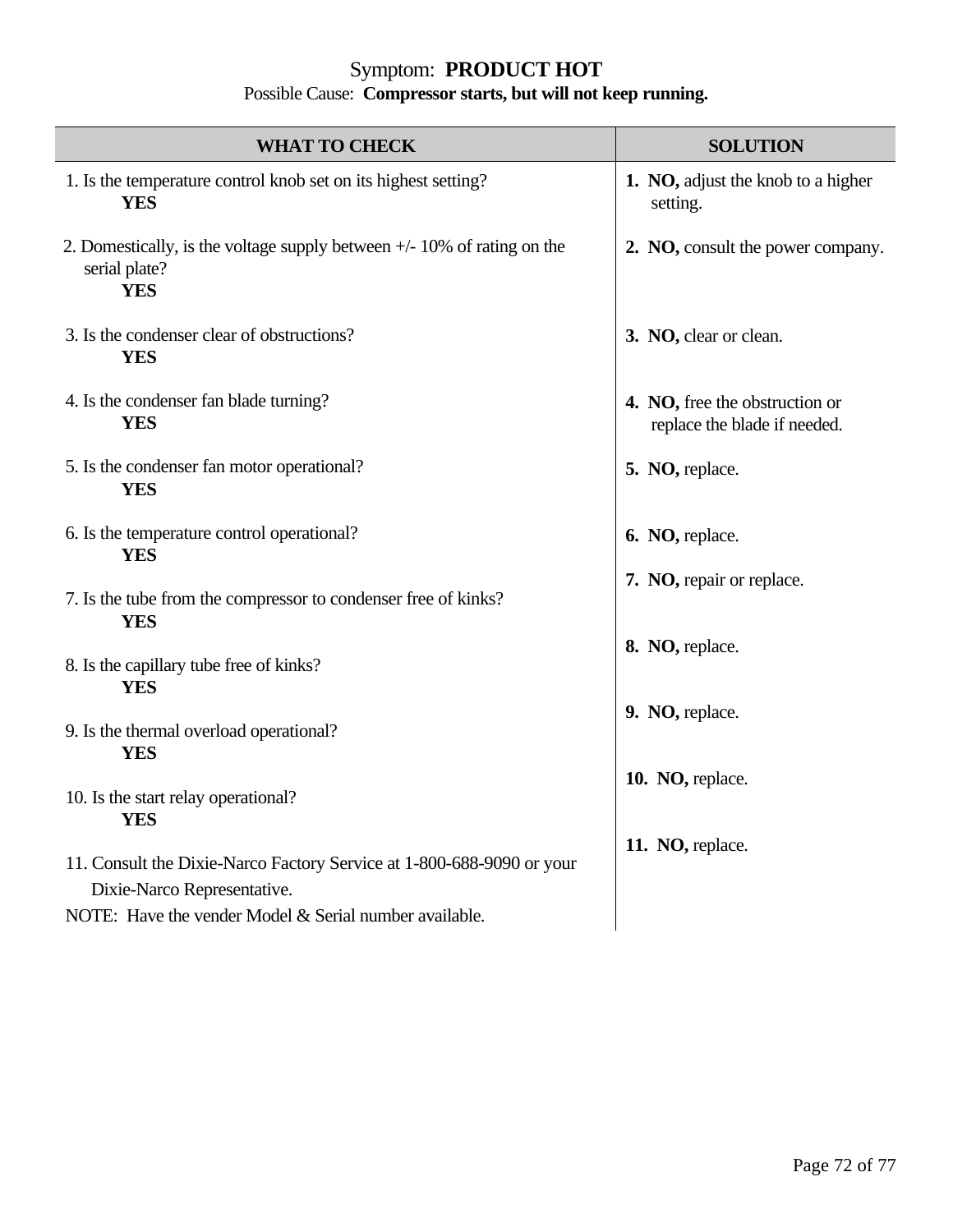### Symptom: **PRODUCT HOT**

Possible Cause: **Miscellaneous.**

| <b>WHAT TO CHECK</b>                                                                                 | <b>SOLUTION</b>                              |
|------------------------------------------------------------------------------------------------------|----------------------------------------------|
| 1. Is the evaporator fan motor working?<br>YES                                                       | 1. NO, replace motor.                        |
| 2. Has the refrigeration system lost its charge?<br>N <sub>0</sub>                                   | 2. YES, replace the refrigeration<br>system. |
| 3. Consult the Dixie-Narco Factory Service at 1-800-688-9090.<br>or your Dixie-Narco Representative. |                                              |
| NOTE: Have the vender Model & Serial number available.                                               |                                              |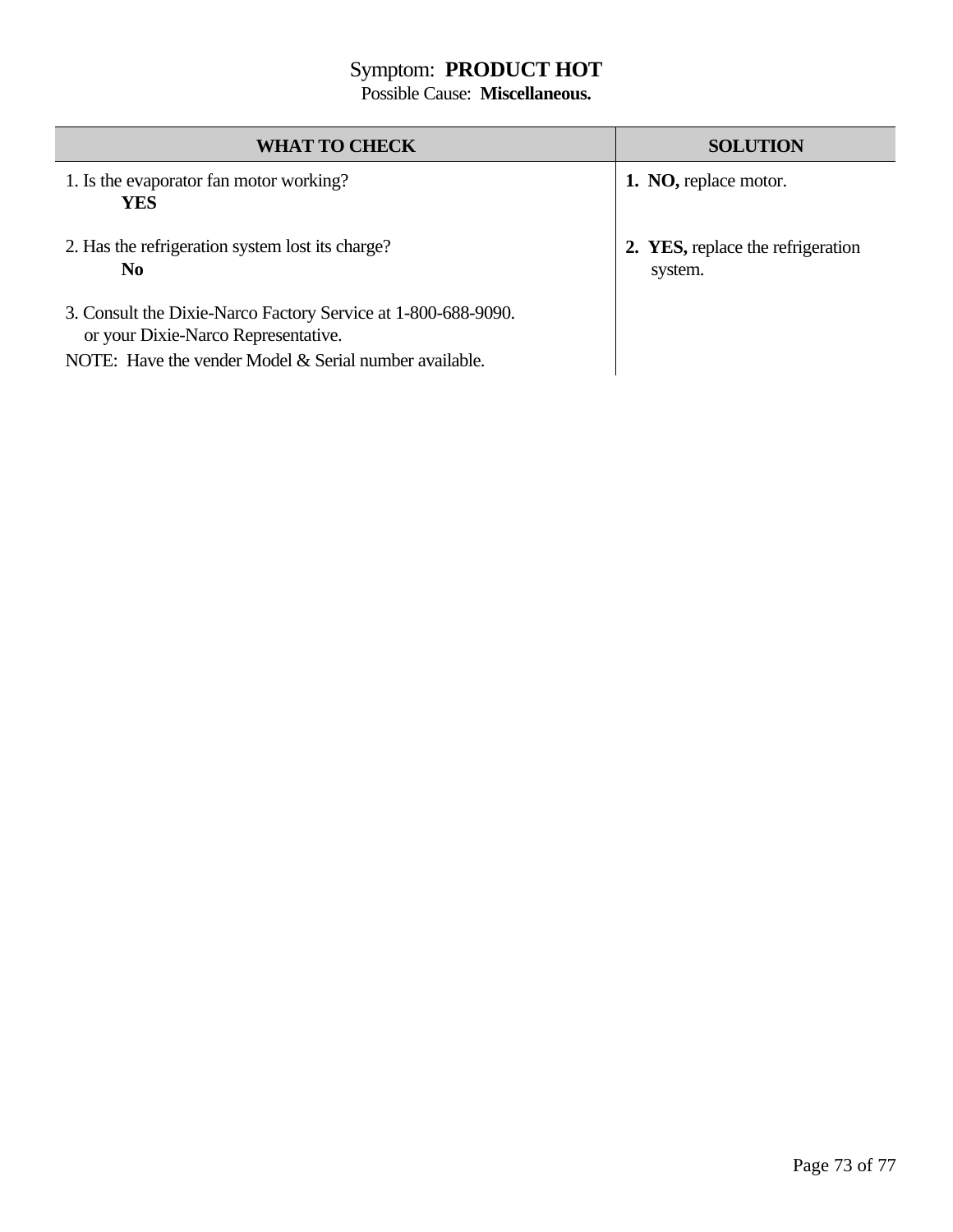# Symptom: **PRODUCT COLD BUT NOT COLD ENOUGH**

Possible Cause: **Compressor runs, but won't cool product.**

| <b>WHAT TO CHECK</b>                                                                                                                    | <b>SOLUTION</b>                                                                              |  |
|-----------------------------------------------------------------------------------------------------------------------------------------|----------------------------------------------------------------------------------------------|--|
| 1. Is the temperature control knob set properly?<br><b>YES</b>                                                                          | 1. NO, set properly.                                                                         |  |
| 2. Domestically, is the voltage supply between 103V and 127V?<br><b>YES</b>                                                             | 2. NO, consult the power company.                                                            |  |
| 3. Is the temperature control probe located properly?<br><b>YES</b>                                                                     | 3. NO, correct.                                                                              |  |
| 4. Is the condenser clear of obstruction?<br><b>YES</b>                                                                                 | 4. NO, clear, clean, or space the<br>vender properly.                                        |  |
| 5. Is the evaporator fan free of obstruction?<br><b>YES</b>                                                                             | 5. NO, free any obstruction or<br>replace.                                                   |  |
| 6. Is the condenser fan free of obstruction?<br><b>YES</b>                                                                              | <b>6. NO</b> , free any obstruction or<br>replace.                                           |  |
| 7. Is the evaporator free of ice?<br><b>YES</b>                                                                                         | 7. NO, defrost & check the following:<br>gasket seal, port door seal, refrigerant<br>charge. |  |
| 8. Is the temperature control operational?<br><b>YES</b>                                                                                | 8. NO, replace.                                                                              |  |
| 9. Is the evaporator fan operational?<br><b>YES</b>                                                                                     | 9. NO, replace.                                                                              |  |
| 10. Is the condenser fan motor operational?<br><b>YES</b>                                                                               | 10. NO, replace.                                                                             |  |
| 11. Is the refrigerant tubing free of kinks?<br><b>YES</b>                                                                              | 11. NO, repair or replace.                                                                   |  |
| 12. Is the overload operational?<br><b>YES</b>                                                                                          | 12. NO, replace.                                                                             |  |
| 13. Is the start relay operational?<br><b>YES</b>                                                                                       | 13. NO, replace.                                                                             |  |
| 14. Is there refrigerant in the system?<br><b>YES</b>                                                                                   | 14. NO, charge system and check<br>for leaks.                                                |  |
| 15. Consult Dixie-Narco Factory Service 1-800-688-9090 or your DN<br>Representative. NOTE: Have vender Model & Serial number available. |                                                                                              |  |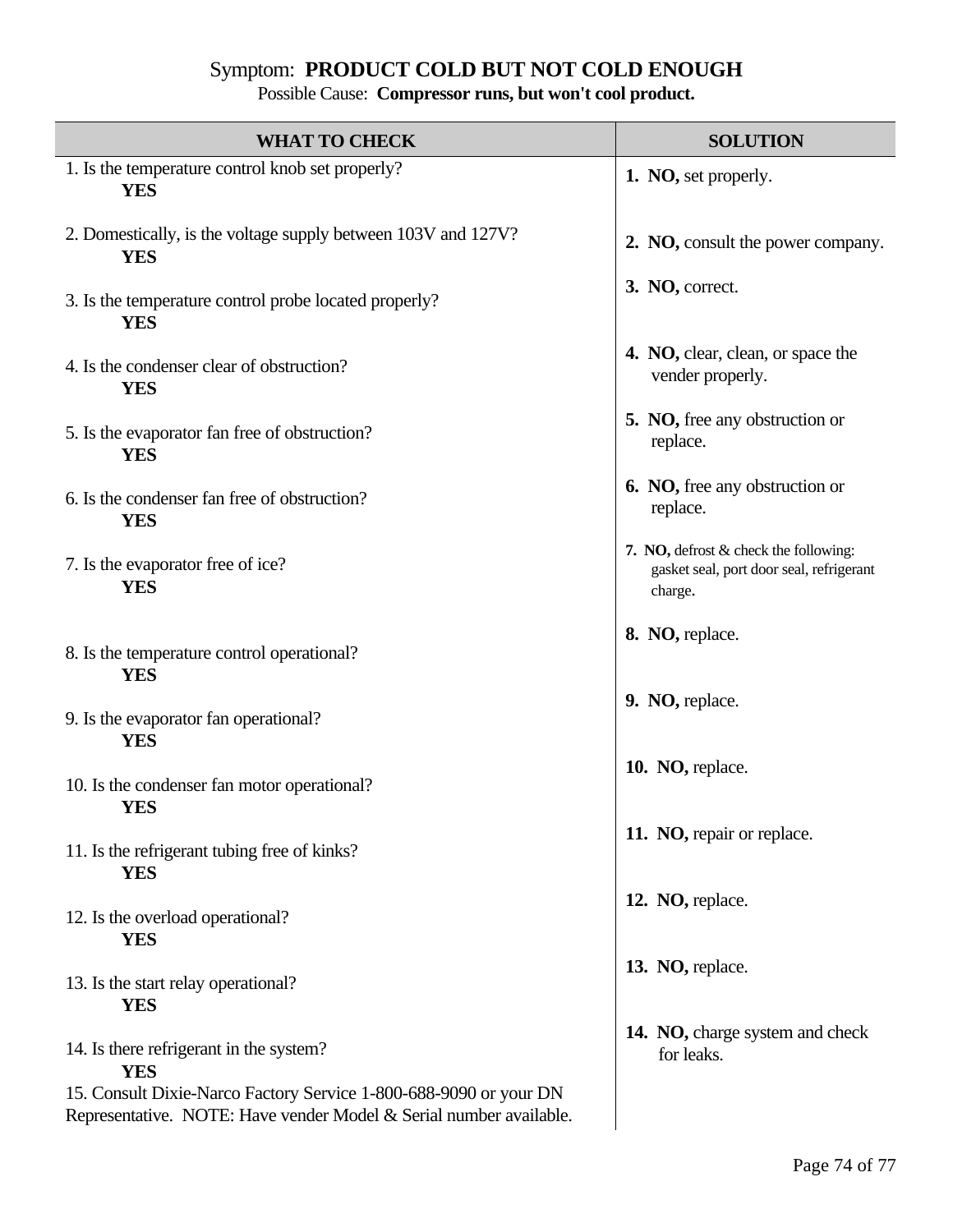## Symptom: **PRODUCT TOO COLD OR FROZEN**

### Possible Cause: **Compressor runs too long or continuously**

| <b>WHAT TO CHECK</b>                                                                                                                                          | <b>SOLUTION</b>                          |
|---------------------------------------------------------------------------------------------------------------------------------------------------------------|------------------------------------------|
| 1. Is the temperature control knob set properly?<br><b>YES</b>                                                                                                | 1. NO, set properly.                     |
| 2. Is the temperature control bulb located properly?<br><b>YES</b>                                                                                            | 2. NO, correct.                          |
| 3. Is the temperature control operational?<br>YES                                                                                                             | 3. NO, replace.                          |
| 4. Does the evaporator frost over completely while the system is running?<br><b>YES</b>                                                                       | 4. NO, check for leaks or low<br>charge. |
| 5. Consult the Dixie-Narco Factory Service at 1-800-688-9090 or your<br>Dixie-Narco Representative.<br>NOTE: Have the vender Model & Serial number available. |                                          |

# Symptom: **NOISY REFRIGERATION UNIT**

| <b>POSSIBLE CAUSES</b>                                                                                                                                        | <b>SOLUTION</b>                                                  |
|---------------------------------------------------------------------------------------------------------------------------------------------------------------|------------------------------------------------------------------|
| 1. Are refrigerant lines free of contact with surfaces?<br>YES                                                                                                | 1. NO, correct.                                                  |
| 2. Is the condenser fan blade obstructed or damaged?<br>NO.                                                                                                   | 2. YES, free any obstructions or<br>replace the blade if needed. |
| 3. Is the evaporator fan blade obstructed or damaged?<br>NO.                                                                                                  | 3. YES, free any obstructions or<br>replace the blade if needed. |
| 4. Is compressor noisy?<br>NO.                                                                                                                                | 4. YES, replace.                                                 |
| 5. Consult the Dixie-Narco Factory Service at 1-800-688-9090 or your<br>Dixie-Narco Representative.<br>NOTE: Have the vender Model & Serial number available. |                                                                  |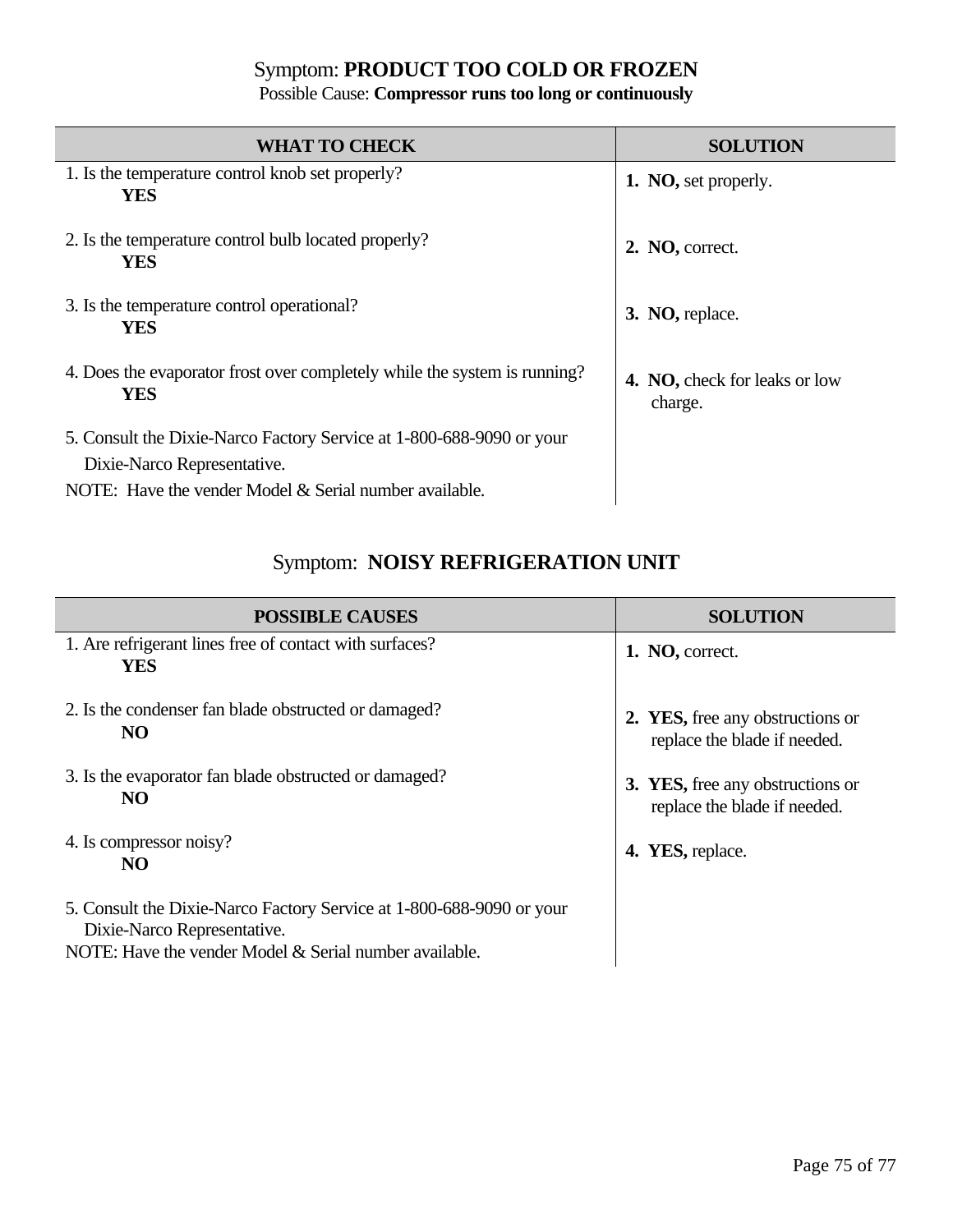# Symptom: **EXCESSIVE CONDENSATE**

| <b>POSSIBLE CAUSES</b>                                                                                                                                                                                                                                                                         | <b>SOLUTION</b>                                                                                                                                                                                      |
|------------------------------------------------------------------------------------------------------------------------------------------------------------------------------------------------------------------------------------------------------------------------------------------------|------------------------------------------------------------------------------------------------------------------------------------------------------------------------------------------------------|
| 1. Is the door sealed properly? (This can be checked by inserting a piece<br>of paper, thing plastic or paper currency between the cabinet and the door<br>seal when the main door is open. When the door is closed<br>properly, the paper should exert some resistance as it is pulled. out.) | 1. YES, see step 4.<br>NO, Ensure the door is closed<br>tightly. If door still does not seal<br>properly, see step 2.                                                                                |
| 2. Is the motor cover interfering with the inner door?                                                                                                                                                                                                                                         | 2. YES, reinstall motor cover<br>properly.<br>NO, see step 3.                                                                                                                                        |
| 3. Has the machine been vandalized?                                                                                                                                                                                                                                                            | 3. YES, replace necessary<br>components.<br>NO, see step 4.                                                                                                                                          |
| 4. Are soakers positioned properly?                                                                                                                                                                                                                                                            | 4. YES, see step 5.<br>NO, place soakers upright in pan so<br>that air will flow over & through the<br>soakers.                                                                                      |
| 5. Are there 14 fiberglass soakers in the pan?                                                                                                                                                                                                                                                 | 5. YES, see step 6.<br>NO, place 14 fiberglass soakers in<br>the condensate pan.                                                                                                                     |
| 6. Are the condenser $&$ evaporator free from obstruction?                                                                                                                                                                                                                                     | 6. YES, see step 7.<br>NO, remove all debris and/or cans<br>from the area around the evaporator<br>and condenser. Clean the<br>evaporator & condenser coils with a<br>stiff brush or compressed air. |
| 7. Is the delivery door misaligned?                                                                                                                                                                                                                                                            | 7. YES,<br>A. Level the vender properly.<br>B. Align the inner $&$ outer<br>doors so that the delivery<br>door does not stick open<br>NO, see step 8.                                                |
| 8. If all above steps fail                                                                                                                                                                                                                                                                     | <b>8.</b> Consult the Dixie-Narco Factory<br>Service at 1-800-688-9090.<br>NOTE: Have the vender model $&$<br>serial number available.                                                               |